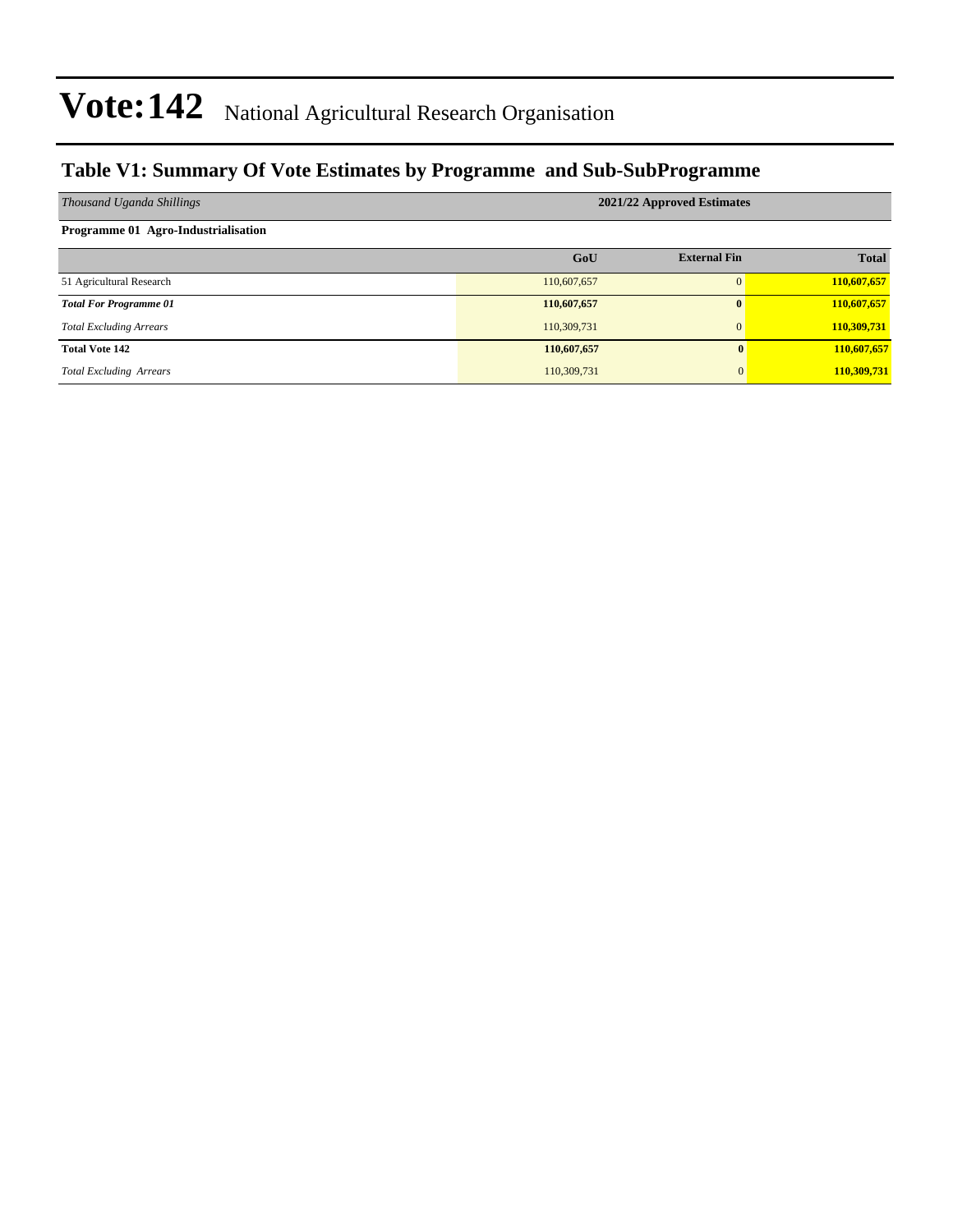#### **Table V2: Summary Of Vote Estimates by Sub-SubProgramme,Department and Project**

| Thousand Uganda Shillings                                                                                  | 2020/21 Approved Budget |                     |                  |              | 2021/22 Approved Estimates |                               |              |  |
|------------------------------------------------------------------------------------------------------------|-------------------------|---------------------|------------------|--------------|----------------------------|-------------------------------|--------------|--|
| Sub-SubProgramme 51 Agricultural Research                                                                  |                         |                     |                  |              |                            |                               |              |  |
| <b>Recurrent Budget Estimates</b>                                                                          | <b>Wage</b>             | <b>Non-Wage</b>     | <b>AIA</b>       | <b>Total</b> | Wage                       | <b>Non-Wage</b>               | <b>Total</b> |  |
| 01 Headquarters                                                                                            | 33,233,229              | 15,312,234          | $\boldsymbol{0}$ | 48,545,463   | 34,233,229                 | 17,441,434                    | 51,674,664   |  |
| 07 National Crops Resources Research Institute                                                             | $\boldsymbol{0}$        | 244,039             | $\boldsymbol{0}$ | 244,039      | $\mathbf{0}$               | 244,039                       | 244,039      |  |
| 08 National Fisheries Resources Research Institute                                                         | $\mathbf{0}$            | 331,535             | $\boldsymbol{0}$ | 331,535      | $\mathbf{0}$               | 331,535                       | 331,535      |  |
| 09 National Forestry Resources Research Institute                                                          | $\boldsymbol{0}$        | 234,299             | $\boldsymbol{0}$ | 234,299      | $\overline{0}$             | 234,299                       | 234,299      |  |
| 10 National Livestock Resources Research                                                                   | $\mathbf{0}$            | 5,235,410           | $\boldsymbol{0}$ | 5,235,410    | $\mathbf{0}$               | 2,235,410                     | 2,235,410    |  |
| 11 National Semi arid Resources Research                                                                   | $\boldsymbol{0}$        | 236,537             | $\boldsymbol{0}$ | 236,537      | $\mathbf{0}$               | 436,537                       | 436,537      |  |
| 12 National Laboratories Research                                                                          | $\boldsymbol{0}$        | 1,327,602           | $\boldsymbol{0}$ | 1,327,602    | $\mathbf{0}$               | 1,188,826                     | 1,188,826    |  |
| 13 Abi ZARDI                                                                                               | $\mathbf{0}$            | 180,660             | $\mathbf{0}$     | 180,660      | $\overline{0}$             | 190,660                       | 190,660      |  |
| 14 Bulindi ZARDI                                                                                           | $\overline{0}$          | 189,361             | $\boldsymbol{0}$ | 189,361      | $\mathbf{0}$               | 199,361                       | 199,361      |  |
| 15 Kachwekano ZARDI                                                                                        | $\overline{0}$          | 180,351             | $\mathbf{0}$     | 180,351      | $\overline{0}$             | 190,351                       | 190,351      |  |
| 16 Mukono ZARDI                                                                                            | $\mathbf{0}$            | 350,000             | $\boldsymbol{0}$ | 350,000      | $\mathbf{0}$               | 350,000                       | 350,000      |  |
| 17 Ngetta ZARDI                                                                                            | $\boldsymbol{0}$        | 178,103             | $\boldsymbol{0}$ | 178,103      | $\mathbf{0}$               | 198,103                       | 198,103      |  |
| 18 Nabium ZARDI                                                                                            | $\overline{0}$          | 178,944             | $\mathbf{0}$     | 178,944      | $\overline{0}$             | 198,944                       | 198,944      |  |
| 19 Mbarara ZARDI                                                                                           | $\mathbf{0}$            | 180,859             | $\mathbf{0}$     | 180,859      | $\overline{0}$             | 190,859                       | 190,859      |  |
| 20 Buginyaya ZARDI                                                                                         | $\boldsymbol{0}$        | 338,859             | $\boldsymbol{0}$ | 338,859      | $\mathbf{0}$               | 348,858                       | 348,858      |  |
| 21 Rwebitaba ZARDI                                                                                         | $\mathbf{0}$            | 183,909             | $\boldsymbol{0}$ | 183,909      | $\overline{0}$             | 493,909                       | 493,909      |  |
| 26 NARO Internal Audit                                                                                     | $\overline{0}$          | 180,000             | $\boldsymbol{0}$ | 180,000      | $\mathbf{0}$               | 180,000                       | 180,000      |  |
| 27 National Coffee Research Institute                                                                      | $\boldsymbol{0}$        | 248,309             | $\boldsymbol{0}$ | 248,309      | $\boldsymbol{0}$           | 248,309                       | 248,309      |  |
| <b>Total Recurrent Budget Estimates for Sub-</b><br><b>SubProgramme</b>                                    | 33,233,229              | 25,311,010          | $\bf{0}$         | 58,544,239   | 34,233,229                 | 24,901,434                    | 59,134,664   |  |
| <b>Development Budget Estimates</b>                                                                        | GoU Dev't               | <b>External Fin</b> | <b>AIA</b>       | <b>Total</b> |                            | <b>GoU Dev't External Fin</b> | <b>Total</b> |  |
| 0382 Support for NARO                                                                                      | 50,172,994              | $\boldsymbol{0}$    | $\boldsymbol{0}$ | 50,172,994   | $\mathbf{0}$               | $\overline{0}$                | $\bf{0}$     |  |
| 1560 Relocation and Operationalisation of the National<br>Livestock Resources Research Institute (NALIRRI) | 1,300,000               | $\boldsymbol{0}$    | $\boldsymbol{0}$ | 1,300,000    | 5,000,000                  | $\mathbf{0}$                  | 5,000,000    |  |
| 1619 Retooling of National Agricultural Research<br>Organization                                           | $\overline{0}$          | $\mathbf{0}$        | $\mathbf{0}$     | $\bf{0}$     | 46,472,994                 | $\overline{0}$                | 46,472,994   |  |
| <b>Total Development Budget Estimates for Sub-</b><br><b>SubProgramme</b>                                  | 51,472,994              | $\bf{0}$            | $\bf{0}$         | 51,472,994   | 51,472,994                 | $\bf{0}$                      | 51,472,994   |  |
|                                                                                                            | GoU                     | <b>External Fin</b> | <b>AIA</b>       | <b>Total</b> | GoU                        | <b>External Fin</b>           | <b>Total</b> |  |
| <b>Total For Sub-SubProgramme 51</b>                                                                       | 110,017,233             | $\bf{0}$            | $\bf{0}$         | 110,017,233  | 110,607,657                | $\bf{0}$                      | 110,607,657  |  |
| <b>Total Excluding Arrears</b>                                                                             | 109,996,983             | $\boldsymbol{0}$    | $\boldsymbol{0}$ | 109,996,983  | 110,309,731                | $\overline{0}$                | 110,309,731  |  |
| <b>Total Vote 142</b>                                                                                      | 110,017,233             | $\bf{0}$            | $\bf{0}$         | 110,017,233  | 110,607,657                | $\bf{0}$                      | 110,607,657  |  |
| <b>Total Excluding Arrears</b>                                                                             | 109,996,983             | $\boldsymbol{0}$    | $\boldsymbol{0}$ | 109,996,983  | 110,309,731                | $\mathbf{0}$                  | 110,309,731  |  |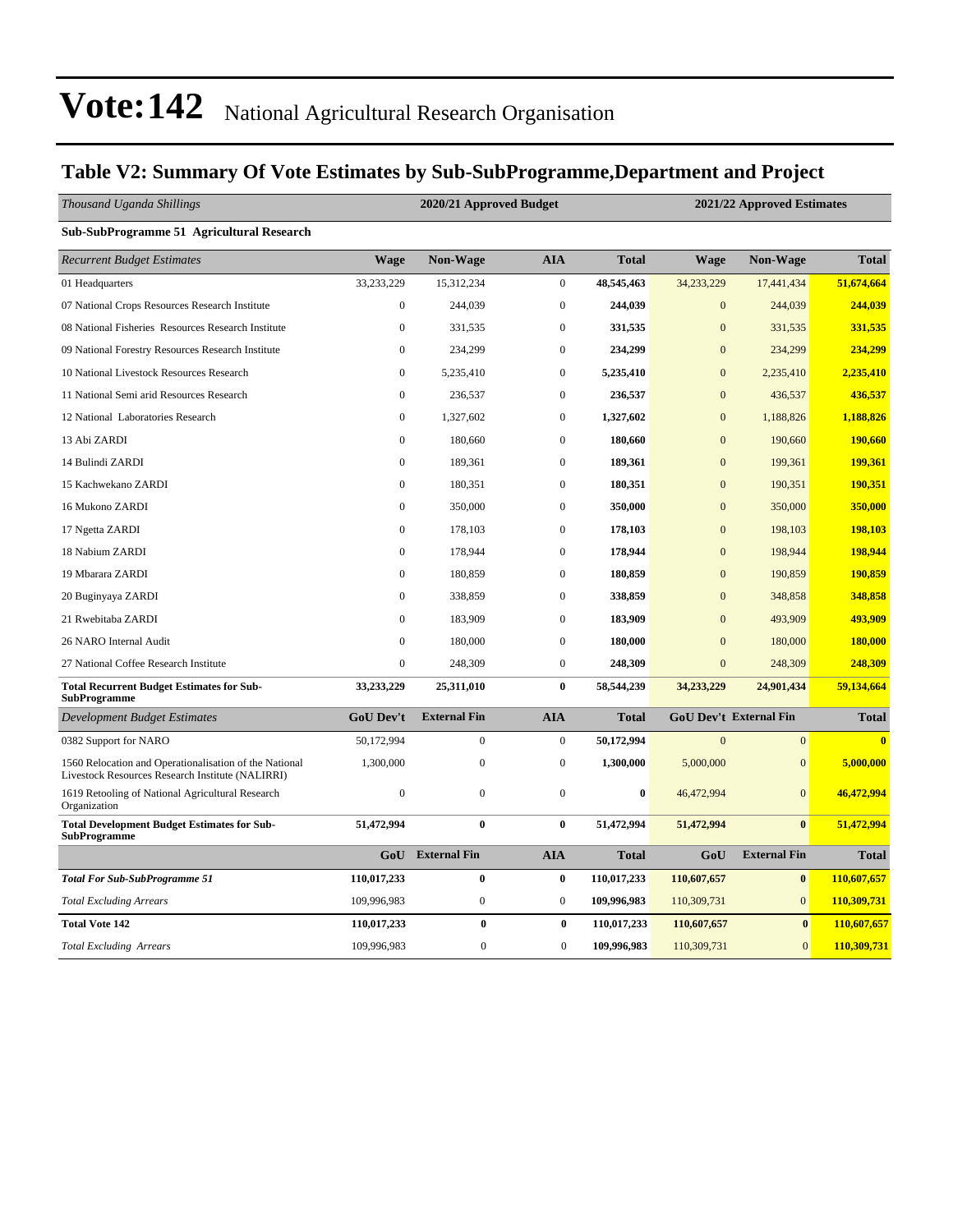#### **Table V3: Summary Vote Estimates by Item**

| Thousand Uganda Shillings                                   |            | 2020/21 Approved Budget |           |              | 2021/22 Approved Estimates |                     |              |  |
|-------------------------------------------------------------|------------|-------------------------|-----------|--------------|----------------------------|---------------------|--------------|--|
|                                                             | GoU        | <b>External Fin</b>     | AIA       | <b>Total</b> | GoU                        | <b>External Fin</b> | <b>Total</b> |  |
| <b>Employees, Goods and Services (Outputs Provided)</b>     | 80,594,103 | $\bf{0}$                | $\pmb{0}$ | 80,594,103   | 79,320,755                 | $\bf{0}$            | 79,320,755   |  |
| 211102 Contract Staff Salaries                              | 33,233,229 | $\bf{0}$                | $\bf{0}$  | 33,233,229   | 34,233,229                 | $\bf{0}$            | 34,233,229   |  |
| 211103 Allowances (Inc. Casuals, Temporary)                 | 4,443,597  | $\bf{0}$                | $\bf{0}$  | 4,443,597    | 3,064,423                  | $\bf{0}$            | 3,064,423    |  |
| 212101 Social Security Contributions                        | 3,323,323  | $\bf{0}$                | $\bf{0}$  | 3,323,323    | 3,423,323                  | $\bf{0}$            | 3,423,323    |  |
| 213001 Medical expenses (To employees)                      | 300,000    | $\bf{0}$                | $\bf{0}$  | 300,000      | 1,000,000                  | $\bf{0}$            | 1,000,000    |  |
| 213002 Incapacity, death benefits and funeral expenses      | 225,000    | $\bf{0}$                | $\bf{0}$  | 225,000      | 910,016                    | $\bf{0}$            | 910,016      |  |
| 213004 Gratuity Expenses                                    | 4,541,900  | $\bf{0}$                | $\bf{0}$  | 4,541,900    | 8,558,307                  | $\bf{0}$            | 8,558,307    |  |
| 221001 Advertising and Public Relations                     | 1,134,336  | $\bf{0}$                | $\bf{0}$  | 1,134,336    | 787,131                    | $\bf{0}$            | 787,131      |  |
| 221002 Workshops and Seminars                               | 5,315,596  | $\bf{0}$                | $\bf{0}$  | 5,315,596    | 1,944,870                  | $\bf{0}$            | 1,944,870    |  |
| 221003 Staff Training                                       | 869,765    | $\bf{0}$                | $\bf{0}$  | 869,765      | 862,473                    | $\bf{0}$            | 862,473      |  |
| 221004 Recruitment Expenses                                 | 110,000    | $\bf{0}$                | $\bf{0}$  | 110,000      | 90,000                     | $\bf{0}$            | 90,000       |  |
| 221006 Commissions and related charges                      | 54,879     | $\bf{0}$                | $\bf{0}$  | 54,879       | 86,010                     | $\bf{0}$            | 86,010       |  |
| 221007 Books, Periodicals & Newspapers                      | 89,739     | $\bf{0}$                | $\bf{0}$  | 89,739       | 63,346                     | $\bf{0}$            | 63,346       |  |
| 221008 Computer supplies and Information Technology<br>(TT) | 357,298    | $\bf{0}$                | $\bf{0}$  | 357,298      | 1,579,502                  | $\bf{0}$            | 1,579,502    |  |
| 221009 Welfare and Entertainment                            | 549,898    | $\bf{0}$                | $\bf{0}$  | 549,898      | 494,590                    | $\bf{0}$            | 494,590      |  |
| 221011 Printing, Stationery, Photocopying and Binding       | 666,435    | $\bf{0}$                | $\bf{0}$  | 666,435      | 634,954                    | $\bf{0}$            | 634,954      |  |
| 221012 Small Office Equipment                               | 96,820     | $\bf{0}$                | $\bf{0}$  | 96,820       | 34,987                     | $\bf{0}$            | 34,987       |  |
| 221016 IFMS Recurrent costs                                 | 230,000    | $\bf{0}$                | $\bf{0}$  | 230,000      | 183,000                    | $\bf{0}$            | 183,000      |  |
| 221017 Subscriptions                                        | 80,045     | $\bf{0}$                | $\bf{0}$  | 80,045       | 66,877                     | $\bf{0}$            | 66,877       |  |
| 222001 Telecommunications                                   | 173,802    | $\bf{0}$                | $\bf{0}$  | 173,802      | 207,360                    | $\bf{0}$            | 207,360      |  |
| 222002 Postage and Courier                                  | 12,940     | $\bf{0}$                | $\bf{0}$  | 12,940       | 10,092                     | $\bf{0}$            | 10,092       |  |
| 222003 Information and communications technology<br>(ICT)   | 620,227    | $\bf{0}$                | $\bf{0}$  | 620,227      | 959,141                    | $\bf{0}$            | 959,141      |  |
| 223002 Rates                                                | 232,500    | $\bf{0}$                | $\bf{0}$  | 232,500      | 50,000                     | $\bf{0}$            | 50,000       |  |
| 223004 Guard and Security services                          | 441,201    | $\bf{0}$                | $\bf{0}$  | 441,201      | 298,962                    | $\bf{0}$            | 298,962      |  |
| 223005 Electricity                                          | 1,108,792  | $\bf{0}$                | $\bf{0}$  | 1,108,792    | 569,290                    | $\bf{0}$            | 569,290      |  |
| 223006 Water                                                | 95,214     | $\bf{0}$                | $\bf{0}$  | 95,214       | 107,415                    | $\bf{0}$            | 107,415      |  |
| 224001 Medical Supplies                                     | 2,351,105  | $\bf{0}$                | $\bf{0}$  | 2,351,105    | 1,453,076                  | $\bf{0}$            | 1,453,076    |  |
| 224004 Cleaning and Sanitation                              | 395,712    | $\bf{0}$                | $\bf{0}$  | 395,712      | 277,997                    | $\bf{0}$            | 277,997      |  |
| 224005 Uniforms, Beddings and Protective Gear               | 173,130    | $\bf{0}$                | $\bf{0}$  | 173,130      | 89,551                     | $\bf{0}$            | 89,551       |  |
| 224006 Agricultural Supplies                                | 6,023,811  | $\bf{0}$                | $\bf{0}$  | 6,023,811    | 7,403,616                  | $\bf{0}$            | 7,403,616    |  |
| 225001 Consultancy Services- Short term                     | 1,961,372  | $\bf{0}$                | $\bf{0}$  | 1,961,372    | 657,079                    | $\bf{0}$            | 657,079      |  |
| 226001 Insurances                                           | 120,092    | $\bf{0}$                | $\bf{0}$  | 120,092      | 125,994                    | $\bf{0}$            | 125,994      |  |
| 226002 Licenses                                             | 267,000    | $\bf{0}$                | $\bf{0}$  | 267,000      | 188,000                    | $\bf{0}$            | 188,000      |  |
| 227001 Travel inland                                        | 4,916,268  | $\bf{0}$                | $\bf{0}$  | 4,916,268    | 5,107,135                  | $\bf{0}$            | 5,107,135    |  |
| 227002 Travel abroad                                        | 246,500    | $\bf{0}$                | $\bf{0}$  | 246,500      | 34,862                     | $\bf{0}$            | 34,862       |  |
| 227004 Fuel, Lubricants and Oils                            | 1,775,089  | $\bf{0}$                | $\bf{0}$  | 1,775,089    | 1,555,925                  | $\bf{0}$            | 1,555,925    |  |
| 228001 Maintenance - Civil                                  | 1,960,666  | $\bf{0}$                | $\bf{0}$  | 1,960,666    | 621,538                    | $\bf{0}$            | 621,538      |  |
| 228002 Maintenance - Vehicles                               | 1,087,462  | $\bf{0}$                | $\bf{0}$  | 1,087,462    | 873,888                    | $\bf{0}$            | 873,888      |  |
| 228003 Maintenance - Machinery, Equipment &<br>Furniture    | 817,788    | $\bf{0}$                | $\bf{0}$  | 817,788      | 567,837                    | $\bf{0}$            | 567,837      |  |
| 228004 Maintenance - Other                                  | 141,573    | $\boldsymbol{0}$        | $\bf{0}$  | 141,573      | 43,360                     | $\bf{0}$            | 43,360       |  |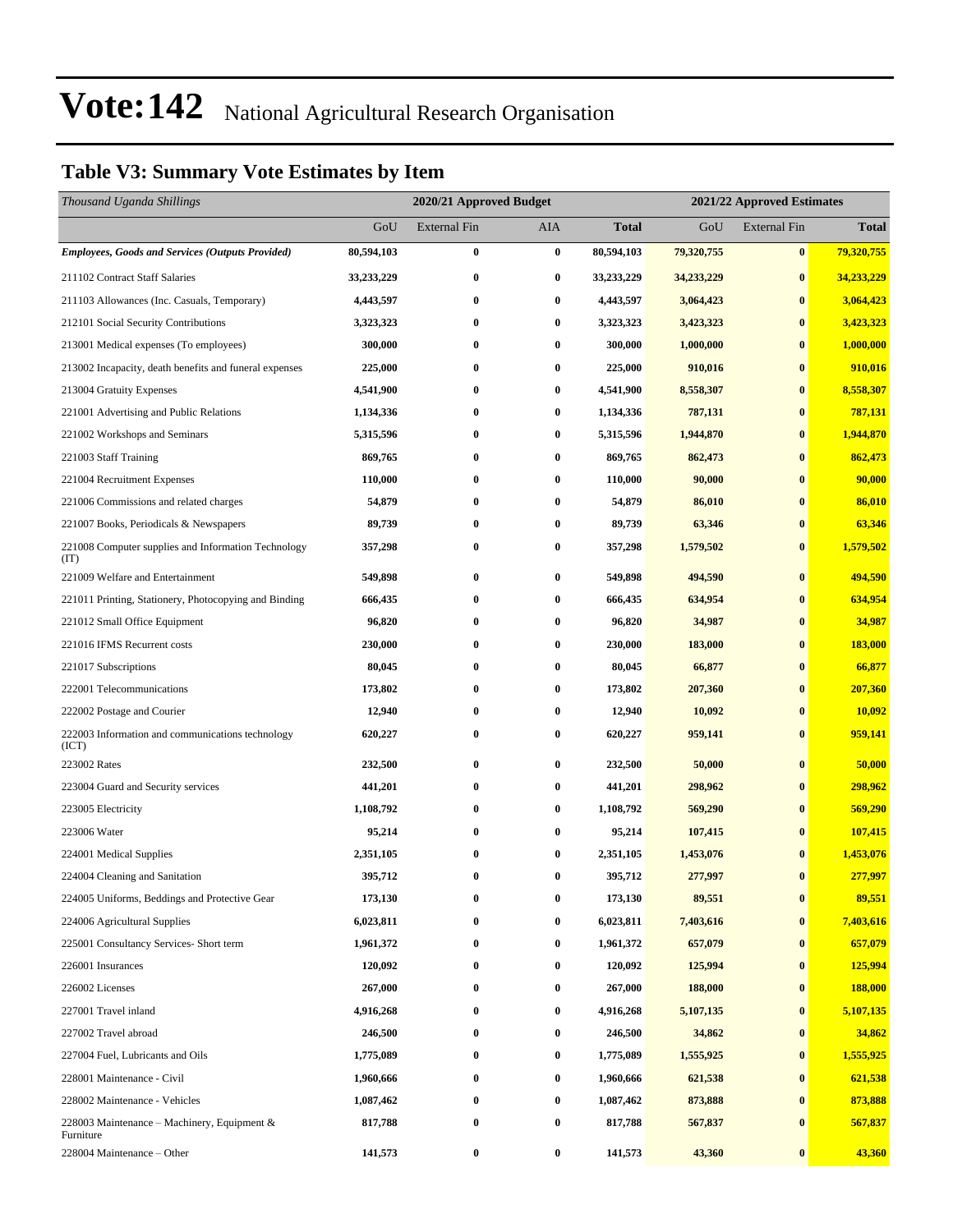| 273102 Incapacity, death benefits and funeral expenses             | 50,000       | $\bf{0}$     | $\bf{0}$       | 50,000      | 101,600      | $\bf{0}$       | 101,600                 |
|--------------------------------------------------------------------|--------------|--------------|----------------|-------------|--------------|----------------|-------------------------|
| <b>Grants, Transfers and Subsides (Outputs Funded)</b>             | 1,844,000    | $\bf{0}$     | $\bf{0}$       | 1,844,000   | 1,844,000    | $\bf{0}$       | 1,844,000               |
| 262201 Contributions to International Organisations<br>(Capital)   | 1,800,000    | $\bf{0}$     | $\bf{0}$       | 1,800,000   | 1,800,000    | $\mathbf{0}$   | 1,800,000               |
| 264101 Contributions to Autonomous Institutions                    | 44,000       | $\bf{0}$     | $\bf{0}$       | 44,000      | 44,000       | $\bf{0}$       | 44,000                  |
| <b>Investment</b> (Capital Purchases)                              | 27,558,880   | $\bf{0}$     | $\bf{0}$       | 27,558,880  | 29,144,976   | $\mathbf{0}$   | 29,144,976              |
| 281501 Environment Impact Assessment for Capital<br>Works          | 311,750      | $\bf{0}$     | $\bf{0}$       | 311,750     | $\bf{0}$     | $\mathbf{0}$   | $\bf{0}$                |
| 281502 Feasibility Studies for Capital Works                       | 311,750      | $\bf{0}$     | $\bf{0}$       | 311,750     | $\bf{0}$     | $\mathbf{0}$   | $\bf{0}$                |
| 281503 Engineering and Design Studies & Plans for<br>capital works | 431,750      | $\bf{0}$     | $\bf{0}$       | 431,750     | $\bf{0}$     | $\mathbf{0}$   | $\bf{0}$                |
| 281504 Monitoring, Supervision & Appraisal of Capital<br>work      | 611,750      | $\bf{0}$     | $\bf{0}$       | 611,750     | 1,400,000    | $\bf{0}$       | 1,400,000               |
| 312101 Non-Residential Buildings                                   | 14,049,831   | $\mathbf{0}$ | $\bf{0}$       | 14,049,831  | 20,667,239   | $\bf{0}$       | 20,667,239              |
| 312102 Residential Buildings                                       | 433,000      | $\bf{0}$     | $\bf{0}$       | 433,000     | 1,894,003    | $\bf{0}$       | 1,894,003               |
| 312104 Other Structures                                            | 3,960,018    | $\bf{0}$     | $\bf{0}$       | 3,960,018   | 1,364,345    | $\bf{0}$       | 1,364,345               |
| 312202 Machinery and Equipment                                     | 1,880,249    | $\bf{0}$     | $\bf{0}$       | 1,880,249   | 2,305,389    | $\bf{0}$       | 2,305,389               |
| 312203 Furniture & Fixtures                                        | 91,422       | $\bf{0}$     | $\bf{0}$       | 91,422      | 200,500      | $\bf{0}$       | 200,500                 |
| 312213 ICT Equipment                                               | 447,360      | $\bf{0}$     | $\bf{0}$       | 447,360     | 113,500      | $\bf{0}$       | 113,500                 |
| 312214 Laboratory Equipments                                       | 5,030,000    | $\bf{0}$     | $\bf{0}$       | 5,030,000   | 1,200,000    | $\bf{0}$       | 1,200,000               |
| <b>Arrears</b>                                                     | 20,250       | $\bf{0}$     | $\bf{0}$       | 20,250      | 297,926      | $\bf{0}$       | 297,926                 |
| 321605 Domestic arrears (Budgeting)                                | 4,062        | $\bf{0}$     | 0              | 4,062       | $\mathbf{0}$ | $\mathbf{0}$   | $\overline{\mathbf{0}}$ |
| 321607 Utility arrears (Budgeting)                                 | 16,188       | $\bf{0}$     | $\bf{0}$       | 16,188      | $\mathbf{0}$ | $\bf{0}$       | $\bf{0}$                |
| 321613 Telephone arrears (Budgeting)                               | $\mathbf{0}$ | $\mathbf{0}$ | 0              | $\bf{0}$    | 137,926      | $\bf{0}$       | 137,926                 |
| 321614 Electricity arrears (Budgeting)                             | $\bf{0}$     | $\bf{0}$     | $\bf{0}$       | $\bf{0}$    | 160,000      | $\bf{0}$       | 160,000                 |
| <b>Grand Total Vote 142</b>                                        | 110,017,233  | $\bf{0}$     | $\bf{0}$       | 110,017,233 | 110,607,657  | $\bf{0}$       | 110,607,657             |
| <b>Total Excluding Arrears</b>                                     | 109,996,983  | $\mathbf{0}$ | $\overline{0}$ | 109,996,983 | 110,309,731  | $\overline{0}$ | 110,309,731             |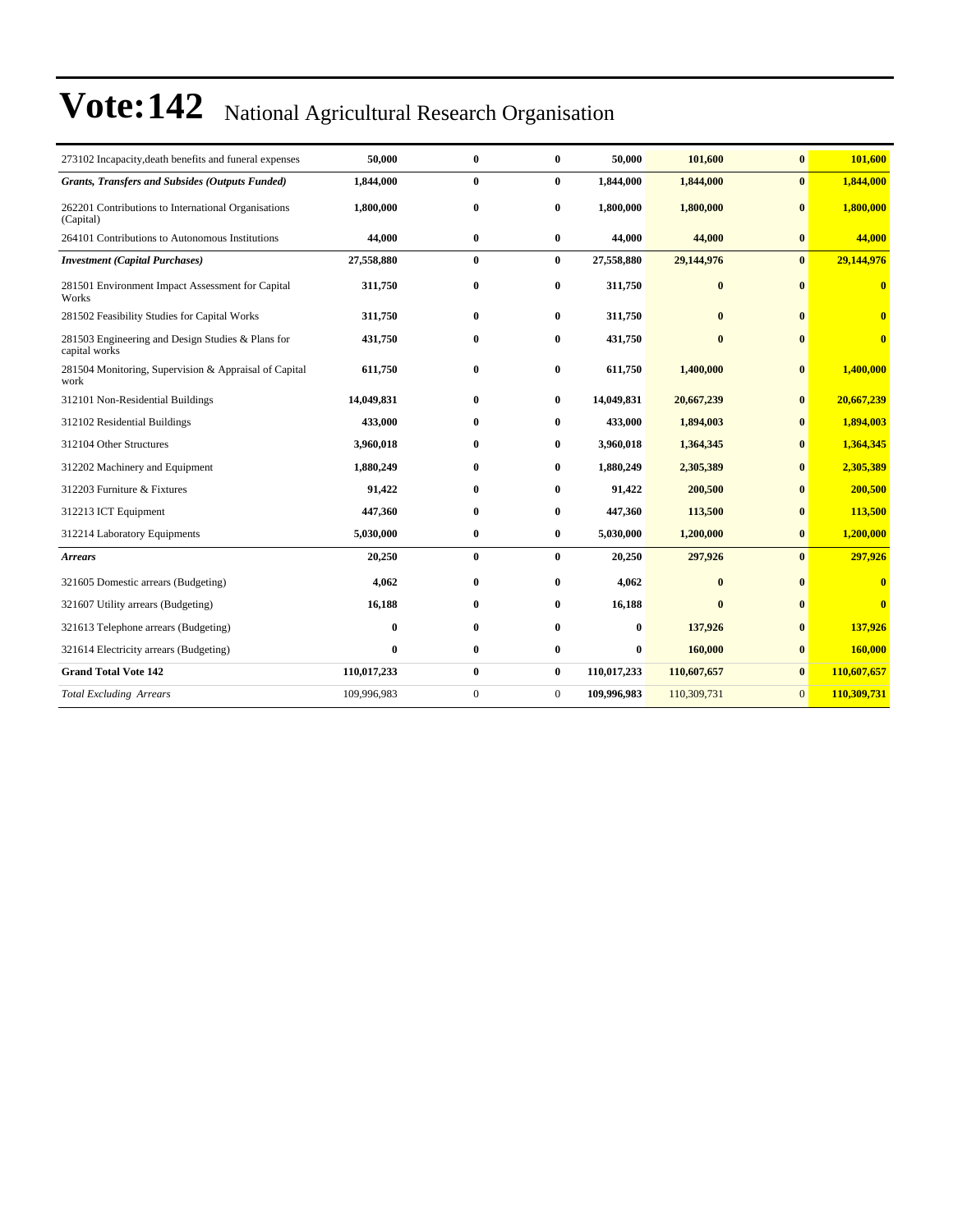#### **Table V4: Detailed Estimates by Sub-SubProgramme, Department,Project and Budget Output and Item**

#### *Sub-SubProgrammme 51 Agricultural Research*

*Recurrent Budget Estimates*

| <b>Department 01 Headquarters</b>                                           |                       |                         |                       |              |                            |                  |              |  |
|-----------------------------------------------------------------------------|-----------------------|-------------------------|-----------------------|--------------|----------------------------|------------------|--------------|--|
| Thousand Uganda Shillings                                                   |                       | 2020/21 Approved Budget |                       |              | 2021/22 Approved Estimates |                  |              |  |
| <b>Outputs Provided</b>                                                     | Wage                  | Non Wage                | <b>AIA</b>            | <b>Total</b> | Wage                       | Non Wage         | <b>Total</b> |  |
| <b>Budget Output 015101 Generation of agricultural technologies</b>         |                       |                         |                       |              |                            |                  |              |  |
| 211103 Allowances (Inc. Casuals, Temporary)                                 | $\boldsymbol{0}$      | $\boldsymbol{0}$        | $\mathbf{0}$          | $\bf{0}$     | $\mathbf{0}$               | 18,000           | 18,000       |  |
| 221002 Workshops and Seminars                                               | $\boldsymbol{0}$      | 120,000                 | $\mathbf{0}$          | 120,000      | $\mathbf{0}$               | $\mathbf{0}$     | $\mathbf{0}$ |  |
| 221006 Commissions and related charges                                      | $\mathbf{0}$          | $\boldsymbol{0}$        | $\mathbf{0}$          | $\bf{0}$     | $\mathbf{0}$               | 60,000           | 60,000       |  |
| 227001 Travel inland                                                        | $\boldsymbol{0}$      | 31,500                  | $\mathbf{0}$          | 31,500       | $\mathbf{0}$               | 127,500          | 127,500      |  |
| <b>Total Cost of Budget Output 01</b>                                       | $\boldsymbol{\theta}$ | 151,500                 | $\boldsymbol{\theta}$ | 151,500      | $\boldsymbol{\theta}$      | 205,500          | 205,500      |  |
| Budget Output 015102 Research extension interface promoted and strengthened |                       |                         |                       |              |                            |                  |              |  |
| 221001 Advertising and Public Relations                                     | $\boldsymbol{0}$      | 164,852                 | $\mathbf{0}$          | 164,852      | $\mathbf{0}$               | $\mathbf{0}$     | $\mathbf{0}$ |  |
| 221002 Workshops and Seminars                                               | $\boldsymbol{0}$      | 16,500                  | $\mathbf{0}$          | 16,500       | $\mathbf{0}$               | $\mathbf{0}$     | $\bf{0}$     |  |
| 221007 Books, Periodicals & Newspapers                                      | $\mathbf{0}$          | $\boldsymbol{0}$        | $\mathbf{0}$          | $\bf{0}$     | $\mathbf{0}$               | 7,686            | 7,686        |  |
| 221008 Computer supplies and Information Technology (IT)                    | $\boldsymbol{0}$      | 4,000                   | $\boldsymbol{0}$      | 4,000        | $\mathbf{0}$               | $\boldsymbol{0}$ | $\mathbf{0}$ |  |
| 221011 Printing, Stationery, Photocopying and Binding                       | $\boldsymbol{0}$      | $\boldsymbol{0}$        | $\boldsymbol{0}$      | $\bf{0}$     | $\boldsymbol{0}$           | 100,000          | 100,000      |  |
| 221012 Small Office Equipment                                               | $\boldsymbol{0}$      | $\boldsymbol{0}$        | $\mathbf{0}$          | $\bf{0}$     | $\mathbf{0}$               | 4,000            | 4,000        |  |
| 222001 Telecommunications                                                   | $\boldsymbol{0}$      | $\boldsymbol{0}$        | $\mathbf{0}$          | $\bf{0}$     | $\mathbf{0}$               | 100,000          | 100,000      |  |
| 222002 Postage and Courier                                                  | $\boldsymbol{0}$      | $\boldsymbol{0}$        | $\boldsymbol{0}$      | $\bf{0}$     | $\mathbf{0}$               | 5,140            | 5,140        |  |
| 223005 Electricity                                                          | $\mathbf{0}$          | $\boldsymbol{0}$        | $\mathbf{0}$          | $\bf{0}$     | $\mathbf{0}$               | 39,352           | 39,352       |  |
| 223006 Water                                                                | $\mathbf{0}$          | $\boldsymbol{0}$        | $\mathbf{0}$          | $\bf{0}$     | $\mathbf{0}$               | 20,207           | 20,207       |  |
| 227001 Travel inland                                                        | $\boldsymbol{0}$      | 11,000                  | $\boldsymbol{0}$      | 11,000       | $\boldsymbol{0}$           | 31,500           | 31,500       |  |
| <b>Total Cost of Budget Output 02</b>                                       | 0                     | 196,352                 | 0                     | 196,352      | $\boldsymbol{\theta}$      | 307,885          | 307,885      |  |
| Budget Output 015104 Agricultural research capacity strengthened            |                       |                         |                       |              |                            |                  |              |  |
| 211102 Contract Staff Salaries                                              | 33,233,229            | $\overline{0}$          | $\mathbf{0}$          | 33,233,229   | 34,233,229                 | $\mathbf{0}$     | 34,233,229   |  |
| 211103 Allowances (Inc. Casuals, Temporary)                                 | $\boldsymbol{0}$      | 1,434,669               | $\boldsymbol{0}$      | 1,434,669    | $\boldsymbol{0}$           | 117,762          | 117,762      |  |
| 212101 Social Security Contributions                                        | $\boldsymbol{0}$      | 3,323,323               | $\boldsymbol{0}$      | 3,323,323    | $\boldsymbol{0}$           | 3,423,323        | 3,423,323    |  |
| 213001 Medical expenses (To employees)                                      | $\boldsymbol{0}$      | 300,000                 | $\boldsymbol{0}$      | 300,000      | $\mathbf{0}$               | 1,000,000        | 1,000,000    |  |
| 213002 Incapacity, death benefits and funeral expenses                      | $\boldsymbol{0}$      | 225,000                 | $\boldsymbol{0}$      | 225,000      | $\boldsymbol{0}$           | 900,000          | 900,000      |  |
| 213004 Gratuity Expenses                                                    | $\boldsymbol{0}$      | 4,541,900               | $\mathbf{0}$          | 4,541,900    | $\mathbf{0}$               | 8,558,307        | 8,558,307    |  |
| 221001 Advertising and Public Relations                                     | $\boldsymbol{0}$      | 52,735                  | $\mathbf{0}$          | 52,735       | $\mathbf{0}$               | 6,000            | 6,000        |  |
| 221002 Workshops and Seminars                                               | $\boldsymbol{0}$      | 209,118                 | $\mathbf{0}$          | 209,118      | $\mathbf{0}$               | 18,194           | 18,194       |  |
| 221003 Staff Training                                                       | $\boldsymbol{0}$      | 28,200                  | $\boldsymbol{0}$      | 28,200       | $\boldsymbol{0}$           | $\boldsymbol{0}$ | $\bf{0}$     |  |
| 221006 Commissions and related charges                                      | $\boldsymbol{0}$      | $\boldsymbol{0}$        | $\mathbf{0}$          | $\bf{0}$     | $\boldsymbol{0}$           | 24,000           | 24,000       |  |
| 221007 Books, Periodicals & Newspapers                                      | $\boldsymbol{0}$      | 18,686                  | $\mathbf{0}$          | 18,686       | $\mathbf{0}$               | $\boldsymbol{0}$ | $\mathbf{0}$ |  |
| 221008 Computer supplies and Information Technology (IT)                    | $\mathbf{0}$          | 42,610                  | $\mathbf{0}$          | 42,610       | $\overline{0}$             | 5,953            | 5,953        |  |

221009 Welfare and Entertainment 0 343,898 0 **343,898** 0 289,400 **289,400** 221011 Printing, Stationery, Photocopying and Binding 0 146,335 0 **146,335** 0 9,228 **9,228**

221012 Small Office Equipment 0 8,000 0 **8,000** 0 0 **0**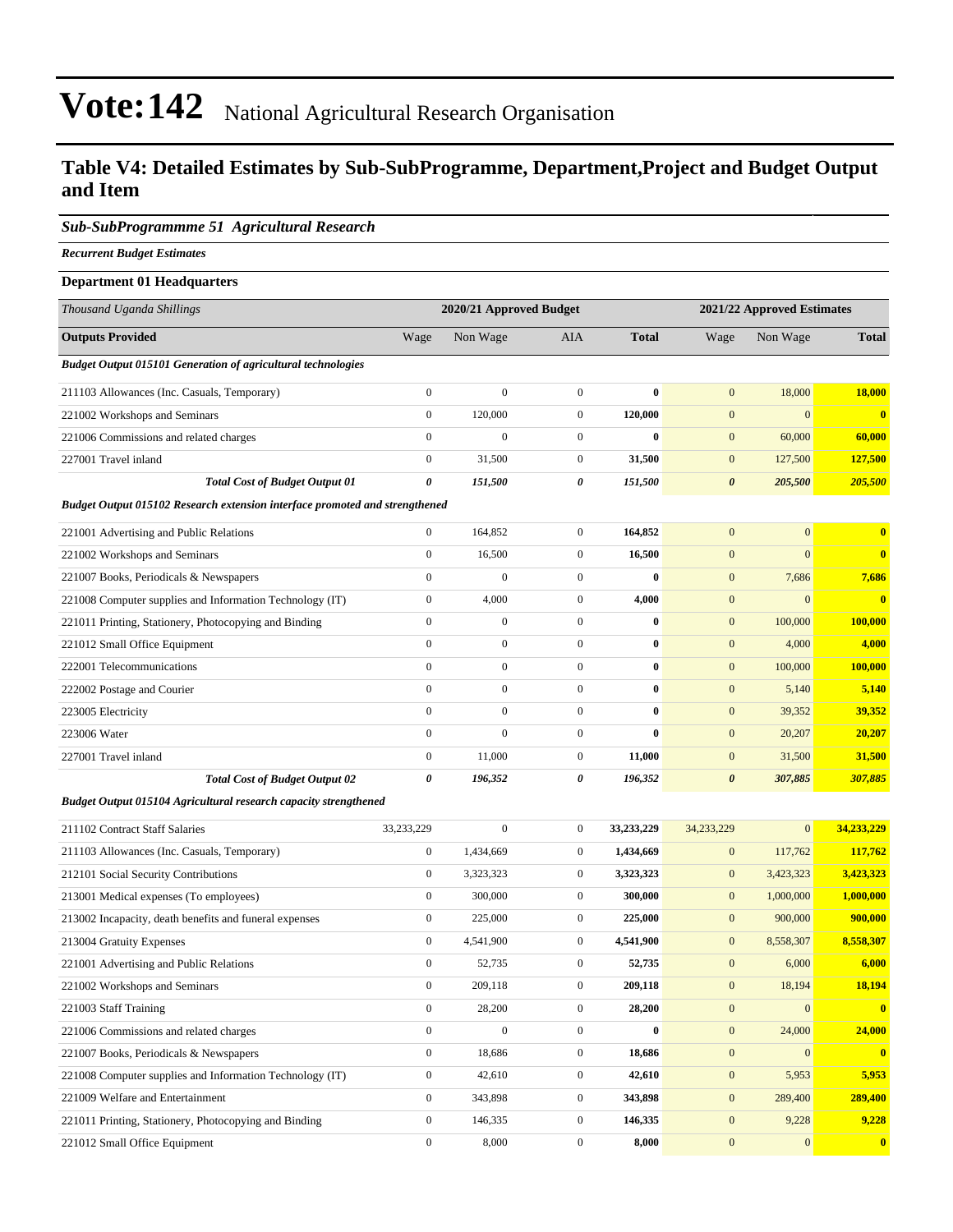| 221016 IFMS Recurrent costs                                                                               | $\boldsymbol{0}$                   | 95,000                               | $\boldsymbol{0}$               | 95,000                | $\mathbf{0}$                   | 93,000                     | 93,000         |
|-----------------------------------------------------------------------------------------------------------|------------------------------------|--------------------------------------|--------------------------------|-----------------------|--------------------------------|----------------------------|----------------|
| 222001 Telecommunications                                                                                 | $\boldsymbol{0}$                   | 109,110                              | $\overline{0}$                 | 109,110               | $\mathbf{0}$                   | 37,440                     | 37,440         |
| 222002 Postage and Courier                                                                                | $\boldsymbol{0}$                   | 5,140                                | $\mathbf{0}$                   | 5,140                 | $\mathbf{0}$                   | $\mathbf{0}$               | $\bf{0}$       |
| 222003 Information and communications technology (ICT)                                                    | $\boldsymbol{0}$                   | 53,430                               | $\mathbf{0}$                   | 53,430                | $\mathbf{0}$                   | 32,336                     | 32,336         |
| 223004 Guard and Security services                                                                        | $\boldsymbol{0}$                   | 138,563                              | $\boldsymbol{0}$               | 138,563               | $\mathbf{0}$                   | 93,862                     | 93,862         |
| 223005 Electricity                                                                                        | $\boldsymbol{0}$                   | 506,517                              | $\boldsymbol{0}$               | 506,517               | $\mathbf{0}$                   | 23,372                     | 23,372         |
| 223006 Water                                                                                              | $\boldsymbol{0}$                   | 24,314                               | $\boldsymbol{0}$               | 24,314                | $\boldsymbol{0}$               | 1,000                      | 1,000          |
| 224001 Medical Supplies                                                                                   | $\boldsymbol{0}$                   | 92,957                               | $\mathbf{0}$                   | 92,957                | $\mathbf{0}$                   | 114,889                    | 114,889        |
| 224004 Cleaning and Sanitation                                                                            | $\boldsymbol{0}$                   | 141,150                              | $\overline{0}$                 | 141,150               | $\boldsymbol{0}$               | 100,000                    | 100,000        |
| 224005 Uniforms, Beddings and Protective Gear                                                             | $\boldsymbol{0}$                   | 62,500                               | $\boldsymbol{0}$               | 62,500                | $\mathbf{0}$                   | 50,000                     | 50,000         |
| 224006 Agricultural Supplies                                                                              | $\boldsymbol{0}$                   | 747,034                              | $\boldsymbol{0}$               | 747,034               | $\mathbf{0}$                   | 486,869                    | 486,869        |
| 225001 Consultancy Services- Short term                                                                   | $\boldsymbol{0}$                   | 19,407                               | $\boldsymbol{0}$               | 19,407                | $\mathbf{0}$                   | $\mathbf{0}$               | $\bf{0}$       |
| 226001 Insurances                                                                                         | $\boldsymbol{0}$                   | 100,316                              | $\mathbf{0}$                   | 100,316               | $\mathbf{0}$                   | 110,000                    | 110,000        |
| 226002 Licenses                                                                                           | $\mathbf{0}$                       | $\overline{0}$                       | $\overline{0}$                 | $\bf{0}$              | $\boldsymbol{0}$               | 20,000                     | 20,000         |
| 227001 Travel inland                                                                                      | $\mathbf{0}$                       | 345,283                              | $\boldsymbol{0}$               | 345,283               | $\mathbf{0}$                   | 226,280                    | 226,280        |
| 227004 Fuel, Lubricants and Oils                                                                          | $\boldsymbol{0}$                   | 459,362                              | $\boldsymbol{0}$               | 459,362               | $\mathbf{0}$                   | 372,304                    | 372,304        |
| 228001 Maintenance - Civil                                                                                | $\boldsymbol{0}$                   | 813,848                              | $\overline{0}$                 | 813,848               | $\mathbf{0}$                   | 74,560                     | 74,560         |
| 228002 Maintenance - Vehicles                                                                             | $\boldsymbol{0}$                   | 341,040                              | $\mathbf{0}$                   | 341,040               | $\mathbf{0}$                   | 259,382                    | 259,382        |
| 228003 Maintenance – Machinery, Equipment & Furniture                                                     | $\boldsymbol{0}$                   | 132,484                              | $\mathbf{0}$                   | 132,484               | $\mathbf{0}$                   | 87,663                     | 87,663         |
| 228004 Maintenance - Other                                                                                | $\mathbf{0}$                       | 77,453                               | $\mathbf{0}$                   | 77,453                | $\mathbf{0}$                   | 20,000                     | 20,000         |
| 273102 Incapacity, death benefits and funeral expenses                                                    | $\boldsymbol{0}$                   | 25,000                               | $\mathbf{0}$                   | 25,000                | $\mathbf{0}$                   | 75,000                     | 75,000         |
| <b>Total Cost of Budget Output 04</b>                                                                     | 33,233,229                         | 14,964,382                           | 0                              | 48,197,611            | 34,233,229                     | 16,630,123                 | 50,863,352     |
| <b>Total Cost Of Outputs Provided</b>                                                                     | 33,233,229                         |                                      | $\bf{0}$                       | 48,545,463            | 34,233,229                     | 17,143,508                 | 51,376,737     |
|                                                                                                           |                                    | 15,312,234                           |                                |                       |                                |                            |                |
| <b>Arrears</b>                                                                                            | Wage                               | Non Wage                             | AIA                            | Total                 | Wage                           | Non Wage                   | <b>Total</b>   |
| <b>Budget Output 015199 Arrears</b>                                                                       |                                    |                                      |                                |                       |                                |                            |                |
| 321613 Telephone arrears (Budgeting)                                                                      | $\boldsymbol{0}$                   | $\boldsymbol{0}$                     | $\overline{0}$                 | $\bf{0}$              | $\mathbf{0}$                   | 137,926                    | 137,926        |
| 321614 Electricity arrears (Budgeting)                                                                    | $\mathbf{0}$                       | $\boldsymbol{0}$                     | $\overline{0}$                 | $\bf{0}$              | $\mathbf{0}$                   | 160,000                    | 160,000        |
| <b>Total Cost of Budget Output 99</b>                                                                     | $\pmb{\theta}$                     | 0                                    | 0                              | $\boldsymbol{\theta}$ | $\boldsymbol{\theta}$          | 297,926                    | 297,926        |
| <b>Total Cost Of Arrears</b>                                                                              | $\bf{0}$                           | 0                                    | $\bf{0}$                       | $\bf{0}$              | $\bf{0}$                       | 297,926                    | 297,926        |
| <b>Total Cost for Department 01</b>                                                                       | 33,233,229                         | 15,312,234                           | $\bf{0}$                       | 48,545,463            | 34,233,229                     | 17,441,434                 | 51,674,664     |
| <b>Total Excluding Arrears</b>                                                                            | 33,233,229                         | 15,312,234                           | $\overline{0}$                 | 48,545,463            | 34, 233, 229                   | 17,143,508                 | 51,376,737     |
| <b>Department 07 National Crops Resources Research Institute</b>                                          |                                    |                                      |                                |                       |                                |                            |                |
| Thousand Uganda Shillings                                                                                 |                                    | 2020/21 Approved Budget              |                                |                       |                                | 2021/22 Approved Estimates |                |
| <b>Outputs Provided</b>                                                                                   | Wage                               | Non Wage                             | AIA                            | <b>Total</b>          | Wage                           | Non Wage                   | <b>Total</b>   |
| <b>Budget Output 015101 Generation of agricultural technologies</b>                                       |                                    |                                      |                                |                       |                                |                            |                |
| 211103 Allowances (Inc. Casuals, Temporary)                                                               | $\boldsymbol{0}$                   | 35,973                               | $\boldsymbol{0}$               | 35,973                | $\boldsymbol{0}$               | 52,359                     | 52,359         |
| <b>Total Cost of Budget Output 01</b>                                                                     | $\pmb{\theta}$                     | 35,973                               | 0                              | 35,973                | $\boldsymbol{\theta}$          | 52,359                     | 52,359         |
| Budget Output 015102 Research extension interface promoted and strengthened                               |                                    |                                      |                                |                       |                                |                            |                |
|                                                                                                           |                                    |                                      |                                |                       |                                |                            |                |
| 221001 Advertising and Public Relations                                                                   | $\boldsymbol{0}$                   | $\boldsymbol{0}$<br>$\boldsymbol{0}$ | $\mathbf{0}$<br>$\overline{0}$ | $\bf{0}$<br>$\bf{0}$  | $\boldsymbol{0}$               | 4,000                      | 4,000          |
| 221002 Workshops and Seminars                                                                             | $\boldsymbol{0}$<br>$\pmb{\theta}$ | $\pmb{\theta}$                       | 0                              | 0                     | $\mathbf{0}$<br>$\pmb{\theta}$ | 4,000<br>8,000             | 4,000<br>8,000 |
| <b>Total Cost of Budget Output 02</b><br>Budget Output 015104 Agricultural research capacity strengthened |                                    |                                      |                                |                       |                                |                            |                |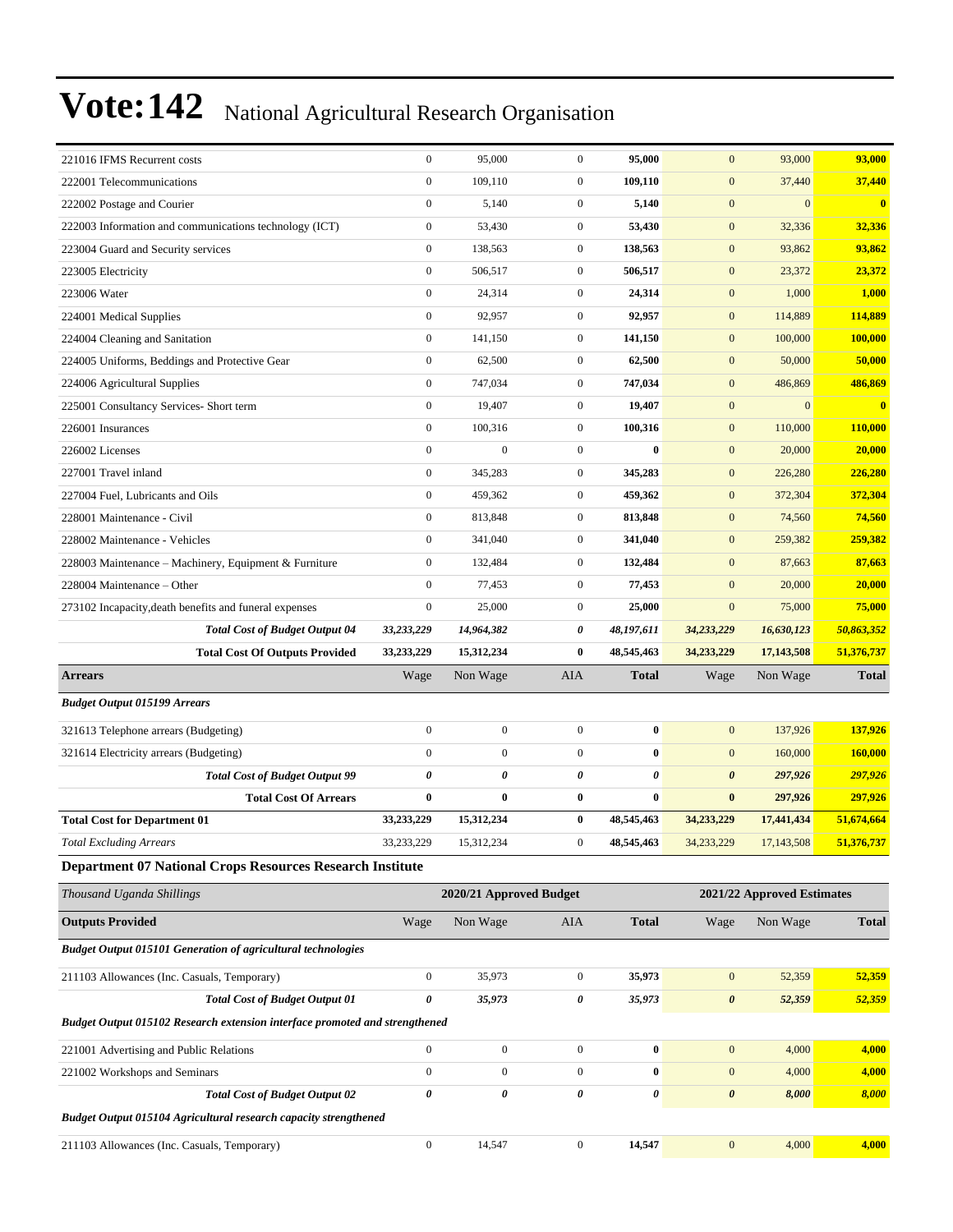| 221001 Advertising and Public Relations                                     |                  |                         |                  |              |                       |                            |                       |  |  |  |
|-----------------------------------------------------------------------------|------------------|-------------------------|------------------|--------------|-----------------------|----------------------------|-----------------------|--|--|--|
|                                                                             | $\boldsymbol{0}$ | 12,000                  | $\boldsymbol{0}$ | 12,000       | $\mathbf{0}$          | $\mathbf{0}$               | $\bf{0}$              |  |  |  |
| 221002 Workshops and Seminars                                               | $\boldsymbol{0}$ | 12,000                  | $\boldsymbol{0}$ | 12,000       | $\mathbf{0}$          | $\boldsymbol{0}$           | $\bf{0}$              |  |  |  |
| 221008 Computer supplies and Information Technology (IT)                    | $\boldsymbol{0}$ | 6,200                   | $\boldsymbol{0}$ | 6,200        | $\boldsymbol{0}$      | 6,400                      | 6,400                 |  |  |  |
| 221009 Welfare and Entertainment                                            | $\boldsymbol{0}$ | 6,000                   | $\boldsymbol{0}$ | 6,000        | $\mathbf{0}$          | 8,000                      | 8,000                 |  |  |  |
| 221011 Printing, Stationery, Photocopying and Binding                       | $\boldsymbol{0}$ | 11,490                  | $\boldsymbol{0}$ | 11,490       | $\boldsymbol{0}$      | 10,000                     | 10,000                |  |  |  |
| 222001 Telecommunications                                                   | $\boldsymbol{0}$ | 4,000                   | $\boldsymbol{0}$ | 4,000        | $\mathbf{0}$          | 8,000                      | 8,000                 |  |  |  |
| 223004 Guard and Security services                                          | $\boldsymbol{0}$ | 10,000                  | $\boldsymbol{0}$ | 10,000       | $\mathbf{0}$          | 12,000                     | <b>12,000</b>         |  |  |  |
| 223005 Electricity                                                          | $\boldsymbol{0}$ | 30,000                  | $\boldsymbol{0}$ | 30,000       | $\boldsymbol{0}$      | 40,000                     | 40,000                |  |  |  |
| 224004 Cleaning and Sanitation                                              | $\boldsymbol{0}$ | 8,000                   | $\boldsymbol{0}$ | 8,000        | $\mathbf{0}$          | 8,000                      | 8,000                 |  |  |  |
| 226001 Insurances                                                           | $\boldsymbol{0}$ | 1,280                   | $\boldsymbol{0}$ | 1,280        | $\mathbf{0}$          | 1,280                      | 1,280                 |  |  |  |
| 227001 Travel inland                                                        | $\boldsymbol{0}$ | 10,361                  | $\boldsymbol{0}$ | 10,361       | $\mathbf{0}$          | 18,000                     | <b>18,000</b>         |  |  |  |
| 227004 Fuel, Lubricants and Oils                                            | $\boldsymbol{0}$ | 38,000                  | $\boldsymbol{0}$ | 38,000       | $\mathbf{0}$          | 30,000                     | 30,000                |  |  |  |
| 228002 Maintenance - Vehicles                                               | $\boldsymbol{0}$ | 20,000                  | $\boldsymbol{0}$ | 20,000       | $\boldsymbol{0}$      | 32,000                     | 32,000                |  |  |  |
| 228003 Maintenance - Machinery, Equipment & Furniture                       | $\boldsymbol{0}$ | 8,000                   | $\boldsymbol{0}$ | 8,000        | $\mathbf{0}$          | 6,000                      | 6,000                 |  |  |  |
| <b>Total Cost of Budget Output 04</b>                                       | 0                | 191,878                 | 0                | 191,878      | $\boldsymbol{\theta}$ | 183,680                    | 183,680               |  |  |  |
| <b>Total Cost Of Outputs Provided</b>                                       | $\bf{0}$         | 227,851                 | 0                | 227,851      | $\bf{0}$              | 244,039                    | 244,039               |  |  |  |
| <b>Arrears</b>                                                              | Wage             | Non Wage                | <b>AIA</b>       | <b>Total</b> | Wage                  | Non Wage                   | <b>Total</b>          |  |  |  |
| <b>Budget Output 015199 Arrears</b>                                         |                  |                         |                  |              |                       |                            |                       |  |  |  |
| 321607 Utility arrears (Budgeting)                                          | $\boldsymbol{0}$ | 16,188                  | $\boldsymbol{0}$ | 16,188       | $\mathbf{0}$          | $\boldsymbol{0}$           | $\bf{0}$              |  |  |  |
| <b>Total Cost of Budget Output 99</b>                                       | 0                | 16,188                  | 0                | 16,188       | $\boldsymbol{\theta}$ | $\boldsymbol{\theta}$      | $\boldsymbol{\theta}$ |  |  |  |
| <b>Total Cost Of Arrears</b>                                                | $\bf{0}$         | 16,188                  | 0                | 16,188       | $\bf{0}$              | $\bf{0}$                   | $\bf{0}$              |  |  |  |
| <b>Total Cost for Department 07</b>                                         | $\bf{0}$         | 244,039                 | 0                | 244,039      | $\bf{0}$              | 244,039                    | 244,039               |  |  |  |
| <b>Total Excluding Arrears</b>                                              | $\mathbf{0}$     | 227,851                 | $\boldsymbol{0}$ | 227,851      | $\mathbf{0}$          | 244,039                    | 244,039               |  |  |  |
| <b>Department 08 National Fisheries Resources Research Institute</b>        |                  |                         |                  |              |                       |                            |                       |  |  |  |
|                                                                             |                  |                         |                  |              |                       |                            |                       |  |  |  |
| Thousand Uganda Shillings                                                   |                  | 2020/21 Approved Budget |                  |              |                       | 2021/22 Approved Estimates |                       |  |  |  |
| <b>Outputs Provided</b>                                                     | Wage             | Non Wage                | <b>AIA</b>       | <b>Total</b> | Wage                  | Non Wage                   | <b>Total</b>          |  |  |  |
| <b>Budget Output 015101 Generation of agricultural technologies</b>         |                  |                         |                  |              |                       |                            |                       |  |  |  |
| 211103 Allowances (Inc. Casuals, Temporary)                                 | $\boldsymbol{0}$ | 9,000                   | $\mathbf{0}$     | 9,000        | $\mathbf{0}$          | 13,000                     | 13,000                |  |  |  |
| 224001 Medical Supplies                                                     | $\boldsymbol{0}$ | 800                     | $\boldsymbol{0}$ | 800          | $\mathbf{0}$          | $\boldsymbol{0}$           | $\bf{0}$              |  |  |  |
| 224006 Agricultural Supplies                                                | $\boldsymbol{0}$ | 15,500                  | $\boldsymbol{0}$ | 15,500       | $\boldsymbol{0}$      | 13,600                     | 13,600                |  |  |  |
| 227001 Travel inland                                                        | $\boldsymbol{0}$ | $\boldsymbol{0}$        | $\boldsymbol{0}$ | $\bf{0}$     | $\mathbf{0}$          | 6,400                      | 6,400                 |  |  |  |
| 227004 Fuel, Lubricants and Oils                                            | $\boldsymbol{0}$ | 8,000                   | $\overline{0}$   | 8,000        | $\mathbf{0}$          | 7,000                      | 7,000                 |  |  |  |
| <b>Total Cost of Budget Output 01</b>                                       | 0                | 33,300                  | 0                | 33,300       | $\boldsymbol{\theta}$ | 40,000                     | 40,000                |  |  |  |
| Budget Output 015102 Research extension interface promoted and strengthened |                  |                         |                  |              |                       |                            |                       |  |  |  |
| 221001 Advertising and Public Relations                                     | $\boldsymbol{0}$ | 4,000                   | $\boldsymbol{0}$ | 4,000        | $\boldsymbol{0}$      | $\boldsymbol{0}$           | $\bf{0}$              |  |  |  |
| 221002 Workshops and Seminars                                               | $\boldsymbol{0}$ | $\boldsymbol{0}$        | $\boldsymbol{0}$ | $\bf{0}$     | $\mathbf{0}$          | 14,000                     | 14,000                |  |  |  |
| 221007 Books, Periodicals & Newspapers                                      | $\boldsymbol{0}$ | 4,000                   | $\boldsymbol{0}$ | 4,000        | $\mathbf{0}$          | $\mathbf{0}$               | $\mathbf{0}$          |  |  |  |
| 221008 Computer supplies and Information Technology (IT)                    | $\boldsymbol{0}$ | 8,000                   | $\boldsymbol{0}$ | 8,000        | $\mathbf{0}$          | $\mathbf{0}$               | $\mathbf{0}$          |  |  |  |
| 221011 Printing, Stationery, Photocopying and Binding                       | $\boldsymbol{0}$ | 5,700                   | $\boldsymbol{0}$ | 5,700        | $\mathbf{0}$          | $\mathbf{0}$               | $\boldsymbol{0}$      |  |  |  |
| 222001 Telecommunications                                                   | $\boldsymbol{0}$ | 4,000                   | $\boldsymbol{0}$ | 4,000        | $\mathbf{0}$          | $\vert 0 \vert$            | $\bf{0}$              |  |  |  |
| 227001 Travel inland                                                        | $\boldsymbol{0}$ | 8,000                   | $\boldsymbol{0}$ | 8,000        | $\mathbf{0}$          | $\mathbf{0}$               | $\bf{0}$              |  |  |  |
| 227004 Fuel, Lubricants and Oils                                            | $\boldsymbol{0}$ | 7,500                   | $\boldsymbol{0}$ | 7,500        | $\mathbf{0}$          | $\mathbf{0}$               | $\mathbf{0}$          |  |  |  |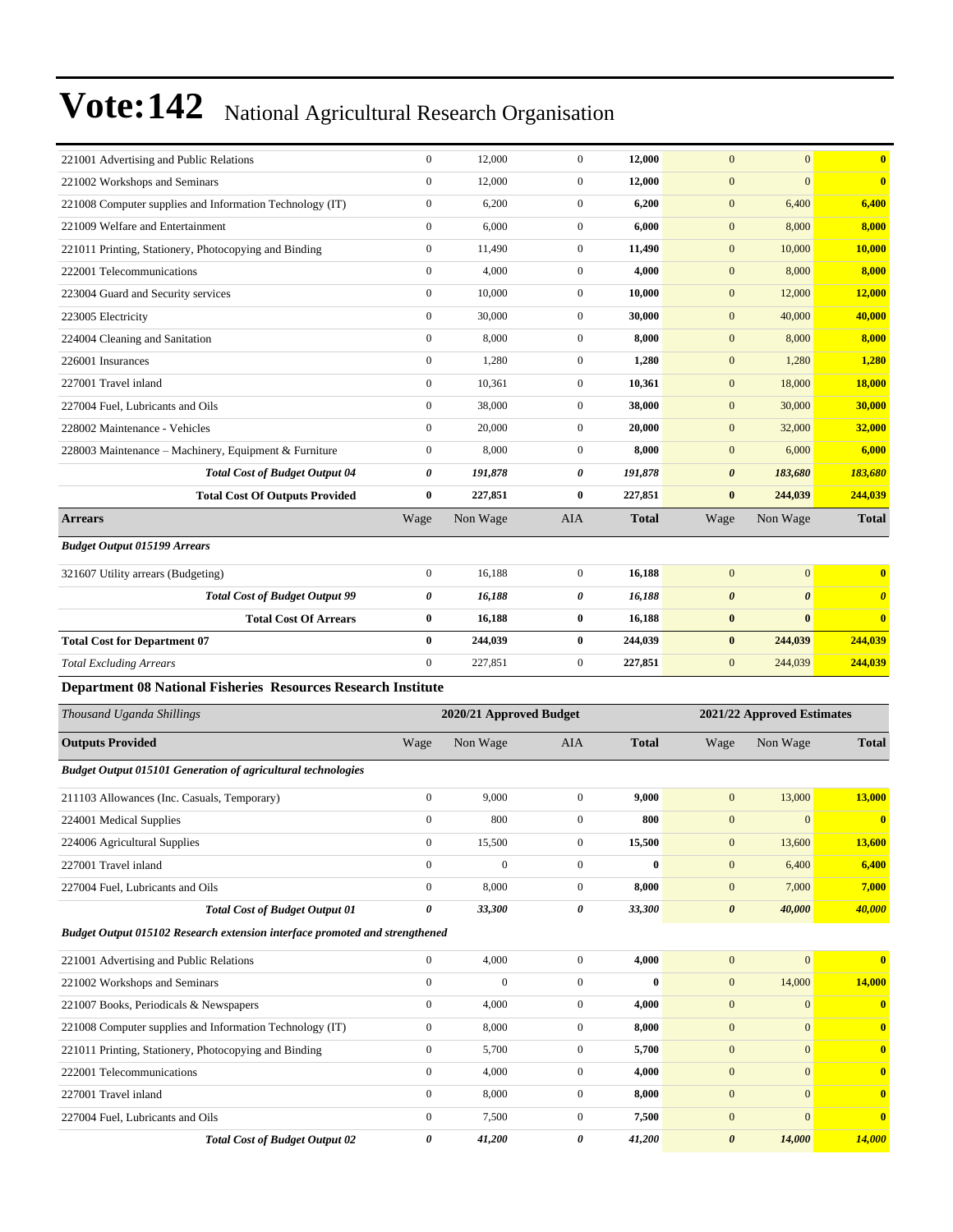#### *Budget Output 015104 Agricultural research capacity strengthened*

| 211103 Allowances (Inc. Casuals, Temporary)              | $\mathbf{0}$ | 40,200  | $\overline{0}$ | 40,200  | 40,000<br>$\mathbf{0}$           | 40,000        |
|----------------------------------------------------------|--------------|---------|----------------|---------|----------------------------------|---------------|
| 221001 Advertising and Public Relations                  | $\mathbf{0}$ | 8,800   | $\overline{0}$ | 8,800   | 13,000<br>$\mathbf{0}$           | 13,000        |
| 221006 Commissions and related charges                   | $\mathbf{0}$ | 10,000  | $\overline{0}$ | 10.000  | $\mathbf{0}$<br>$\overline{0}$   | $\bf{0}$      |
| 221007 Books, Periodicals & Newspapers                   | $\mathbf{0}$ | 4,400   | $\overline{0}$ | 4,400   | $\mathbf{0}$<br>7,200            | 7,200         |
| 221008 Computer supplies and Information Technology (IT) | $\mathbf{0}$ | 2,000   | $\overline{0}$ | 2,000   | $\mathbf{0}$<br>2,000            | 2,000         |
| 221009 Welfare and Entertainment                         | $\mathbf{0}$ | 15,800  | $\overline{0}$ | 15,800  | 9,800<br>$\mathbf{0}$            | 9,800         |
| 221011 Printing, Stationery, Photocopying and Binding    | $\mathbf{0}$ | 5,314   | $\overline{0}$ | 5,314   | $\mathbf{0}$<br>12,200           | 12,200        |
| 222001 Telecommunications                                | $\mathbf{0}$ | 4,000   | $\overline{0}$ | 4,000   | 6,000<br>$\mathbf{0}$            | 6,000         |
| 222003 Information and communications technology (ICT)   | $\mathbf{0}$ | 12,000  | $\overline{0}$ | 12,000  | 19,000<br>$\mathbf{0}$           | <b>19,000</b> |
| 223004 Guard and Security services                       | $\mathbf{0}$ | 12,000  | $\overline{0}$ | 12,000  | $\mathbf{0}$<br>17,200           | 17,200        |
| 223005 Electricity                                       | $\mathbf{0}$ | 28,000  | $\overline{0}$ | 28,000  | $\mathbf{0}$<br>22,009           | 22,009        |
| 223006 Water                                             | $\mathbf{0}$ | 14,000  | $\overline{0}$ | 14,000  | $\mathbf{0}$<br>12,000           | 12,000        |
| 224004 Cleaning and Sanitation                           | $\mathbf{0}$ | 12,000  | $\overline{0}$ | 12,000  | $\mathbf{0}$<br>12,000           | 12,000        |
| 226001 Insurances                                        | $\mathbf{0}$ | 3,680   | $\overline{0}$ | 3,680   | $\mathbf{0}$<br>1,600            | 1,600         |
| 227001 Travel inland                                     | $\mathbf{0}$ | 9,621   | $\overline{0}$ | 9,621   | $\mathbf{0}$<br>27,000           | 27,000        |
| 227004 Fuel, Lubricants and Oils                         | $\mathbf{0}$ | 20,420  | $\overline{0}$ | 20,420  | $\mathbf{0}$<br>24,936           | 24,936        |
| 228001 Maintenance - Civil                               | $\mathbf{0}$ | 10,000  | $\overline{0}$ | 10,000  | $\mathbf{0}$<br>10,000           | 10,000        |
| 228002 Maintenance - Vehicles                            | $\mathbf{0}$ | 28,000  | $\overline{0}$ | 28,000  | $\mathbf{0}$<br>26,000           | 26,000        |
| 228003 Maintenance - Machinery, Equipment & Furniture    | $\mathbf{0}$ | 16,800  | $\overline{0}$ | 16,800  | 15,590<br>$\mathbf{0}$           | 15,590        |
| <b>Total Cost of Budget Output 04</b>                    | 0            | 257,035 | 0              | 257,035 | $\boldsymbol{\theta}$<br>277,535 | 277,535       |
| <b>Total Cost Of Outputs Provided</b>                    | $\bf{0}$     | 331,535 | $\bf{0}$       | 331,535 | $\bf{0}$<br>331,535              | 331,535       |
| <b>Total Cost for Department 08</b>                      | $\bf{0}$     | 331,535 | $\bf{0}$       | 331,535 | $\bf{0}$<br>331,535              | 331,535       |
| <b>Total Excluding Arrears</b>                           | $\mathbf{0}$ | 331,535 | $\overline{0}$ | 331,535 | $\mathbf{0}$<br>331,535          | 331,535       |
|                                                          |              |         |                |         |                                  |               |

#### **Department 09 National Forestry Resources Research Institute**

| Thousand Uganda Shillings                                                          |                  | 2020/21 Approved Budget |                |              |                       | 2021/22 Approved Estimates |                         |
|------------------------------------------------------------------------------------|------------------|-------------------------|----------------|--------------|-----------------------|----------------------------|-------------------------|
| <b>Outputs Provided</b>                                                            | Wage             | Non Wage                | AIA            | <b>Total</b> | Wage                  | Non Wage                   | <b>Total</b>            |
| <b>Budget Output 015101 Generation of agricultural technologies</b>                |                  |                         |                |              |                       |                            |                         |
| 221002 Workshops and Seminars                                                      | $\boldsymbol{0}$ | 5,000                   | $\overline{0}$ | 5,000        | $\mathbf{0}$          | 6,000                      | 6,000                   |
| 224006 Agricultural Supplies                                                       | $\mathbf{0}$     | 2,000                   | $\overline{0}$ | 2,000        | $\mathbf{0}$          | $\Omega$                   | $\overline{\mathbf{0}}$ |
| 227001 Travel inland                                                               | $\overline{0}$   | 1,000                   | $\overline{0}$ | 1,000        | $\mathbf{0}$          | $\overline{0}$             | $\mathbf{0}$            |
| <b>Total Cost of Budget Output 01</b>                                              | 0                | 8,000                   | 0              | 8,000        | $\boldsymbol{\theta}$ | 6,000                      | 6,000                   |
| <b>Budget Output 015102 Research extension interface promoted and strengthened</b> |                  |                         |                |              |                       |                            |                         |
| 221001 Advertising and Public Relations                                            | $\mathbf{0}$     | 8,480                   | $\overline{0}$ | 8,480        | $\mathbf{0}$          | 3,000                      | 3,000                   |
| 221007 Books, Periodicals & Newspapers                                             | $\mathbf{0}$     | 1,992                   | $\overline{0}$ | 1,992        | $\mathbf{0}$          | 2,400                      | 2,400                   |
| 221008 Computer supplies and Information Technology (IT)                           | $\mathbf{0}$     | 9,000                   | $\overline{0}$ | 9,000        | $\mathbf{0}$          | 5,000                      | 5,000                   |
| <b>Total Cost of Budget Output 02</b>                                              | 0                | 19,472                  | 0              | 19,472       | $\boldsymbol{\theta}$ | 10,400                     | 10,400                  |
| Budget Output 015104 Agricultural research capacity strengthened                   |                  |                         |                |              |                       |                            |                         |
| 211103 Allowances (Inc. Casuals, Temporary)                                        | $\boldsymbol{0}$ | 18,000                  | $\overline{0}$ | 18,000       | $\mathbf{0}$          | 20,000                     | 20,000                  |
| 221002 Workshops and Seminars                                                      | $\overline{0}$   | 10,000                  | $\overline{0}$ | 10,000       | $\mathbf{0}$          | 4,000                      | 4,000                   |
| 221003 Staff Training                                                              | $\mathbf{0}$     | $\boldsymbol{0}$        | $\overline{0}$ | $\bf{0}$     | $\mathbf{0}$          | 4,000                      | 4,000                   |
| 221009 Welfare and Entertainment                                                   | $\mathbf{0}$     | 7,000                   | $\overline{0}$ | 7.000        | $\mathbf{0}$          | 6,000                      | 6.000                   |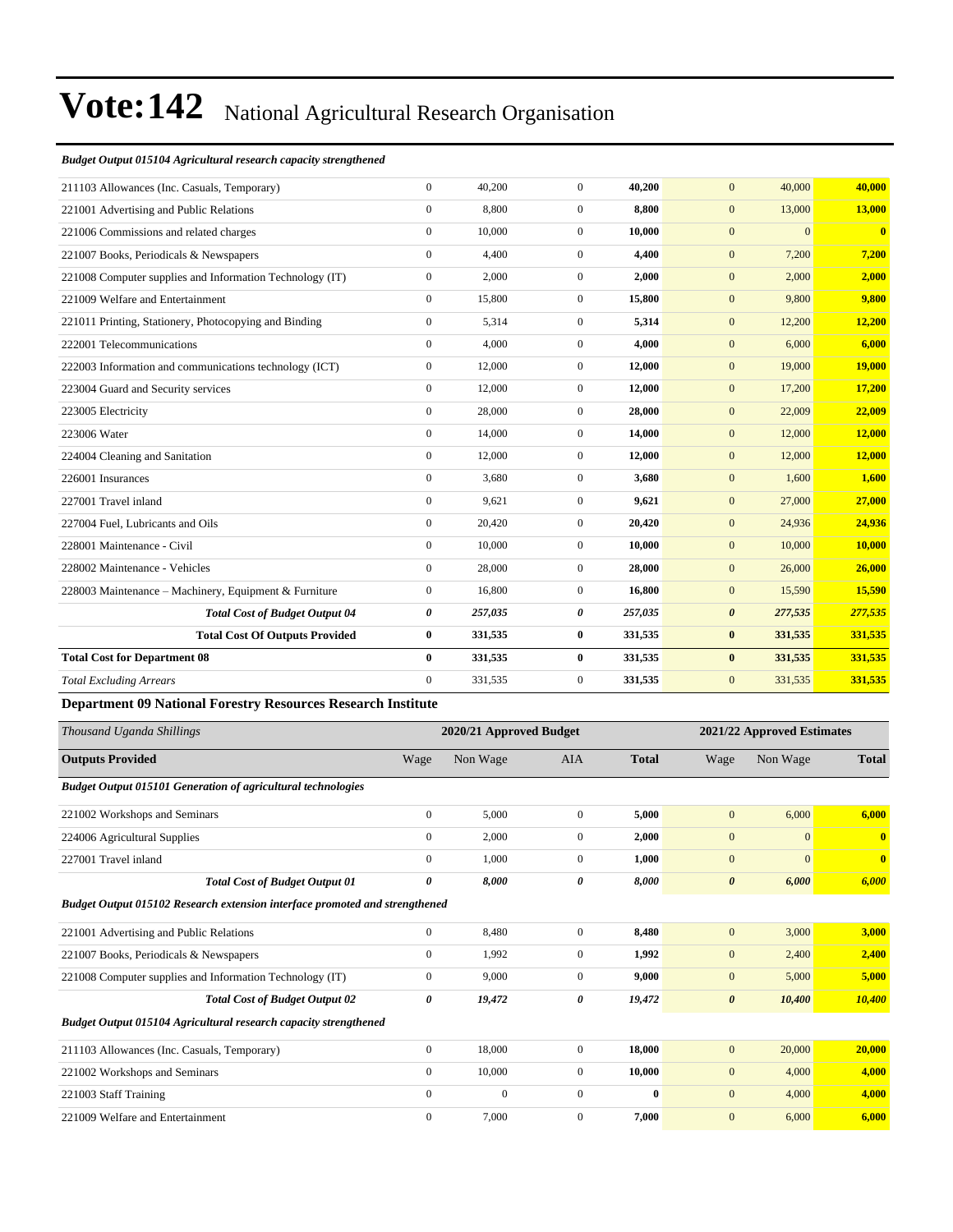| 221011 Printing, Stationery, Photocopying and Binding      | $\mathbf{0}$ | 7.899   | $\Omega$       | 7.899   | $\mathbf{0}$<br>10,000           | 10,000        |
|------------------------------------------------------------|--------------|---------|----------------|---------|----------------------------------|---------------|
| 222001 Telecommunications                                  | $\mathbf{0}$ | 2,000   | $\mathbf{0}$   | 2,000   | $\mathbf{0}$<br>2,000            | 2,000         |
| 222002 Postage and Courier                                 | $\mathbf{0}$ | 1,000   | $\mathbf{0}$   | 1,000   | 800<br>$\mathbf{0}$              | 800           |
| 222003 Information and communications technology (ICT)     | $\mathbf{0}$ | 4,000   | $\overline{0}$ | 4,000   | $\mathbf{0}$<br>18,855           | 18,855        |
| 223004 Guard and Security services                         | $\mathbf{0}$ | 18,000  | $\overline{0}$ | 18,000  | 20,000<br>$\mathbf{0}$           | 20,000        |
| 223005 Electricity                                         | $\mathbf{0}$ | 41,208  | $\overline{0}$ | 41,208  | 36,000<br>$\mathbf{0}$           | 36,000        |
| 224004 Cleaning and Sanitation                             | $\mathbf{0}$ | 20,000  | $\overline{0}$ | 20,000  | 18,000<br>$\mathbf{0}$           | <b>18,000</b> |
| 224005 Uniforms, Beddings and Protective Gear              | $\mathbf{0}$ | 2,000   | $\mathbf{0}$   | 2,000   | $\mathbf{0}$<br>2,000            | 2,000         |
| 227001 Travel inland                                       | $\mathbf{0}$ | 7,400   | $\mathbf{0}$   | 7,400   | $\mathbf{0}$<br>16,000           | 16,000        |
| 227004 Fuel, Lubricants and Oils                           | $\mathbf{0}$ | 28,320  | $\mathbf{0}$   | 28,320  | $\mathbf{0}$<br>26,500           | 26,500        |
| 228001 Maintenance - Civil                                 | $\mathbf{0}$ | 10,000  | $\overline{0}$ | 10.000  | 9,000<br>$\mathbf{0}$            | 9.000         |
| 228002 Maintenance - Vehicles                              | $\mathbf{0}$ | 20,000  | $\overline{0}$ | 20,000  | $\mathbf{0}$<br>17,744           | 17,744        |
| 228003 Maintenance – Machinery, Equipment & Furniture      | $\mathbf{0}$ | 10,000  | $\mathbf{0}$   | 10.000  | $\mathbf{0}$<br>7,000            | 7,000         |
| <b>Total Cost of Budget Output 04</b>                      | 0            | 206,827 | 0              | 206,827 | $\boldsymbol{\theta}$<br>217,899 | 217,899       |
| <b>Total Cost Of Outputs Provided</b>                      | $\bf{0}$     | 234,299 | $\bf{0}$       | 234,299 | 234,299<br>$\bf{0}$              | 234,299       |
| <b>Total Cost for Department 09</b>                        | $\bf{0}$     | 234,299 | $\bf{0}$       | 234,299 | 234,299<br>$\bf{0}$              | 234,299       |
| <b>Total Excluding Arrears</b>                             | $\mathbf{0}$ | 234,299 | 0              | 234,299 | 234,299<br>$\mathbf{0}$          | 234,299       |
| <b>Department 10 National Livestock Resources Research</b> |              |         |                |         |                                  |               |

*Thousand Uganda Shillings* **2020/21 Approved Budget 2021/22 Approved Estimates Outputs Provided** Wage Non Wage AIA **Total** Wage Non Wage **Total** *Budget Output 015101 Generation of agricultural technologies* 211103 Allowances (Inc. Casuals, Temporary) 0 0 0 **0** 0 172,612 **172,612** 221002 Workshops and Seminars 0 677,886 0 **677,886** 0 113,000 **113,000** 221003 Staff Training 0 0 0 **0** 0 80,000 **80,000** 221006 Commissions and related charges 0 11,979 0 **11,979** 0 0 **0** 221017 Subscriptions 0 30,045 0 **30,045** 0 21,603 **21,603** 222003 Information and communications technology (ICT) 0 0 0 **0** 0 78,000 **78,000** 223004 Guard and Security services 0 80,000 0 **80,000** 0 16,000 **16,000** 223005 Electricity 0 130,499 0 **130,499** 0 144,739 **144,739** 224001 Medical Supplies 0 1,090,100 0 **1,090,100** 0 337,000 **337,000** 224004 Cleaning and Sanitation 0 93,937 0 **93,937** 0 37,316 **37,316** 224005 Uniforms, Beddings and Protective Gear 0 91,230 0 **91,230** 0 30,780 **30,780** 224006 Agricultural Supplies 0 1,136,348 0 **1,136,348** 0 329,950 **329,950** 225001 Consultancy Services- Short term 0 832,983 0 **832,983** 0 50,000 **50,000** 227001 Travel inland 0 0 0 **0** 0 92,000 **92,000** 227004 Fuel, Lubricants and Oils 0 0 0 **0** 0 120,000 **120,000** 228001 Maintenance - Civil 0 455,000 0 **455,000** 0 80,000 **80,000** 228002 Maintenance - Vehicles 0 189,993 0 **189,993** 0 140,000 **140,000** 228003 Maintenance ±Machinery, Equipment & Furniture 0 180,000 0 **180,000** 0 157,000 **157,000** *Total Cost of Budget Output 01 0 5,000,000 0 5,000,000 0 2,000,000 2,000,000 Budget Output 015104 Agricultural research capacity strengthened* 211103 Allowances (Inc. Casuals, Temporary) 0 107,000 0 **107,000** 0 74,000 **74,000**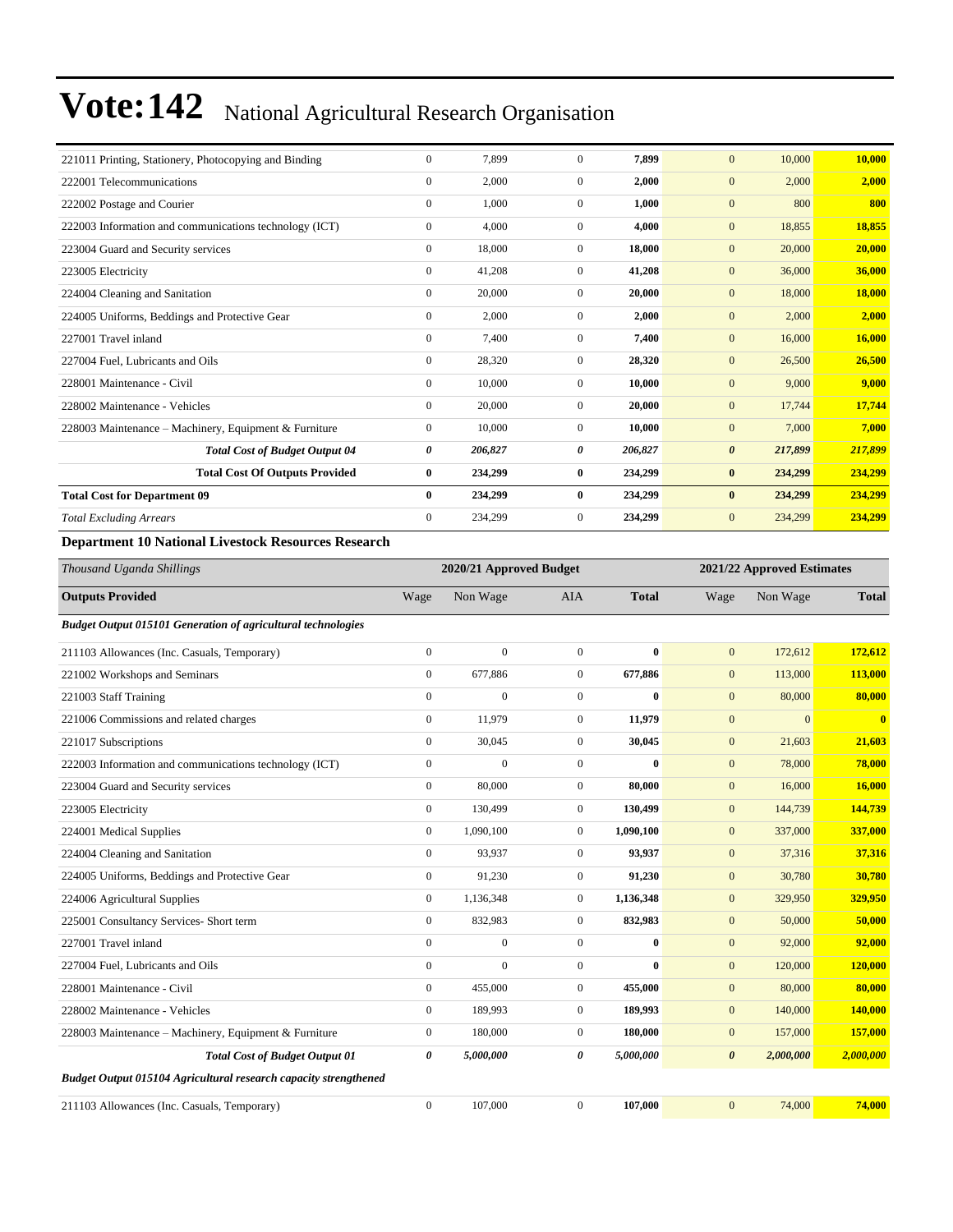| 221001 Advertising and Public Relations                  | $\mathbf{0}$     | 12,000         | $\Omega$       | 12,000       | $\mathbf{0}$<br>7,500            | 7,500     |
|----------------------------------------------------------|------------------|----------------|----------------|--------------|----------------------------------|-----------|
| 221002 Workshops and Seminars                            | $\mathbf{0}$     | 6,400          | $\overline{0}$ | 6,400        | 6,400<br>$\mathbf{0}$            | 6,400     |
| 221007 Books, Periodicals & Newspapers                   | $\mathbf{0}$     | 1,000          | $\overline{0}$ | 1,000        | 1,000<br>$\boldsymbol{0}$        | 1,000     |
| 221008 Computer supplies and Information Technology (IT) | $\mathbf{0}$     | 10,000         | $\Omega$       | 10,000       | $\mathbf{0}$<br>10,000           | 10,000    |
| 221009 Welfare and Entertainment                         | $\mathbf{0}$     | 20,000         | $\Omega$       | 20,000       | $\mathbf{0}$<br>15,000           | 15,000    |
| 221011 Printing, Stationery, Photocopying and Binding    | $\boldsymbol{0}$ | 11,490         | $\overline{0}$ | 11,490       | $\mathbf{0}$<br>16,000           | 16,000    |
| 221012 Small Office Equipment                            | $\mathbf{0}$     | 4,320          | $\overline{0}$ | 4,320        | $\mathbf{0}$<br>4,320            | 4,320     |
| 222001 Telecommunications                                | $\mathbf{0}$     | $\mathbf{0}$   | $\Omega$       | $\mathbf{0}$ | $\overline{0}$<br>4,000          | 4,000     |
| 223005 Electricity                                       | $\mathbf{0}$     | 6.000          | $\overline{0}$ | 6.000        | $\mathbf{0}$<br>6,000            | 6.000     |
| 224004 Cleaning and Sanitation                           | $\boldsymbol{0}$ | 12,000         | $\overline{0}$ | 12,000       | $\mathbf{0}$<br>9,000            | 9,000     |
| 226001 Insurances                                        | $\mathbf{0}$     | 1,280          | $\overline{0}$ | 1,280        | $\mathbf{0}$<br>1,280            | 1,280     |
| 227001 Travel inland                                     | $\mathbf{0}$     | 5,920          | $\overline{0}$ | 5,920        | $\mathbf{0}$<br>10,660           | 10,660    |
| 227004 Fuel, Lubricants and Oils                         | $\mathbf{0}$     | 20,000         | $\overline{0}$ | 20,000       | $\mathbf{0}$<br>20,000           | 20,000    |
| 228001 Maintenance - Civil                               | $\mathbf{0}$     | $\overline{0}$ | $\Omega$       | $\mathbf{0}$ | $\mathbf{0}$<br>5,550            | 5,550     |
| 228002 Maintenance - Vehicles                            | $\mathbf{0}$     | 18,000         | $\overline{0}$ | 18,000       | 18,000<br>$\mathbf{0}$           | 18,000    |
| 228003 Maintenance - Machinery, Equipment & Furniture    | $\mathbf{0}$     | $\overline{0}$ | $\Omega$       | $\mathbf{0}$ | $\mathbf{0}$<br>6,700            | 6,700     |
| 273102 Incapacity, death benefits and funeral expenses   | $\mathbf{0}$     | $\overline{0}$ | $\overline{0}$ | $\mathbf{0}$ | $\mathbf{0}$<br>20,000           | 20,000    |
| <b>Total Cost of Budget Output 04</b>                    | 0                | 235,410        | 0              | 235,410      | $\boldsymbol{\theta}$<br>235,410 | 235,410   |
| <b>Total Cost Of Outputs Provided</b>                    | $\bf{0}$         | 5,235,410      | $\bf{0}$       | 5,235,410    | 2,235,410<br>$\bf{0}$            | 2,235,410 |
| <b>Total Cost for Department 10</b>                      | $\mathbf{0}$     | 5,235,410      | $\mathbf{0}$   | 5,235,410    | 2,235,410<br>$\bf{0}$            | 2,235,410 |
| <b>Total Excluding Arrears</b>                           | $\Omega$         | 5,235,410      | $\overline{0}$ | 5,235,410    | $\mathbf{0}$<br>2,235,410        | 2,235,410 |
|                                                          |                  |                |                |              |                                  |           |

#### **Department 11 National Semi arid Resources Research**

| Thousand Uganda Shillings                                           | 2020/21 Approved Budget |                |                  |              |                       | 2021/22 Approved Estimates |              |  |
|---------------------------------------------------------------------|-------------------------|----------------|------------------|--------------|-----------------------|----------------------------|--------------|--|
| <b>Outputs Provided</b>                                             | Wage                    | Non Wage       | <b>AIA</b>       | <b>Total</b> | Wage                  | Non Wage                   | <b>Total</b> |  |
| <b>Budget Output 015101 Generation of agricultural technologies</b> |                         |                |                  |              |                       |                            |              |  |
| 211103 Allowances (Inc. Casuals, Temporary)                         | $\mathbf{0}$            | $\overline{0}$ | $\Omega$         | $\bf{0}$     | $\mathbf{0}$          | 36,553                     | 36,553       |  |
| 221002 Workshops and Seminars                                       | $\mathbf{0}$            | $\theta$       | $\mathbf{0}$     | $\bf{0}$     | $\mathbf{0}$          | 20,830                     | 20,830       |  |
| 224006 Agricultural Supplies                                        | $\mathbf{0}$            | $\mathbf{0}$   | $\mathbf{0}$     | $\bf{0}$     | $\mathbf{0}$          | 41,956                     | 41,956       |  |
| 227001 Travel inland                                                | $\boldsymbol{0}$        | 30,000         | $\mathbf{0}$     | 30,000       | $\mathbf{0}$          | 93,405                     | 93,405       |  |
| 227004 Fuel, Lubricants and Oils                                    | $\mathbf{0}$            | 10,000         | $\overline{0}$   | 10,000       | $\mathbf{0}$          | 39,256                     | 39,256       |  |
| <b>Total Cost of Budget Output 01</b>                               | 0                       | 40,000         | 0                | 40,000       | $\boldsymbol{\theta}$ | 232,000                    | 232,000      |  |
| Budget Output 015104 Agricultural research capacity strengthened    |                         |                |                  |              |                       |                            |              |  |
| 211103 Allowances (Inc. Casuals, Temporary)                         | $\mathbf{0}$            | 20,000         | $\Omega$         | 20,000       | $\mathbf{0}$          | 27,337                     | 27,337       |  |
| 213002 Incapacity, death benefits and funeral expenses              | $\Omega$                | $\Omega$       | $\Omega$         | $\mathbf{0}$ | $\mathbf{0}$          | 8,000                      | 8,000        |  |
| 221001 Advertising and Public Relations                             | $\overline{0}$          | 8,000          | $\mathbf{0}$     | 8.000        | $\mathbf{0}$          | 8,000                      | 8,000        |  |
| 221002 Workshops and Seminars                                       | $\boldsymbol{0}$        | 24,000         | $\boldsymbol{0}$ | 24,000       | $\mathbf{0}$          | 16,000                     | 16,000       |  |
| 221007 Books, Periodicals & Newspapers                              | $\overline{0}$          | 4,800          | $\overline{0}$   | 4,800        | $\mathbf{0}$          | 6,000                      | 6.000        |  |
| 221008 Computer supplies and Information Technology (IT)            | $\mathbf{0}$            | $\mathbf{0}$   | $\mathbf{0}$     | $\bf{0}$     | $\mathbf{0}$          | 16,000                     | 16,000       |  |
| 221009 Welfare and Entertainment                                    | $\mathbf{0}$            | 16,000         | $\overline{0}$   | 16,000       | $\mathbf{0}$          | 12,000                     | 12,000       |  |
| 221011 Printing, Stationery, Photocopying and Binding               | $\mathbf{0}$            | 8,617          | $\mathbf{0}$     | 8,617        | $\mathbf{0}$          | 14,000                     | 14,000       |  |
| 222001 Telecommunications                                           | $\mathbf{0}$            | 4,000          | $\overline{0}$   | 4.000        | $\mathbf{0}$          | 4,000                      | 4,000        |  |
| 222003 Information and communications technology (ICT)              | $\mathbf{0}$            | 28,000         | $\Omega$         | 28,000       | $\overline{0}$        | $\overline{0}$             | $\bf{0}$     |  |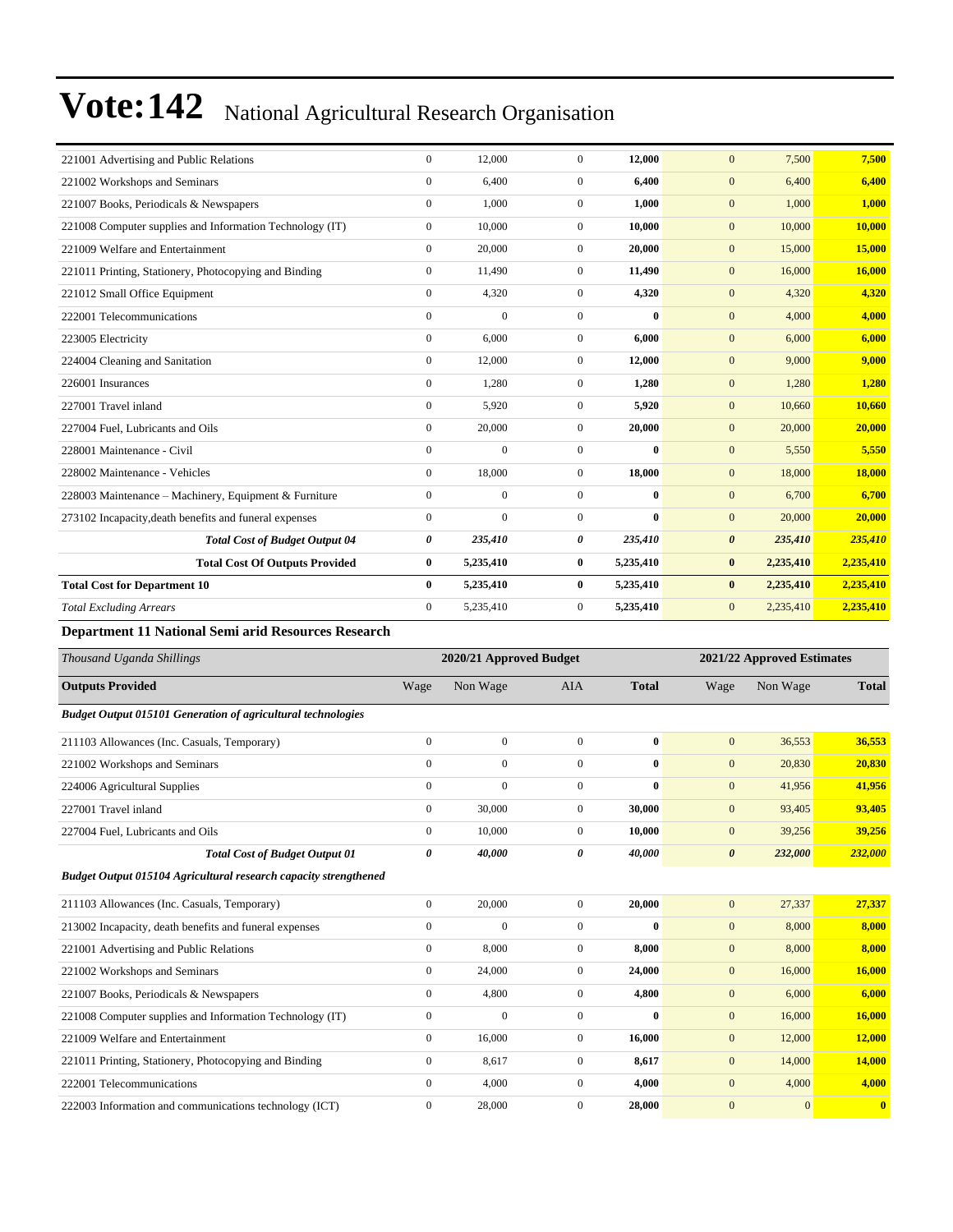| 223004 Guard and Security services                                          | $\boldsymbol{0}$ | 12,000                  | $\mathbf{0}$     | 12,000       | $\mathbf{0}$          | 12,000                     | 12,000                  |
|-----------------------------------------------------------------------------|------------------|-------------------------|------------------|--------------|-----------------------|----------------------------|-------------------------|
| 223005 Electricity                                                          | $\boldsymbol{0}$ | 20,000                  | $\boldsymbol{0}$ | 20,000       | $\mathbf{0}$          | 20,000                     | 20,000                  |
| 223006 Water                                                                | $\boldsymbol{0}$ | $\boldsymbol{0}$        | $\overline{0}$   | $\bf{0}$     | $\mathbf{0}$          | 4,000                      | 4,000                   |
| 224004 Cleaning and Sanitation                                              | $\mathbf{0}$     | 8,000                   | $\overline{0}$   | 8,000        | $\mathbf{0}$          | 12,000                     | 12,000                  |
| 226001 Insurances                                                           | $\boldsymbol{0}$ | 1,200                   | $\mathbf{0}$     | 1,200        | $\mathbf{0}$          | 1,200                      | 1,200                   |
| 227001 Travel inland                                                        | $\boldsymbol{0}$ | 5,920                   | $\overline{0}$   | 5,920        | $\mathbf{0}$          | 16,000                     | 16,000                  |
| 227004 Fuel, Lubricants and Oils                                            | $\boldsymbol{0}$ | 12,000                  | $\mathbf{0}$     | 12,000       | $\mathbf{0}$          | 12,000                     | 12,000                  |
| 228002 Maintenance - Vehicles                                               | $\boldsymbol{0}$ | 16,000                  | $\overline{0}$   | 16,000       | $\mathbf{0}$          | 16,000                     | 16,000                  |
| 273102 Incapacity, death benefits and funeral expenses                      | $\boldsymbol{0}$ | 8,000                   | $\mathbf{0}$     | 8,000        | $\mathbf{0}$          | $\mathbf{0}$               | $\mathbf{0}$            |
| <b>Total Cost of Budget Output 04</b>                                       | 0                | 196,537                 | 0                | 196,537      | $\boldsymbol{\theta}$ | 204,537                    | 204,537                 |
| <b>Total Cost Of Outputs Provided</b>                                       | $\bf{0}$         | 236,537                 | $\bf{0}$         | 236,537      | $\bf{0}$              | 436,537                    | 436,537                 |
| <b>Total Cost for Department 11</b>                                         | $\bf{0}$         | 236,537                 | $\bf{0}$         | 236,537      | $\bf{0}$              | 436,537                    | 436,537                 |
| <b>Total Excluding Arrears</b>                                              | $\boldsymbol{0}$ | 236,537                 | $\boldsymbol{0}$ | 236,537      | $\boldsymbol{0}$      | 436,537                    | 436,537                 |
| <b>Department 12 National Laboratories Research</b>                         |                  |                         |                  |              |                       |                            |                         |
| Thousand Uganda Shillings                                                   |                  | 2020/21 Approved Budget |                  |              |                       | 2021/22 Approved Estimates |                         |
| <b>Outputs Provided</b>                                                     | Wage             | Non Wage                | AIA              | <b>Total</b> | Wage                  | Non Wage                   | <b>Total</b>            |
| <b>Budget Output 015101 Generation of agricultural technologies</b>         |                  |                         |                  |              |                       |                            |                         |
| 211103 Allowances (Inc. Casuals, Temporary)                                 | $\mathbf{0}$     | 66,300                  | $\overline{0}$   | 66,300       | $\mathbf{0}$          | 72,634                     | 72,634                  |
| 221002 Workshops and Seminars                                               | $\boldsymbol{0}$ | $\overline{0}$          | $\mathbf{0}$     | $\bf{0}$     | $\mathbf{0}$          | 5,633                      | 5,633                   |
| 221009 Welfare and Entertainment                                            | $\mathbf{0}$     | $\boldsymbol{0}$        | $\overline{0}$   | $\bf{0}$     | $\mathbf{0}$          | 1,300                      | 1,300                   |
| 221011 Printing, Stationery, Photocopying and Binding                       | $\boldsymbol{0}$ | $\boldsymbol{0}$        | $\overline{0}$   | $\bf{0}$     | $\mathbf{0}$          | 5,700                      | 5,700                   |
| 222001 Telecommunications                                                   | $\boldsymbol{0}$ | 5,000                   | $\overline{0}$   | 5,000        | $\mathbf{0}$          | 1,000                      | 1,000                   |
| 223005 Electricity                                                          | $\mathbf{0}$     | 15,000                  | $\mathbf{0}$     | 15,000       | $\mathbf{0}$          | 15,534                     | 15,534                  |
| 223006 Water                                                                | $\boldsymbol{0}$ | 8,500                   | $\mathbf{0}$     | 8,500        | $\mathbf{0}$          | $\mathbf{0}$               | $\overline{\mathbf{0}}$ |
| 224004 Cleaning and Sanitation                                              | $\boldsymbol{0}$ | $\boldsymbol{0}$        | $\overline{0}$   | $\bf{0}$     | $\mathbf{0}$          | 1,500                      | 1,500                   |
| 224006 Agricultural Supplies                                                | $\boldsymbol{0}$ | 174,000                 | $\mathbf{0}$     | 174,000      | $\mathbf{0}$          | 204,483                    | 204,483                 |
| 227001 Travel inland                                                        | $\boldsymbol{0}$ | 141,600                 | $\overline{0}$   | 141,600      | $\mathbf{0}$          | 100,850                    | 100,850                 |
| 227004 Fuel, Lubricants and Oils                                            | $\mathbf{0}$     | 5,000                   | $\mathbf{0}$     | 5,000        | $\mathbf{0}$          | 9,286                      | 9,286                   |
| 228002 Maintenance - Vehicles                                               | $\boldsymbol{0}$ | $\mathbf{0}$            | $\boldsymbol{0}$ | $\bf{0}$     | $\mathbf{0}$          | 1,200                      | 1,200                   |
| 228003 Maintenance – Machinery, Equipment & Furniture                       | $\boldsymbol{0}$ | 3,000                   | $\boldsymbol{0}$ | 3,000        | $\mathbf{0}$          | 3,000                      | 3,000                   |
| <b>Total Cost of Budget Output 01</b>                                       | 0                | 418,400                 | 0                | 418,400      | $\boldsymbol{\theta}$ | 422,120                    | 422,120                 |
| Budget Output 015102 Research extension interface promoted and strengthened |                  |                         |                  |              |                       |                            |                         |
| 211103 Allowances (Inc. Casuals, Temporary)                                 | $\boldsymbol{0}$ | 50,000                  | $\boldsymbol{0}$ | 50,000       | $\boldsymbol{0}$      | 16,000                     | 16,000                  |
| 221002 Workshops and Seminars                                               | $\mathbf{0}$     | 47,300                  | $\boldsymbol{0}$ | 47,300       | $\mathbf{0}$          | 30,000                     | 30,000                  |
| 221011 Printing, Stationery, Photocopying and Binding                       | $\boldsymbol{0}$ | 9,000                   | $\boldsymbol{0}$ | 9,000        | $\mathbf{0}$          | 14,200                     | 14,200                  |
| 224006 Agricultural Supplies                                                | $\boldsymbol{0}$ | 300,000                 | $\boldsymbol{0}$ | 300,000      | $\boldsymbol{0}$      | 204,000                    | 204,000                 |
| 227001 Travel inland                                                        | $\boldsymbol{0}$ | 84,800                  | $\boldsymbol{0}$ | 84,800       | $\boldsymbol{0}$      | 40,000                     | 40,000                  |
| <b>Total Cost of Budget Output 02</b>                                       | $\pmb{\theta}$   | 491,100                 | 0                | 491,100      | $\boldsymbol{\theta}$ | 304,200                    | 304,200                 |
| Budget Output 015104 Agricultural research capacity strengthened            |                  |                         |                  |              |                       |                            |                         |
| 211103 Allowances (Inc. Casuals, Temporary)                                 | $\boldsymbol{0}$ | 74,240                  | $\boldsymbol{0}$ | 74,240       | $\mathbf{0}$          | 89,940                     | 89,940                  |
| 221001 Advertising and Public Relations                                     | $\boldsymbol{0}$ | $\boldsymbol{0}$        | $\boldsymbol{0}$ | $\bf{0}$     | $\boldsymbol{0}$      | 18,600                     | 18,600                  |
| 221002 Workshops and Seminars                                               | $\boldsymbol{0}$ | 58,200                  | $\boldsymbol{0}$ | 58,200       | $\boldsymbol{0}$      | 14,000                     | <b>14,000</b>           |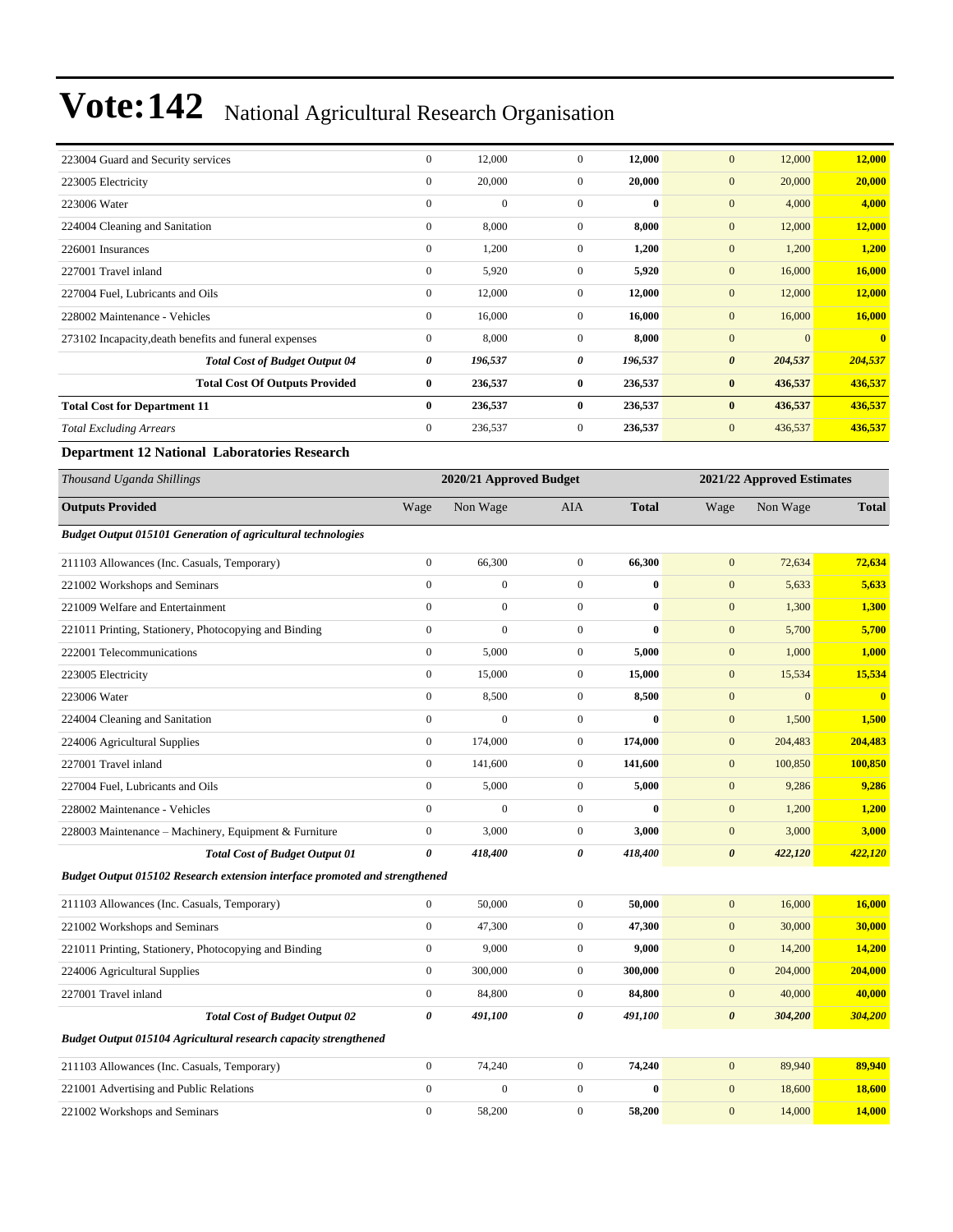| 221003 Staff Training                                    | $\mathbf{0}$     | 14,000       | $\Omega$       | 14,000    | 11,000<br>$\mathbf{0}$           | 11,000                  |
|----------------------------------------------------------|------------------|--------------|----------------|-----------|----------------------------------|-------------------------|
| 221007 Books, Periodicals & Newspapers                   | $\boldsymbol{0}$ | 4,800        | $\overline{0}$ | 4,800     | 4,800<br>$\mathbf{0}$            | 4,800                   |
| 221008 Computer supplies and Information Technology (IT) | $\mathbf{0}$     | 14,400       | $\overline{0}$ | 14,400    | 22,000<br>$\mathbf{0}$           | 22,000                  |
| 221009 Welfare and Entertainment                         | $\mathbf{0}$     | 16,200       | $\Omega$       | 16,200    | $\mathbf{0}$<br>18,785           | 18,785                  |
| 221011 Printing, Stationery, Photocopying and Binding    | $\overline{0}$   | 16.926       | $\overline{0}$ | 16.926    | 18,000<br>$\mathbf{0}$           | 18,000                  |
| 221012 Small Office Equipment                            | $\overline{0}$   | 3,000        | $\mathbf{0}$   | 3,000     | 5,000<br>$\mathbf{0}$            | 5,000                   |
| 222001 Telecommunications                                | $\overline{0}$   | 3,600        | $\mathbf{0}$   | 3,600     | 3,600<br>$\mathbf{0}$            | 3,600                   |
| 222002 Postage and Courier                               | $\mathbf{0}$     | 500          | $\mathbf{0}$   | 500       | $\mathbf{0}$<br>504              | 504                     |
| 223004 Guard and Security services                       | $\overline{0}$   | 25,080       | $\overline{0}$ | 25,080    | $\mathbf{0}$<br>37,580           | 37,580                  |
| 223005 Electricity                                       | $\overline{0}$   | 31,000       | $\mathbf{0}$   | 31,000    | $\mathbf{0}$<br>45,600           | 45,600                  |
| 224004 Cleaning and Sanitation                           | $\overline{0}$   | 20,500       | $\overline{0}$ | 20,500    | $\overline{0}$<br>$\mathbf{0}$   | $\overline{\mathbf{0}}$ |
| 227001 Travel inland                                     | $\mathbf{0}$     | 12,576       | $\Omega$       | 12,576    | $\mathbf{0}$<br>47,500           | 47,500                  |
| 227004 Fuel, Lubricants and Oils                         | $\mathbf{0}$     | 62,000       | $\overline{0}$ | 62,000    | $\mathbf{0}$<br>56,800           | 56,800                  |
| 228001 Maintenance - Civil                               | $\mathbf{0}$     | $\mathbf{0}$ | $\mathbf{0}$   | $\bf{0}$  | $\mathbf{0}$<br>9,000            | 9,000                   |
| 228002 Maintenance - Vehicles                            | $\mathbf{0}$     | 45,800       | $\overline{0}$ | 45,800    | 41,800<br>$\mathbf{0}$           | 41,800                  |
| 228003 Maintenance – Machinery, Equipment & Furniture    | $\overline{0}$   | 8,780        | $\Omega$       | 8,780     | 11,497<br>$\mathbf{0}$           | 11,497                  |
| 228004 Maintenance - Other                               | $\Omega$         | 6,500        | $\Omega$       | 6,500     | $\mathbf{0}$<br>6,500            | 6,500                   |
| <b>Total Cost of Budget Output 04</b>                    | 0                | 418,102      | 0              | 418,102   | $\boldsymbol{\theta}$<br>462,506 | 462,506                 |
| <b>Total Cost Of Outputs Provided</b>                    | $\bf{0}$         | 1,327,602    | $\bf{0}$       | 1,327,602 | 1,188,826<br>$\bf{0}$            | 1,188,826               |
| <b>Total Cost for Department 12</b>                      | $\mathbf{0}$     | 1,327,602    | $\bf{0}$       | 1,327,602 | 1,188,826<br>$\bf{0}$            | 1,188,826               |
| <b>Total Excluding Arrears</b>                           | $\Omega$         | 1,327,602    | $\Omega$       | 1,327,602 | $\mathbf{0}$<br>1,188,826        | 1,188,826               |

#### **Department 13 Abi ZARDI**

| Thousand Uganda Shillings                                                   |                | 2020/21 Approved Budget |                |              |                       | 2021/22 Approved Estimates |                         |
|-----------------------------------------------------------------------------|----------------|-------------------------|----------------|--------------|-----------------------|----------------------------|-------------------------|
| <b>Outputs Provided</b>                                                     | Wage           | Non Wage                | <b>AIA</b>     | <b>Total</b> | Wage                  | Non Wage                   | <b>Total</b>            |
| <b>Budget Output 015101 Generation of agricultural technologies</b>         |                |                         |                |              |                       |                            |                         |
| 221006 Commissions and related charges                                      | $\overline{0}$ | 8,700                   | $\mathbf{0}$   | 8,700        | $\overline{0}$        | $\mathbf{0}$               | $\overline{\mathbf{0}}$ |
| 222001 Telecommunications                                                   | $\overline{0}$ | 800                     | $\overline{0}$ | 800          | $\mathbf{0}$          | $\mathbf{0}$               | $\mathbf{0}$            |
| 224006 Agricultural Supplies                                                | $\overline{0}$ | 22,000                  | $\overline{0}$ | 22,000       | $\mathbf{0}$          | $\mathbf{0}$               | $\bf{0}$                |
| 227001 Travel inland                                                        | $\Omega$       | 25,000                  | $\overline{0}$ | 25,000       | $\overline{0}$        | $\mathbf{0}$               | $\mathbf{0}$            |
| 228003 Maintenance - Machinery, Equipment & Furniture                       | $\overline{0}$ | 25,000                  | $\overline{0}$ | 25,000       | $\mathbf{0}$          | $\mathbf{0}$               | $\bf{0}$                |
| <b>Total Cost of Budget Output 01</b>                                       | 0              | 81,500                  | 0              | 81,500       | $\boldsymbol{\theta}$ | $\boldsymbol{\theta}$      | $\boldsymbol{\theta}$   |
| Budget Output 015102 Research extension interface promoted and strengthened |                |                         |                |              |                       |                            |                         |
| 221001 Advertising and Public Relations                                     | $\overline{0}$ | 7,000                   | $\overline{0}$ | 7,000        | $\mathbf{0}$          | 12,000                     | 12,000                  |
| 221002 Workshops and Seminars                                               | $\overline{0}$ | 25,000                  | $\overline{0}$ | 25,000       | $\mathbf{0}$          | $\mathbf{0}$               | $\overline{\mathbf{0}}$ |
| 221008 Computer supplies and Information Technology (IT)                    | $\overline{0}$ | 5,000                   | $\overline{0}$ | 5,000        | $\mathbf{0}$          | 8,000                      | 8,000                   |
| 221011 Printing, Stationery, Photocopying and Binding                       | $\overline{0}$ | 2,000                   | $\overline{0}$ | 2,000        | $\mathbf{0}$          | 8,000                      | 8,000                   |
| <b>Total Cost of Budget Output 02</b>                                       | 0              | 39,000                  | 0              | 39,000       | $\boldsymbol{\theta}$ | 28,000                     | 28,000                  |
| Budget Output 015104 Agricultural research capacity strengthened            |                |                         |                |              |                       |                            |                         |
| 211103 Allowances (Inc. Casuals, Temporary)                                 | $\overline{0}$ | 9,000                   | $\overline{0}$ | 9,000        | $\mathbf{0}$          | 32,000                     | 32,000                  |
| 221002 Workshops and Seminars                                               | $\overline{0}$ | 1,200                   | $\overline{0}$ | 1,200        | $\mathbf{0}$          | 4,000                      | 4,000                   |
| 221008 Computer supplies and Information Technology (IT)                    | $\overline{0}$ | 4,000                   | $\overline{0}$ | 4,000        | $\mathbf{0}$          | 4,000                      | 4,000                   |
| 221009 Welfare and Entertainment                                            | $\overline{0}$ | 4,000                   | $\mathbf{0}$   | 4,000        | $\overline{0}$        | $\mathbf{0}$               | $\mathbf{0}$            |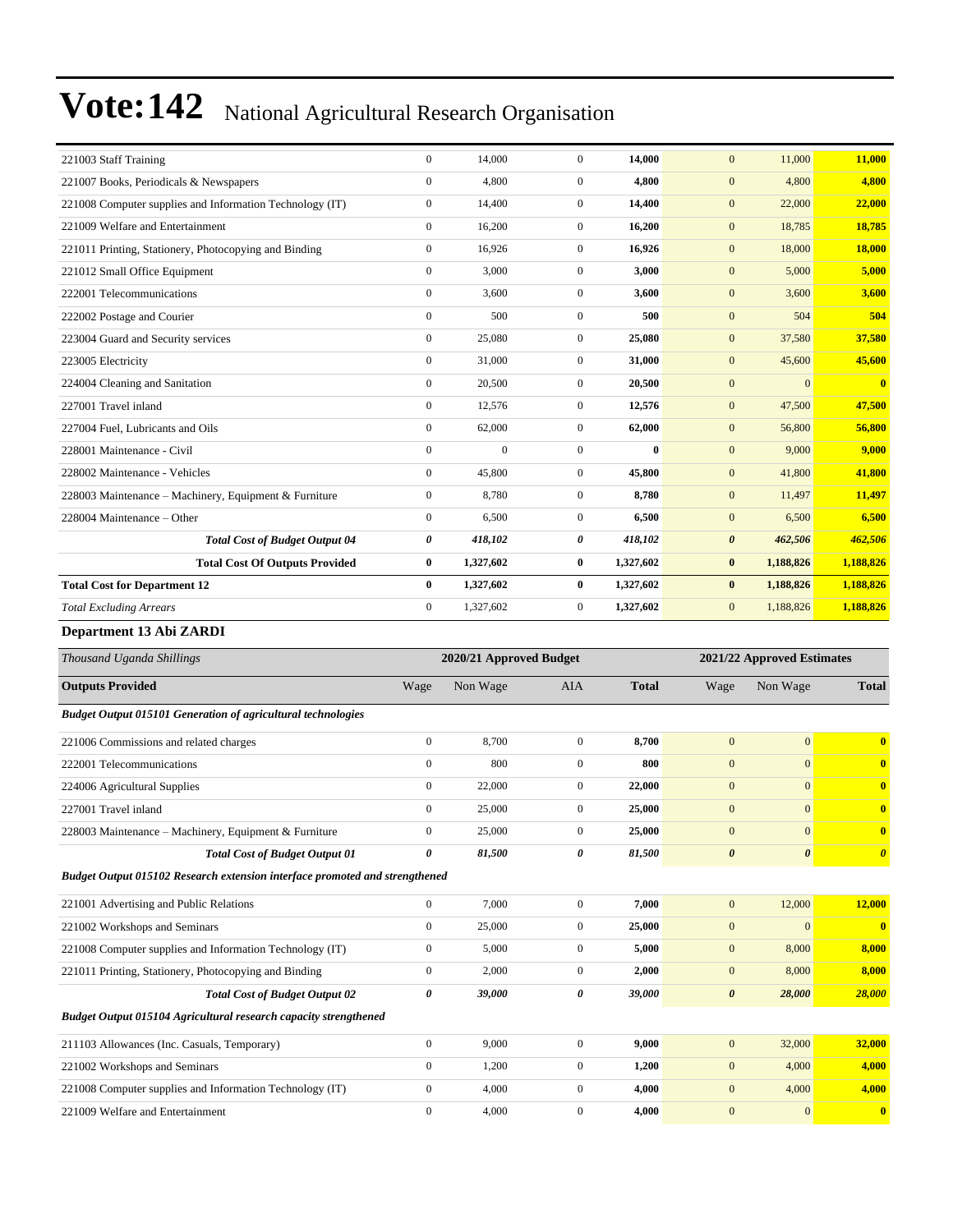| 221011 Printing, Stationery, Photocopying and Binding                       | $\mathbf{0}$     | $\boldsymbol{0}$        | $\boldsymbol{0}$ | $\bf{0}$     | $\mathbf{0}$          | 8,000                      | 8,000                                                                                                  |
|-----------------------------------------------------------------------------|------------------|-------------------------|------------------|--------------|-----------------------|----------------------------|--------------------------------------------------------------------------------------------------------|
| 222001 Telecommunications                                                   | $\boldsymbol{0}$ | 800                     | $\boldsymbol{0}$ | 800          | $\boldsymbol{0}$      | 16,000                     | 16,000                                                                                                 |
| 223004 Guard and Security services                                          | $\boldsymbol{0}$ | 6,000                   | $\overline{0}$   | 6,000        | $\boldsymbol{0}$      | 6,000                      | 6,000                                                                                                  |
| 223005 Electricity                                                          | $\boldsymbol{0}$ | 2,000                   | $\boldsymbol{0}$ | 2,000        | $\boldsymbol{0}$      | 15,500                     | 15,500                                                                                                 |
| 223006 Water                                                                | $\boldsymbol{0}$ | 400                     | $\overline{0}$   | 400          | $\mathbf{0}$          | 6,000                      | 6,000                                                                                                  |
| 224004 Cleaning and Sanitation                                              | $\boldsymbol{0}$ | 4,000                   | $\overline{0}$   | 4,000        | $\mathbf{0}$          | 6,000                      | 6,000                                                                                                  |
| 224006 Agricultural Supplies                                                | $\mathbf{0}$     | $\boldsymbol{0}$        | $\overline{0}$   | $\bf{0}$     | $\mathbf{0}$          | 12,000                     | 12,000                                                                                                 |
| 226001 Insurances                                                           | $\mathbf{0}$     | 400                     | $\overline{0}$   | 400          | $\boldsymbol{0}$      | 1,729                      | 1,729                                                                                                  |
| 227001 Travel inland                                                        | $\boldsymbol{0}$ | 6,660                   | $\boldsymbol{0}$ | 6,660        | $\boldsymbol{0}$      | 24,000                     | 24,000                                                                                                 |
| 227004 Fuel, Lubricants and Oils                                            | $\boldsymbol{0}$ | 6,000                   | $\overline{0}$   | 6,000        | $\mathbf{0}$          | 12,000                     | 12,000                                                                                                 |
| 228001 Maintenance - Civil                                                  | $\boldsymbol{0}$ | 1,000                   | $\mathbf{0}$     | 1,000        | $\mathbf{0}$          | 10,000                     | 10,000                                                                                                 |
| 228002 Maintenance - Vehicles                                               | $\boldsymbol{0}$ | 11,000                  | $\mathbf{0}$     | 11,000       | $\boldsymbol{0}$      | 5,431                      | 5,431                                                                                                  |
| 228003 Maintenance - Machinery, Equipment & Furniture                       | $\boldsymbol{0}$ | 1,700                   | $\overline{0}$   | 1,700        | $\boldsymbol{0}$      | $\mathbf{0}$               | $\bf{0}$                                                                                               |
| 273102 Incapacity, death benefits and funeral expenses                      | $\boldsymbol{0}$ | 2,000                   | $\boldsymbol{0}$ | 2,000        | $\mathbf{0}$          | $\mathbf{0}$               | $\bf{0}$                                                                                               |
| <b>Total Cost of Budget Output 04</b>                                       | 0                | 60,160                  | 0                | 60,160       | $\pmb{\theta}$        | 162,660                    | 162,660                                                                                                |
| <b>Total Cost Of Outputs Provided</b>                                       | $\bf{0}$         | 180,660                 | $\bf{0}$         | 180,660      | $\bf{0}$              | 190,660                    | 190,660                                                                                                |
| <b>Total Cost for Department 13</b>                                         | $\bf{0}$         | 180,660                 | $\bf{0}$         | 180,660      | $\bf{0}$              | 190,660                    | 190,660                                                                                                |
| <b>Total Excluding Arrears</b>                                              | $\boldsymbol{0}$ | 180,660                 | $\boldsymbol{0}$ | 180,660      | $\mathbf{0}$          | 190,660                    | 190,660                                                                                                |
| Department 14 Bulindi ZARDI                                                 |                  |                         |                  |              |                       |                            |                                                                                                        |
| Thousand Uganda Shillings                                                   |                  | 2020/21 Approved Budget |                  |              |                       | 2021/22 Approved Estimates |                                                                                                        |
| <b>Outputs Provided</b>                                                     | Wage             | Non Wage                | AIA              | <b>Total</b> | Wage                  | Non Wage                   | <b>Total</b>                                                                                           |
| <b>Budget Output 015101 Generation of agricultural technologies</b>         |                  |                         |                  |              |                       |                            |                                                                                                        |
| 211103 Allowances (Inc. Casuals, Temporary)                                 | $\boldsymbol{0}$ | 10,000                  | $\boldsymbol{0}$ | 10,000       | $\mathbf{0}$          | $\boldsymbol{0}$           | $\bf{0}$                                                                                               |
| 221002 Workshops and Seminars                                               | $\boldsymbol{0}$ | 9,000                   | $\overline{0}$   | 9,000        | $\mathbf{0}$          | $\mathbf{0}$               | $\mathbf{0}$                                                                                           |
| 222001 Telecommunications                                                   | $\boldsymbol{0}$ | 5,000                   | $\mathbf{0}$     | 5,000        | $\mathbf{0}$          |                            |                                                                                                        |
| 223004 Guard and Security services                                          | $\boldsymbol{0}$ |                         |                  |              |                       | $\mathbf{0}$               |                                                                                                        |
| 223005 Electricity                                                          |                  | 10,000                  | $\mathbf{0}$     | 10,000       | $\boldsymbol{0}$      | $\mathbf{0}$               |                                                                                                        |
|                                                                             | $\boldsymbol{0}$ | 10,000                  | $\mathbf{0}$     | 10,000       | $\boldsymbol{0}$      | $\mathbf{0}$               |                                                                                                        |
| 227001 Travel inland                                                        | $\mathbf{0}$     | 4,600                   | $\boldsymbol{0}$ | 4,600        | $\mathbf{0}$          | $\mathbf{0}$               |                                                                                                        |
| <b>Total Cost of Budget Output 01</b>                                       | 0                | 48,600                  | 0                | 48,600       | $\boldsymbol{\theta}$ | $\boldsymbol{\theta}$      |                                                                                                        |
| Budget Output 015102 Research extension interface promoted and strengthened |                  |                         |                  |              |                       |                            |                                                                                                        |
| 221001 Advertising and Public Relations                                     | $\boldsymbol{0}$ | 14,000                  | $\overline{0}$   | 14.000       | $\mathbf{0}$          | $\boldsymbol{0}$           |                                                                                                        |
| 224001 Medical Supplies                                                     | $\boldsymbol{0}$ | $\boldsymbol{0}$        | $\boldsymbol{0}$ | $\bf{0}$     | $\boldsymbol{0}$      | 4,000                      | $\mathbf{0}$<br>$\mathbf{0}$<br>$\mathbf{0}$<br>$\bf{0}$<br>$\boldsymbol{\theta}$<br>$\bf{0}$<br>4,000 |
| 224006 Agricultural Supplies                                                | $\boldsymbol{0}$ | $\boldsymbol{0}$        | $\boldsymbol{0}$ | $\bf{0}$     | $\boldsymbol{0}$      | 6,000                      | 6,000                                                                                                  |
| <b>Total Cost of Budget Output 02</b>                                       | $\pmb{\theta}$   | 14,000                  | 0                | 14,000       | $\boldsymbol{\theta}$ | 10,000                     | 10,000                                                                                                 |
| Budget Output 015104 Agricultural research capacity strengthened            |                  |                         |                  |              |                       |                            |                                                                                                        |
| 211103 Allowances (Inc. Casuals, Temporary)                                 | $\mathbf{0}$     | $\boldsymbol{0}$        | $\boldsymbol{0}$ | $\bf{0}$     | $\mathbf{0}$          | 19,000                     | 19,000                                                                                                 |
| 221001 Advertising and Public Relations                                     | $\boldsymbol{0}$ | $\boldsymbol{0}$        | $\boldsymbol{0}$ | $\bf{0}$     | $\mathbf{0}$          | 15,000                     | 15,000                                                                                                 |
| 221002 Workshops and Seminars                                               | $\boldsymbol{0}$ | 9,000                   | $\boldsymbol{0}$ | 9,000        | $\mathbf{0}$          | 10,000                     | 10,000                                                                                                 |
| 221007 Books, Periodicals & Newspapers                                      | $\boldsymbol{0}$ | $\boldsymbol{0}$        | $\boldsymbol{0}$ | $\bf{0}$     | $\mathbf{0}$          | 1,400                      | 1,400                                                                                                  |
| 221008 Computer supplies and Information Technology (IT)                    | $\boldsymbol{0}$ | $\boldsymbol{0}$        | $\boldsymbol{0}$ | $\bf{0}$     | $\mathbf{0}$          | 20,000                     | 20,000                                                                                                 |
| 221009 Welfare and Entertainment                                            | $\boldsymbol{0}$ | 9,000                   | $\boldsymbol{0}$ | 9,000        | $\mathbf{0}$          | 10,000                     | 10,000                                                                                                 |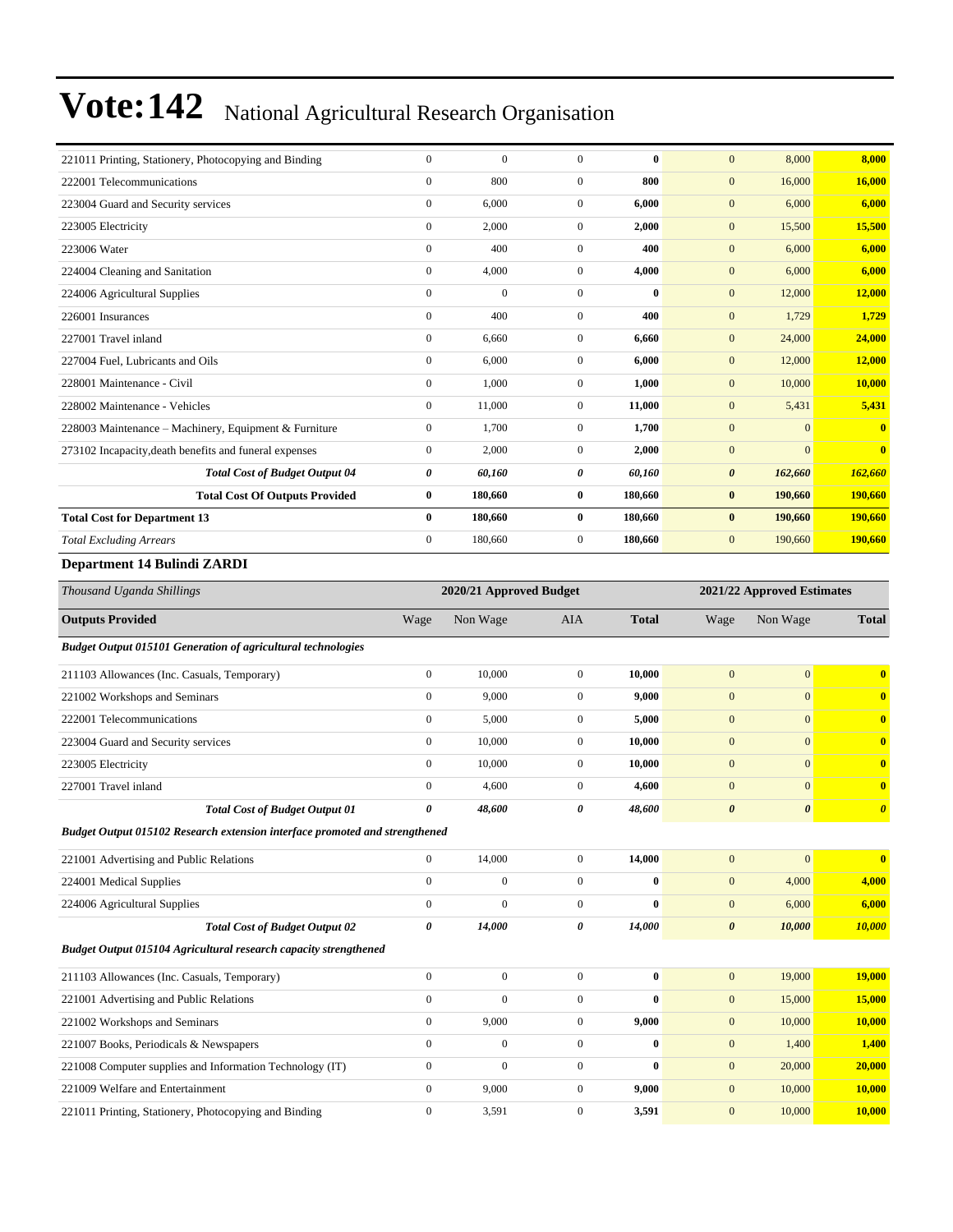| 221012 Small Office Equipment                                               | $\boldsymbol{0}$ | $\mathbf{0}$            | $\mathbf{0}$     | $\bf{0}$     | $\mathbf{0}$          | 10,000                     | 10,000                  |
|-----------------------------------------------------------------------------|------------------|-------------------------|------------------|--------------|-----------------------|----------------------------|-------------------------|
| 222001 Telecommunications                                                   | $\boldsymbol{0}$ | 2,000                   | $\boldsymbol{0}$ | 2,000        | $\boldsymbol{0}$      | $\mathbf{0}$               | $\bf{0}$                |
| 222002 Postage and Courier                                                  | $\boldsymbol{0}$ | 100                     | $\mathbf{0}$     | 100          | $\boldsymbol{0}$      | $\mathbf{0}$               | $\mathbf{0}$            |
| 223004 Guard and Security services                                          | $\boldsymbol{0}$ | 7,000                   | $\boldsymbol{0}$ | 7,000        | $\boldsymbol{0}$      | $\overline{0}$             | $\bf{0}$                |
| 223005 Electricity                                                          | $\boldsymbol{0}$ | 32,000                  | $\mathbf{0}$     | 32,000       | $\boldsymbol{0}$      | 30,000                     | 30,000                  |
| 224001 Medical Supplies                                                     | $\boldsymbol{0}$ | $\mathbf{0}$            | $\boldsymbol{0}$ | $\bf{0}$     | $\boldsymbol{0}$      | 4,000                      | 4,000                   |
| 224004 Cleaning and Sanitation                                              | $\boldsymbol{0}$ | 8,000                   | $\boldsymbol{0}$ | 8,000        | $\boldsymbol{0}$      | $\mathbf{0}$               | $\bf{0}$                |
| 224005 Uniforms, Beddings and Protective Gear                               | $\boldsymbol{0}$ | 11,000                  | $\boldsymbol{0}$ | 11,000       | $\boldsymbol{0}$      | $\mathbf{0}$               | $\bf{0}$                |
| 224006 Agricultural Supplies                                                | $\boldsymbol{0}$ | $\boldsymbol{0}$        | $\boldsymbol{0}$ | $\bf{0}$     | $\boldsymbol{0}$      | 5,046                      | 5,046                   |
| 226001 Insurances                                                           | $\boldsymbol{0}$ | 1,280                   | $\mathbf{0}$     | 1,280        | $\mathbf{0}$          | 2,000                      | 2,000                   |
| 227001 Travel inland                                                        | $\boldsymbol{0}$ | 3,108                   | $\mathbf{0}$     | 3,108        | $\boldsymbol{0}$      | 13,000                     | 13,000                  |
| 227004 Fuel, Lubricants and Oils                                            | $\boldsymbol{0}$ | 7,000                   | $\boldsymbol{0}$ | 7,000        | $\boldsymbol{0}$      | 14,915                     | 14,915                  |
| 228002 Maintenance - Vehicles                                               | $\boldsymbol{0}$ | 27,000                  | $\mathbf{0}$     | 27,000       | $\boldsymbol{0}$      | 25,000                     | 25,000                  |
| 228003 Maintenance - Machinery, Equipment & Furniture                       | $\boldsymbol{0}$ | 1,000                   | $\boldsymbol{0}$ | 1,000        | $\boldsymbol{0}$      | $\mathbf{0}$               | $\bf{0}$                |
| 228004 Maintenance - Other                                                  | $\boldsymbol{0}$ | 620                     | $\mathbf{0}$     | 620          | $\boldsymbol{0}$      | $\mathbf{0}$               | $\mathbf{0}$            |
| 273102 Incapacity, death benefits and funeral expenses                      | $\boldsymbol{0}$ | 1,000                   | $\boldsymbol{0}$ | 1,000        | $\mathbf{0}$          | $\mathbf{0}$               | $\overline{\mathbf{0}}$ |
| <b>Total Cost of Budget Output 04</b>                                       | 0                | 122,699                 | 0                | 122,699      | $\pmb{\theta}$        | 189,361                    | 189,361                 |
| <b>Total Cost Of Outputs Provided</b>                                       | $\bf{0}$         | 185,299                 | $\bf{0}$         | 185,299      | $\bf{0}$              | 199,361                    | 199,361                 |
| <b>Arrears</b>                                                              | Wage             | Non Wage                | AIA              | <b>Total</b> | Wage                  | Non Wage                   | <b>Total</b>            |
| <b>Budget Output 015199 Arrears</b>                                         |                  |                         |                  |              |                       |                            |                         |
| 321605 Domestic arrears (Budgeting)                                         | $\boldsymbol{0}$ | 4,062                   | $\boldsymbol{0}$ | 4,062        | $\boldsymbol{0}$      | $\mathbf{0}$               | $\bf{0}$                |
| <b>Total Cost of Budget Output 99</b>                                       | 0                | 4,062                   | 0                | 4,062        | $\boldsymbol{\theta}$ | $\boldsymbol{\theta}$      | $\boldsymbol{\theta}$   |
| <b>Total Cost Of Arrears</b>                                                | $\bf{0}$         | 4,062                   | $\bf{0}$         | 4,062        | $\bf{0}$              | $\bf{0}$                   | $\bf{0}$                |
| <b>Total Cost for Department 14</b>                                         | $\bf{0}$         | 189,361                 | $\bf{0}$         | 189,361      | $\bf{0}$              | 199,361                    | 199,361                 |
| <b>Total Excluding Arrears</b>                                              | $\boldsymbol{0}$ | 185,299                 | $\boldsymbol{0}$ | 185,299      | $\mathbf{0}$          | 199,361                    | 199,361                 |
| Department 15 Kachwekano ZARDI                                              |                  |                         |                  |              |                       |                            |                         |
| Thousand Uganda Shillings                                                   |                  | 2020/21 Approved Budget |                  |              |                       | 2021/22 Approved Estimates |                         |
| <b>Outputs Provided</b>                                                     | Wage             | Non Wage                | AIA              | <b>Total</b> | Wage                  | Non Wage                   | <b>Total</b>            |
| <b>Budget Output 015101 Generation of agricultural technologies</b>         |                  |                         |                  |              |                       |                            |                         |
| 211103 Allowances (Inc. Casuals, Temporary)                                 | $\boldsymbol{0}$ | $\Omega$                | $\boldsymbol{0}$ | 0            | $\boldsymbol{0}$      | 9,300                      | 9,300                   |
| 221011 Printing, Stationery, Photocopying and Binding                       | $\boldsymbol{0}$ | 1,200                   | $\boldsymbol{0}$ | 1,200        | $\boldsymbol{0}$      | $\mathbf{0}$               | $\bf{0}$                |
| 224001 Medical Supplies                                                     | $\boldsymbol{0}$ | 20,000                  | $\boldsymbol{0}$ | 20,000       | $\mathbf{0}$          | 20,216                     | 20,216                  |
| 227001 Travel inland                                                        | $\boldsymbol{0}$ | 17,050                  | $\boldsymbol{0}$ | 17,050       | $\boldsymbol{0}$      | 10,820                     | 10,820                  |
| 227004 Fuel, Lubricants and Oils                                            | $\boldsymbol{0}$ | 2,160                   | $\boldsymbol{0}$ | 2,160        | $\mathbf{0}$          | 4,464                      | 4,464                   |
| <b>Total Cost of Budget Output 01</b>                                       | 0                | 40,410                  | 0                | 40,410       | $\boldsymbol{\theta}$ | 44,800                     | 44,800                  |
| Budget Output 015102 Research extension interface promoted and strengthened |                  |                         |                  |              |                       |                            |                         |
| 221001 Advertising and Public Relations                                     | $\boldsymbol{0}$ | 11,100                  | $\boldsymbol{0}$ | 11,100       | $\boldsymbol{0}$      | 6,000                      | 6,000                   |
| 221011 Printing, Stationery, Photocopying and Binding                       | $\boldsymbol{0}$ | 3,800                   | 0                | 3,800        | $\boldsymbol{0}$      | $\mathbf{0}$               | $\bf{0}$                |
| 224001 Medical Supplies                                                     | $\boldsymbol{0}$ | 5,500                   | $\boldsymbol{0}$ | 5,500        | $\boldsymbol{0}$      | $\mathbf{0}$               | $\bf{0}$                |
| 224006 Agricultural Supplies                                                | $\boldsymbol{0}$ | 3,500                   | $\boldsymbol{0}$ | 3,500        | $\boldsymbol{0}$      | 2,000                      | 2,000                   |
| 227001 Travel inland                                                        |                  |                         |                  | 19,500       | $\boldsymbol{0}$      | $\mathbf{0}$               | $\bf{0}$                |
|                                                                             | $\boldsymbol{0}$ | 19,500                  | $\boldsymbol{0}$ |              |                       |                            |                         |
| 227004 Fuel, Lubricants and Oils                                            | $\boldsymbol{0}$ | 1,600                   | $\boldsymbol{0}$ | 1,600        | $\boldsymbol{0}$      | $\mathbf{0}$               | $\mathbf{0}$            |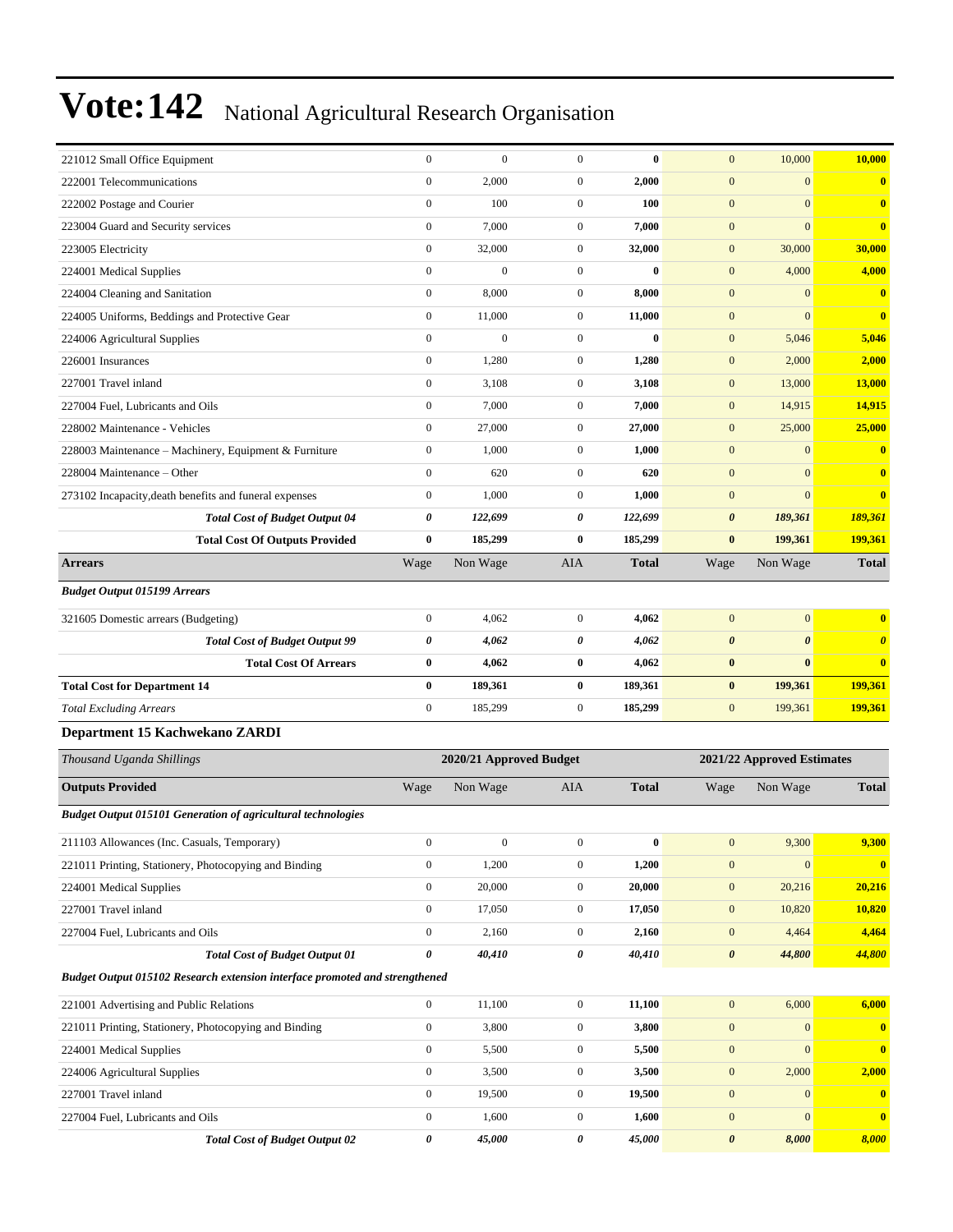#### *Budget Output 015104 Agricultural research capacity strengthened*

| <b>Outputs Provided</b>                               |                                                          | Wage                  | Non Wage                | AIA            | <b>Total</b> | Wage                  | Non Wage                   | <b>Total</b>            |
|-------------------------------------------------------|----------------------------------------------------------|-----------------------|-------------------------|----------------|--------------|-----------------------|----------------------------|-------------------------|
| Thousand Uganda Shillings                             |                                                          |                       | 2020/21 Approved Budget |                |              |                       | 2021/22 Approved Estimates |                         |
| <b>Department 16 Mukono ZARDI</b>                     |                                                          |                       |                         |                |              |                       |                            |                         |
| <b>Total Excluding Arrears</b>                        |                                                          | $\mathbf{0}$          | 180,351                 | $\overline{0}$ | 180,351      | $\mathbf{0}$          | 190,351                    | 190,351                 |
| <b>Total Cost for Department 15</b>                   |                                                          | $\bf{0}$              | 180,351                 | $\bf{0}$       | 180,351      | $\bf{0}$              | 190,351                    | 190,351                 |
|                                                       | <b>Total Cost Of Outputs Provided</b>                    | $\bf{0}$              | 180,351                 | $\bf{0}$       | 180,351      | $\bf{0}$              | 190,351                    | 190,351                 |
|                                                       | <b>Total Cost of Budget Output 04</b>                    | $\boldsymbol{\theta}$ | 94,941                  | 0              | 94,941       | $\boldsymbol{\theta}$ | 137,551                    | 137,551                 |
|                                                       | 228003 Maintenance - Machinery, Equipment & Furniture    | $\mathbf{0}$          | 4,500                   | $\overline{0}$ | 4,500        | $\mathbf{0}$          | $\mathbf{0}$               | $\overline{\mathbf{0}}$ |
| 228002 Maintenance - Vehicles                         |                                                          | $\mathbf{0}$          | 7,800                   | $\overline{0}$ | 7,800        | $\mathbf{0}$          | 12,000                     | 12,000                  |
| 228001 Maintenance - Civil                            |                                                          | $\mathbf{0}$          | 4,495                   | $\overline{0}$ | 4,495        | $\mathbf{0}$          | $\Omega$                   | $\overline{0}$          |
| 227004 Fuel, Lubricants and Oils                      |                                                          | $\mathbf{0}$          | 12,080                  | $\overline{0}$ | 12,080       | $\mathbf{0}$          | 15,000                     | 15,000                  |
| 227001 Travel inland                                  |                                                          | $\mathbf{0}$          | 5,861                   | $\overline{0}$ | 5,861        | $\mathbf{0}$          | 10,411                     | 10,411                  |
| 226001 Insurances                                     |                                                          | $\mathbf{0}$          | 1,000                   | $\overline{0}$ | 1,000        | $\mathbf{0}$          | 1,000                      | 1,000                   |
| 224004 Cleaning and Sanitation                        |                                                          | $\mathbf{0}$          | 6,606                   | $\overline{0}$ | 6,606        | $\mathbf{0}$          | 18,000                     | <b>18,000</b>           |
| 223006 Water                                          |                                                          | $\mathbf{0}$          | 5,000                   | $\overline{0}$ | 5,000        | $\mathbf{0}$          | 5,000                      | 5,000                   |
| 223005 Electricity                                    |                                                          | $\mathbf{0}$          | 8,500                   | $\overline{0}$ | 8,500        | $\mathbf{0}$          | 15,000                     | 15,000                  |
| 223004 Guard and Security services                    |                                                          | $\mathbf{0}$          | 4,000                   | $\overline{0}$ | 4,000        | $\mathbf{0}$          | $\mathbf{0}$               | $\mathbf{0}$            |
|                                                       | 222003 Information and communications technology (ICT)   | $\mathbf{0}$          | 5,197                   | $\overline{0}$ | 5,197        | $\mathbf{0}$          | $\mathbf{0}$               | $\mathbf{0}$            |
| 222001 Telecommunications                             |                                                          | $\mathbf{0}$          | 2,553                   | $\overline{0}$ | 2,553        | $\mathbf{0}$          | 1,600                      | 1,600                   |
| 221012 Small Office Equipment                         |                                                          | $\mathbf{0}$          | $\overline{0}$          | $\overline{0}$ | $\bf{0}$     | $\mathbf{0}$          | 2,000                      | 2,000                   |
| 221011 Printing, Stationery, Photocopying and Binding |                                                          | $\mathbf{0}$          | 4,254                   | $\overline{0}$ | 4,254        | $\mathbf{0}$          | 6,000                      | 6,000                   |
| 221009 Welfare and Entertainment                      |                                                          | $\mathbf{0}$          | 9,000                   | $\overline{0}$ | 9,000        | $\mathbf{0}$          | 12,000                     | 12,000                  |
|                                                       | 221008 Computer supplies and Information Technology (IT) | $\boldsymbol{0}$      | $\overline{0}$          | $\overline{0}$ | $\bf{0}$     | $\mathbf{0}$          | 7,140                      | 7,140                   |
| 221007 Books, Periodicals & Newspapers                |                                                          | $\mathbf{0}$          | 1,095                   | $\overline{0}$ | 1,095        | $\mathbf{0}$          | 1,460                      | 1,460                   |
| 221002 Workshops and Seminars                         |                                                          | $\overline{0}$        | 4,000                   | $\overline{0}$ | 4,000        | $\mathbf{0}$          | 8,000                      | 8,000                   |
| 221001 Advertising and Public Relations               |                                                          | $\boldsymbol{0}$      | $\overline{0}$          | $\overline{0}$ | $\bf{0}$     | $\mathbf{0}$          | 4,000                      | 4,000                   |
| 211103 Allowances (Inc. Casuals, Temporary)           |                                                          | $\mathbf{0}$          | 9,000                   | $\overline{0}$ | 9,000        | $\mathbf{0}$          | 18,940                     | 18,940                  |

| <b>Budget Output 015101 Generation of agricultural technologies</b>         |              |              |                |          |                       |          |              |
|-----------------------------------------------------------------------------|--------------|--------------|----------------|----------|-----------------------|----------|--------------|
| 221011 Printing, Stationery, Photocopying and Binding                       | $\mathbf{0}$ | 14,000       | $\overline{0}$ | 14,000   | $\mathbf{0}$          | 14,000   | 14,000       |
| 222001 Telecommunications                                                   | $\mathbf{0}$ | 5,000        | $\overline{0}$ | 5,000    | $\mathbf{0}$          | 5,000    | 5,000        |
| 223004 Guard and Security services                                          | $\mathbf{0}$ | 25,000       | $\overline{0}$ | 25,000   | $\mathbf{0}$          | 32,000   | 32,000       |
| 223005 Electricity                                                          | $\mathbf{0}$ | 50,000       | $\overline{0}$ | 50,000   | $\mathbf{0}$          | 50,000   | 50,000       |
| 223006 Water                                                                | $\mathbf{0}$ | 6,000        | $\overline{0}$ | 6,000    | $\mathbf{0}$          | 6,000    | 6,000        |
| 224001 Medical Supplies                                                     | $\mathbf{0}$ | 10,000       | $\overline{0}$ | 10,000   | $\mathbf{0}$          | $\Omega$ | $\mathbf{0}$ |
| 224006 Agricultural Supplies                                                | $\mathbf{0}$ | $\mathbf{0}$ | $\mathbf{0}$   | $\bf{0}$ | $\mathbf{0}$          | 25,000   | 25,000       |
| 227001 Travel inland                                                        | $\mathbf{0}$ | 24,000       | $\overline{0}$ | 24,000   | $\mathbf{0}$          | 8,000    | 8,000        |
| 227004 Fuel, Lubricants and Oils                                            | $\mathbf{0}$ | 30,000       | $\overline{0}$ | 30,000   | $\mathbf{0}$          | 30,000   | 30,000       |
| <b>Total Cost of Budget Output 01</b>                                       | 0            | 164,000      | 0              | 164,000  | $\boldsymbol{\theta}$ | 170,000  | 170,000      |
| Budget Output 015102 Research extension interface promoted and strengthened |              |              |                |          |                       |          |              |
| 211103 Allowances (Inc. Casuals, Temporary)                                 | $\mathbf{0}$ | $\mathbf{0}$ | $\mathbf{0}$   | $\bf{0}$ | $\mathbf{0}$          | 4,000    | 4,000        |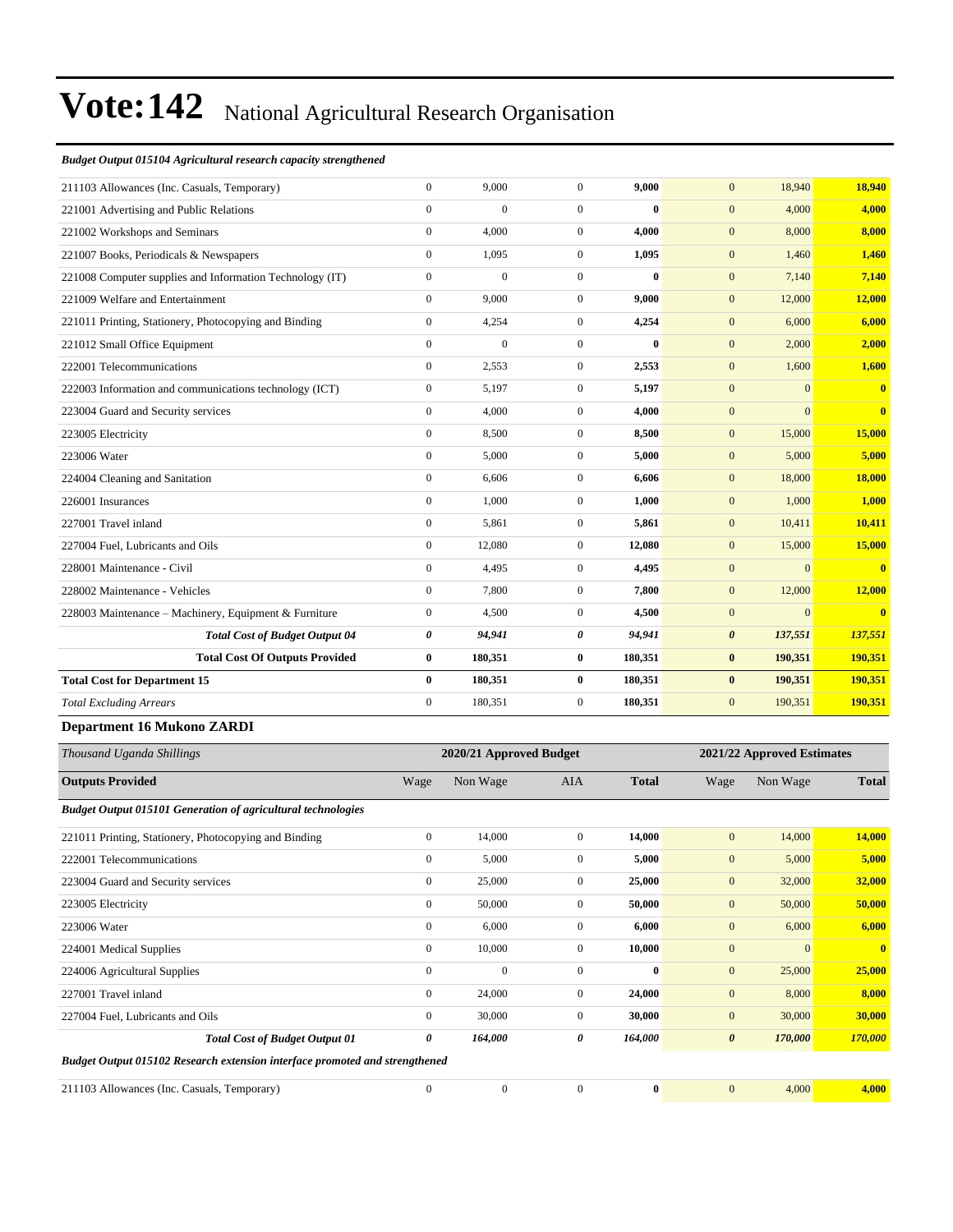| 224006 Agricultural Supplies                                     | $\mathbf{0}$     | $\mathbf{0}$   | $\Omega$         | 0        | 6,000<br>$\mathbf{0}$            | 6,000   |
|------------------------------------------------------------------|------------------|----------------|------------------|----------|----------------------------------|---------|
| <b>Total Cost of Budget Output 02</b>                            | $\theta$         | 0              | 0                | $\theta$ | 10,000<br>$\boldsymbol{\theta}$  | 10,000  |
| Budget Output 015104 Agricultural research capacity strengthened |                  |                |                  |          |                                  |         |
| 211103 Allowances (Inc. Casuals, Temporary)                      | $\mathbf{0}$     | 30,000         | $\overline{0}$   | 30,000   | $\mathbf{0}$<br>16,000           | 16,000  |
| 221001 Advertising and Public Relations                          | $\mathbf{0}$     | 12,000         | $\overline{0}$   | 12,000   | 10,000<br>$\mathbf{0}$           | 10,000  |
| 221002 Workshops and Seminars                                    | $\mathbf{0}$     | $\overline{0}$ | $\overline{0}$   | $\bf{0}$ | $\mathbf{0}$<br>5,000            | 5,000   |
| 221003 Staff Training                                            | $\mathbf{0}$     | $\overline{0}$ | $\mathbf{0}$     | $\bf{0}$ | $\mathbf{0}$<br>3,000            | 3,000   |
| 221007 Books, Periodicals & Newspapers                           | $\mathbf{0}$     | 10,000         | $\mathbf{0}$     | 10,000   | $\mathbf{0}$<br>4,000            | 4,000   |
| 221008 Computer supplies and Information Technology (IT)         | $\boldsymbol{0}$ | 20,799         | $\boldsymbol{0}$ | 20,799   | 16,798<br>$\mathbf{0}$           | 16,798  |
| 221009 Welfare and Entertainment                                 | $\overline{0}$   | 10,000         | $\overline{0}$   | 10,000   | 12,000<br>$\mathbf{0}$           | 12,000  |
| 221011 Printing, Stationery, Photocopying and Binding            | $\mathbf{0}$     | $\overline{0}$ | $\mathbf{0}$     | $\bf{0}$ | $\mathbf{0}$<br>4,000            | 4,000   |
| 222002 Postage and Courier                                       | $\mathbf{0}$     | 3,000          | $\mathbf{0}$     | 3,000    | 3,000<br>$\mathbf{0}$            | 3,000   |
| 224004 Cleaning and Sanitation                                   | $\mathbf{0}$     | 28,871         | $\mathbf{0}$     | 28.871   | $\mathbf{0}$<br>23,869           | 23,869  |
| 226001 Insurances                                                | $\mathbf{0}$     | 1.400          | $\overline{0}$   | 1,400    | $\mathbf{0}$<br>1,400            | 1,400   |
| 228001 Maintenance - Civil                                       | $\overline{0}$   | 25,930         | $\overline{0}$   | 25,930   | $\mathbf{0}$<br>25,933           | 25,933  |
| 228002 Maintenance - Vehicles                                    | $\mathbf{0}$     | 25,000         | $\overline{0}$   | 25,000   | 26,000<br>$\mathbf{0}$           | 26,000  |
| 228003 Maintenance - Machinery, Equipment & Furniture            | $\boldsymbol{0}$ | 11,000         | $\overline{0}$   | 11,000   | $\mathbf{0}$<br>11,000           | 11,000  |
| 228004 Maintenance – Other                                       | $\mathbf{0}$     | 5,000          | $\mathbf{0}$     | 5,000    | 5,000<br>$\mathbf{0}$            | 5,000   |
| 273102 Incapacity, death benefits and funeral expenses           | $\overline{0}$   | 3,000          | $\overline{0}$   | 3,000    | 3,000<br>$\mathbf{0}$            | 3,000   |
| <b>Total Cost of Budget Output 04</b>                            | 0                | 186,000        | 0                | 186,000  | 170,000<br>$\boldsymbol{\theta}$ | 170,000 |
| <b>Total Cost Of Outputs Provided</b>                            | $\bf{0}$         | 350,000        | $\bf{0}$         | 350,000  | 350,000<br>$\bf{0}$              | 350,000 |
| <b>Total Cost for Department 16</b>                              | $\bf{0}$         | 350,000        | $\bf{0}$         | 350,000  | $\bf{0}$<br>350,000              | 350,000 |
| <b>Total Excluding Arrears</b>                                   | $\mathbf{0}$     | 350,000        | $\mathbf{0}$     | 350,000  | $\mathbf{0}$<br>350,000          | 350,000 |
|                                                                  |                  |                |                  |          |                                  |         |

#### **Department 17 Ngetta ZARDI**

| Thousand Uganda Shillings                                                   |                  | 2020/21 Approved Budget |                  |              | 2021/22 Approved Estimates |              |              |  |
|-----------------------------------------------------------------------------|------------------|-------------------------|------------------|--------------|----------------------------|--------------|--------------|--|
| <b>Outputs Provided</b>                                                     | Wage             | Non Wage                | <b>AIA</b>       | <b>Total</b> | Wage                       | Non Wage     | <b>Total</b> |  |
| <b>Budget Output 015101 Generation of agricultural technologies</b>         |                  |                         |                  |              |                            |              |              |  |
| 211103 Allowances (Inc. Casuals, Temporary)                                 | $\overline{0}$   | 9,877                   | $\mathbf{0}$     | 9,877        | $\mathbf{0}$               | 12,093       | 12,093       |  |
| 221001 Advertising and Public Relations                                     | 0                | 1,130                   | $\mathbf{0}$     | 1,130        | $\mathbf{0}$               | 5,180        | 5,180        |  |
| 221002 Workshops and Seminars                                               | $\boldsymbol{0}$ | 13,778                  | $\boldsymbol{0}$ | 13,778       | $\mathbf{0}$               | 4,824        | 4,824        |  |
| 221007 Books, Periodicals & Newspapers                                      | $\mathbf{0}$     | 726                     | $\mathbf{0}$     | 726          | $\mathbf{0}$               | $\mathbf{0}$ |              |  |
| 221011 Printing, Stationery, Photocopying and Binding                       | 0                | 935                     | $\mathbf{0}$     | 935          | $\mathbf{0}$               | 305          | 305          |  |
| 222001 Telecommunications                                                   | $\overline{0}$   | $\mathbf{0}$            | $\mathbf{0}$     | $\bf{0}$     | $\mathbf{0}$               | 1,720        | 1,720        |  |
| 223005 Electricity                                                          | $\overline{0}$   | 4,800                   | $\mathbf{0}$     | 4,800        | $\overline{0}$             | $\Omega$     | $\mathbf{0}$ |  |
| 224001 Medical Supplies                                                     | $\overline{0}$   | 5,095                   | $\mathbf{0}$     | 5,095        | $\mathbf{0}$               | 6,268        | 6,268        |  |
| 224006 Agricultural Supplies                                                | $\overline{0}$   | 7,584                   | $\mathbf{0}$     | 7,584        | $\mathbf{0}$               | 22,703       | 22,703       |  |
| 227001 Travel inland                                                        | $\overline{0}$   | 42,207                  | $\mathbf{0}$     | 42,207       | $\mathbf{0}$               | 20,392       | 20,392       |  |
| 227004 Fuel, Lubricants and Oils                                            | $\mathbf{0}$     | 2,200                   | $\mathbf{0}$     | 2,200        | $\mathbf{0}$               | $\mathbf{0}$ |              |  |
| <b>Total Cost of Budget Output 01</b>                                       | 0                | 88,332                  | 0                | 88,332       | $\boldsymbol{\theta}$      | 73,485       | 73,485       |  |
| Budget Output 015102 Research extension interface promoted and strengthened |                  |                         |                  |              |                            |              |              |  |
| 211103 Allowances (Inc. Casuals, Temporary)                                 | $\Omega$         | 4,880                   | $\Omega$         | 4,880        | $\Omega$                   | $\mathbf{0}$ | $\mathbf{0}$ |  |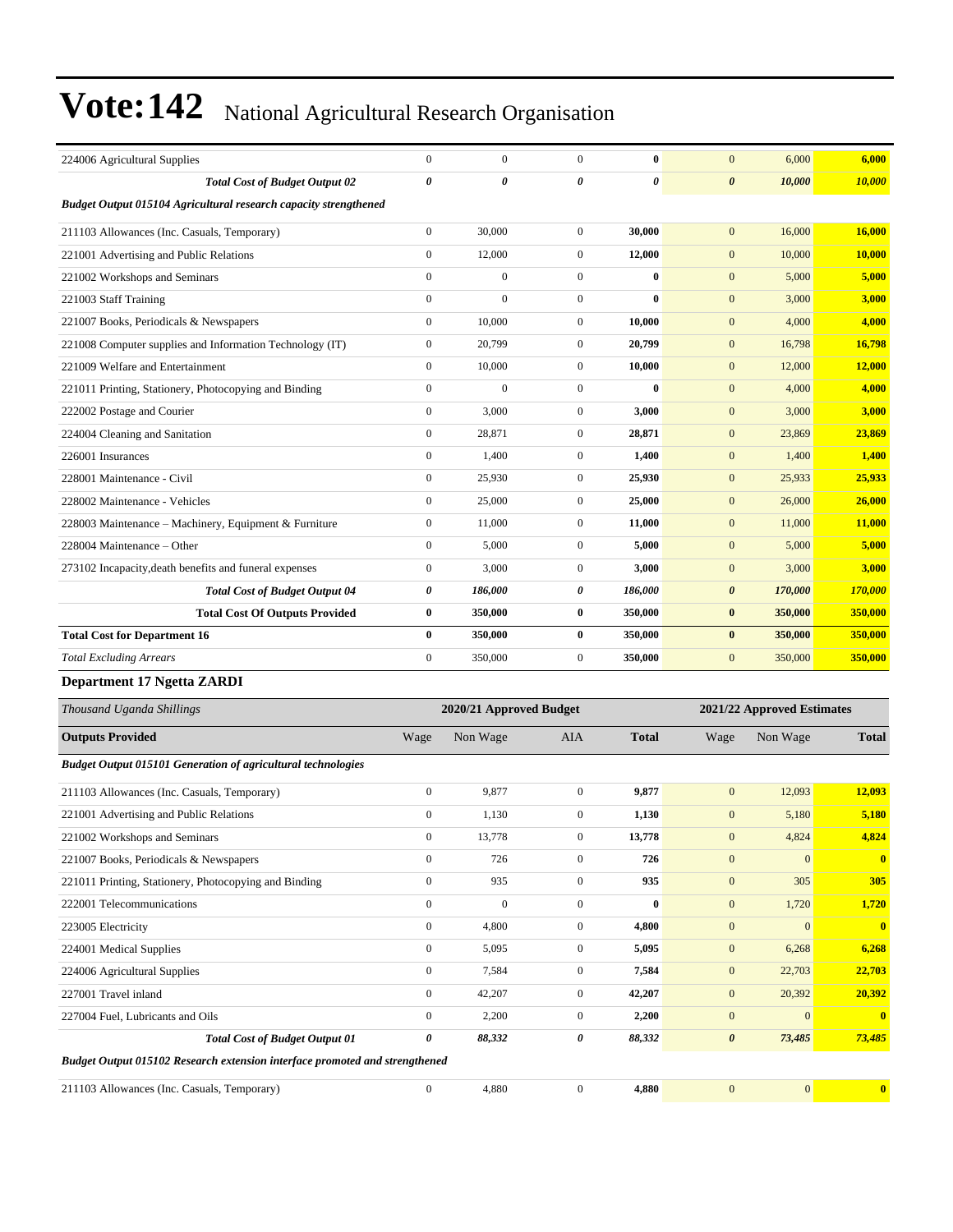| 221001 Advertising and Public Relations                                     | $\boldsymbol{0}$ | $\boldsymbol{0}$        | $\boldsymbol{0}$ | $\bf{0}$     | $\mathbf{0}$          | 1,999                      | 1,999         |
|-----------------------------------------------------------------------------|------------------|-------------------------|------------------|--------------|-----------------------|----------------------------|---------------|
| 221002 Workshops and Seminars                                               | $\mathbf{0}$     | 900                     | $\boldsymbol{0}$ | 900          | $\mathbf{0}$          | $\overline{0}$             | $\bf{0}$      |
| 221008 Computer supplies and Information Technology (IT)                    | $\mathbf{0}$     | $\boldsymbol{0}$        | $\boldsymbol{0}$ | $\bf{0}$     | $\mathbf{0}$          | 6,000                      | 6,000         |
| 221011 Printing, Stationery, Photocopying and Binding                       | $\mathbf{0}$     | 700                     | $\boldsymbol{0}$ | 700          | $\mathbf{0}$          | $\overline{0}$             | $\bf{0}$      |
| 224006 Agricultural Supplies                                                | $\mathbf{0}$     | 5,060                   | $\boldsymbol{0}$ | 5,060        | $\boldsymbol{0}$      | 14,911                     | 14,911        |
| 227001 Travel inland                                                        | $\boldsymbol{0}$ | 7,200                   | $\boldsymbol{0}$ | 7,200        | $\boldsymbol{0}$      | $\overline{0}$             | $\bf{0}$      |
| 227004 Fuel, Lubricants and Oils                                            | $\boldsymbol{0}$ | 3,560                   | $\boldsymbol{0}$ | 3,560        | $\mathbf{0}$          | $\overline{0}$             | $\bf{0}$      |
| <b>Total Cost of Budget Output 02</b>                                       | 0                | 22,300                  | 0                | 22,300       | $\pmb{\theta}$        | 22,910                     | 22,910        |
| <b>Budget Output 015104 Agricultural research capacity strengthened</b>     |                  |                         |                  |              |                       |                            |               |
| 211103 Allowances (Inc. Casuals, Temporary)                                 | $\mathbf{0}$     | 3,840                   | $\boldsymbol{0}$ | 3,840        | $\mathbf{0}$          | 3,140                      | 3,140         |
| 221008 Computer supplies and Information Technology (IT)                    | $\boldsymbol{0}$ | $\mathbf{0}$            | $\boldsymbol{0}$ | $\bf{0}$     | $\mathbf{0}$          | 10,200                     | 10,200        |
| 221011 Printing, Stationery, Photocopying and Binding                       | $\boldsymbol{0}$ | 3,303                   | $\boldsymbol{0}$ | 3,303        | $\mathbf{0}$          | 5,000                      | 5,000         |
| 222001 Telecommunications                                                   | $\boldsymbol{0}$ | $\boldsymbol{0}$        | $\boldsymbol{0}$ | $\bf{0}$     | $\boldsymbol{0}$      | 1,000                      | 1,000         |
| 223004 Guard and Security services                                          | $\mathbf{0}$     | 16,000                  | $\boldsymbol{0}$ | 16,000       | $\mathbf{0}$          | 18,000                     | <b>18,000</b> |
| 223005 Electricity                                                          | $\mathbf{0}$     | 5,200                   | $\boldsymbol{0}$ | 5,200        | $\boldsymbol{0}$      | 6,860                      | 6,860         |
| 223006 Water                                                                | $\boldsymbol{0}$ | 4,000                   | $\boldsymbol{0}$ | 4,000        | $\boldsymbol{0}$      | 7,708                      | 7,708         |
| 224004 Cleaning and Sanitation                                              | $\boldsymbol{0}$ | 2,128                   | $\boldsymbol{0}$ | 2,128        | $\mathbf{0}$          | 5,000                      | 5,000         |
| 227001 Travel inland                                                        | $\mathbf{0}$     | 7,400                   | $\boldsymbol{0}$ | 7,400        | $\boldsymbol{0}$      | 12,800                     | 12,800        |
| 227004 Fuel, Lubricants and Oils                                            | $\mathbf{0}$     | 8,000                   | $\boldsymbol{0}$ | 8,000        | $\mathbf{0}$          | 16,000                     | 16,000        |
| 228002 Maintenance - Vehicles                                               | $\mathbf{0}$     | 17,600                  | $\boldsymbol{0}$ | 17,600       | $\boldsymbol{0}$      | 16,000                     | 16,000        |
| <b>Total Cost of Budget Output 04</b>                                       | 0                | 67,471                  | 0                | 67,471       | $\boldsymbol{\theta}$ | 101,708                    | 101,708       |
| <b>Total Cost Of Outputs Provided</b>                                       | $\bf{0}$         | 178,103                 | 0                | 178,103      | $\bf{0}$              | 198,103                    | 198,103       |
| <b>Total Cost for Department 17</b>                                         | $\bf{0}$         | 178,103                 | $\bf{0}$         | 178,103      | $\bf{0}$              | 198,103                    | 198,103       |
| <b>Total Excluding Arrears</b>                                              | $\mathbf{0}$     | 178,103                 | $\boldsymbol{0}$ | 178,103      | $\mathbf{0}$          | 198,103                    | 198,103       |
| <b>Department 18 Nabium ZARDI</b>                                           |                  |                         |                  |              |                       |                            |               |
| Thousand Uganda Shillings                                                   |                  | 2020/21 Approved Budget |                  |              |                       | 2021/22 Approved Estimates |               |
| <b>Outputs Provided</b>                                                     | Wage             | Non Wage                | AIA              | <b>Total</b> | Wage                  | Non Wage                   | <b>Total</b>  |
| <b>Budget Output 015101 Generation of agricultural technologies</b>         |                  |                         |                  |              |                       |                            |               |
| 211103 Allowances (Inc. Casuals, Temporary)                                 | $\mathbf{0}$     | 8,400                   | $\boldsymbol{0}$ | 8,400        | $\mathbf{0}$          | 17,450                     | 17,450        |
| 221001 Advertising and Public Relations                                     | $\boldsymbol{0}$ | $\theta$                | $\boldsymbol{0}$ | 0            | $\boldsymbol{0}$      | 652                        | 652           |
| 221002 Workshops and Seminars                                               | $\boldsymbol{0}$ | $\boldsymbol{0}$        | $\boldsymbol{0}$ | $\bf{0}$     | $\boldsymbol{0}$      | 2,300                      | 2,300         |
| 221008 Computer supplies and Information Technology (IT)                    | $\boldsymbol{0}$ | $\boldsymbol{0}$        | $\boldsymbol{0}$ | $\bf{0}$     | $\boldsymbol{0}$      | 2,850                      | 2,850         |
| 221011 Printing, Stationery, Photocopying and Binding                       | $\boldsymbol{0}$ | 2,400                   | $\boldsymbol{0}$ | 2,400        | $\boldsymbol{0}$      | 1,300                      | 1,300         |
| 224001 Medical Supplies                                                     | $\mathbf{0}$     | $\mathbf{0}$            | $\boldsymbol{0}$ | $\bf{0}$     | $\boldsymbol{0}$      | 6,950                      | 6,950         |
| 224006 Agricultural Supplies                                                | $\boldsymbol{0}$ | 12,920                  | 0                | 12,920       | $\boldsymbol{0}$      | 18,750                     | <b>18,750</b> |
| 227001 Travel inland                                                        | $\boldsymbol{0}$ | 10,560                  | $\boldsymbol{0}$ | 10,560       | $\boldsymbol{0}$      | 10,652                     | 10,652        |
| 227004 Fuel, Lubricants and Oils                                            | $\boldsymbol{0}$ | 6,480                   | $\boldsymbol{0}$ | 6,480        | $\boldsymbol{0}$      | 5,000                      | 5,000         |
| 228002 Maintenance - Vehicles                                               | $\mathbf{0}$     | $\boldsymbol{0}$        | $\boldsymbol{0}$ | $\bf{0}$     | $\boldsymbol{0}$      | 3,850                      | 3,850         |
| <b>Total Cost of Budget Output 01</b>                                       | $\pmb{\theta}$   | 40,760                  | 0                | 40,760       | $\boldsymbol{\theta}$ | 69,754                     | 69,754        |
| Budget Output 015102 Research extension interface promoted and strengthened |                  |                         |                  |              |                       |                            |               |
| 211103 Allowances (Inc. Casuals, Temporary)                                 | $\mathbf{0}$     | $\boldsymbol{0}$        | $\overline{0}$   | $\bf{0}$     | $\mathbf{0}$          | 2,100                      | 2,100         |

221001 Advertising and Public Relations 0 0 0 **0** 0 600 **600**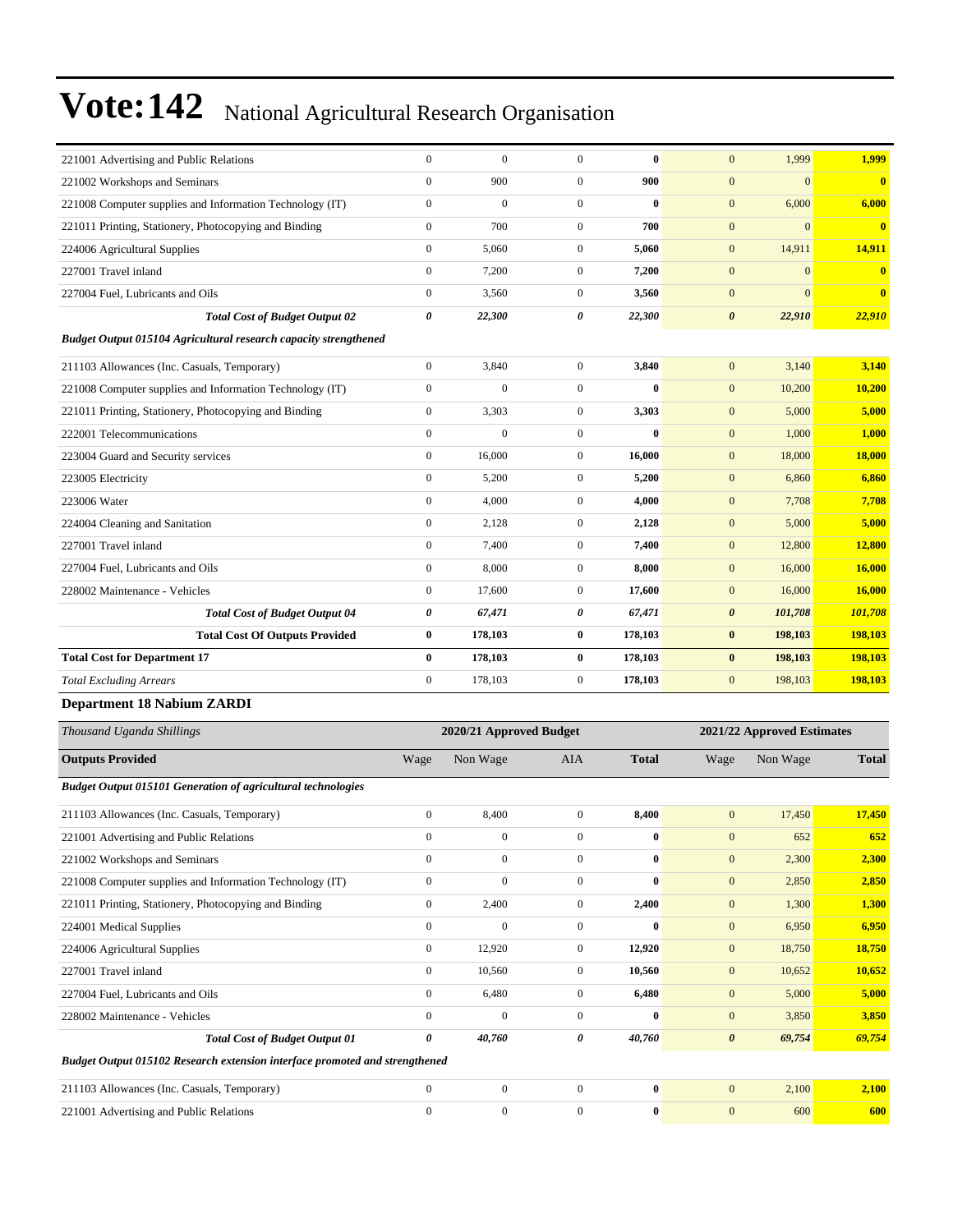| 221002 Workshops and Seminars                                           | $\boldsymbol{0}$ | $\boldsymbol{0}$        | $\boldsymbol{0}$ | $\bf{0}$     | $\mathbf{0}$          | 1,547                      | 1,547          |
|-------------------------------------------------------------------------|------------------|-------------------------|------------------|--------------|-----------------------|----------------------------|----------------|
| 221003 Staff Training                                                   | $\mathbf{0}$     | $\boldsymbol{0}$        | $\boldsymbol{0}$ | $\bf{0}$     | $\boldsymbol{0}$      | 400                        | 400            |
| 221008 Computer supplies and Information Technology (IT)                | $\boldsymbol{0}$ | $\boldsymbol{0}$        | $\mathbf{0}$     | $\bf{0}$     | $\mathbf{0}$          | 600                        | 600            |
| 221011 Printing, Stationery, Photocopying and Binding                   | $\boldsymbol{0}$ | $\boldsymbol{0}$        | $\mathbf{0}$     | $\bf{0}$     | $\mathbf{0}$          | 600                        | 600            |
| 224001 Medical Supplies                                                 | $\boldsymbol{0}$ | $\boldsymbol{0}$        | $\mathbf{0}$     | $\bf{0}$     | $\mathbf{0}$          | 1,500                      | 1,500          |
| 224006 Agricultural Supplies                                            | $\mathbf{0}$     | $\boldsymbol{0}$        | $\mathbf{0}$     | $\bf{0}$     | $\boldsymbol{0}$      | 2,500                      | 2,500          |
| 227001 Travel inland                                                    | $\mathbf{0}$     | $\boldsymbol{0}$        | $\mathbf{0}$     | $\bf{0}$     | $\boldsymbol{0}$      | 1,200                      | 1,200          |
| 227004 Fuel, Lubricants and Oils                                        | $\boldsymbol{0}$ | $\boldsymbol{0}$        | $\mathbf{0}$     | $\bf{0}$     | $\mathbf{0}$          | 600                        | 600            |
| 228002 Maintenance - Vehicles                                           | $\mathbf{0}$     | $\boldsymbol{0}$        | $\mathbf{0}$     | $\bf{0}$     | $\mathbf{0}$          | 800                        | 800            |
| <b>Total Cost of Budget Output 02</b>                                   | 0                | $\pmb{\theta}$          | 0                | 0            | $\boldsymbol{\theta}$ | 12,447                     | 12,447         |
| <b>Budget Output 015104 Agricultural research capacity strengthened</b> |                  |                         |                  |              |                       |                            |                |
| 211103 Allowances (Inc. Casuals, Temporary)                             | $\boldsymbol{0}$ | 33,920                  | $\mathbf{0}$     | 33,920       | $\mathbf{0}$          | 16,000                     | 16,000         |
| 221001 Advertising and Public Relations                                 | $\boldsymbol{0}$ | 4,000                   | $\mathbf{0}$     | 4,000        | $\mathbf{0}$          | 1,600                      | 1,600          |
| 221002 Workshops and Seminars                                           | $\boldsymbol{0}$ | 12,000                  | $\mathbf{0}$     | 12,000       | $\mathbf{0}$          | 9,103                      | 9,103          |
| 221007 Books, Periodicals & Newspapers                                  | $\boldsymbol{0}$ | 1,440                   | $\mathbf{0}$     | 1,440        | $\boldsymbol{0}$      | 1,000                      | 1,000          |
| 221009 Welfare and Entertainment                                        | $\boldsymbol{0}$ | 4,000                   | $\mathbf{0}$     | 4,000        | $\mathbf{0}$          | 3,000                      | 3,000          |
| 221011 Printing, Stationery, Photocopying and Binding                   | $\boldsymbol{0}$ | 4,309                   | $\mathbf{0}$     | 4,309        | $\mathbf{0}$          | 4,000                      | 4,000          |
| 222002 Postage and Courier                                              | $\boldsymbol{0}$ | 1,200                   | $\mathbf{0}$     | 1,200        | $\mathbf{0}$          | 648                        | 648            |
| 223004 Guard and Security services                                      | $\boldsymbol{0}$ | 9,360                   | $\mathbf{0}$     | 9,360        | $\mathbf{0}$          | 6,920                      | 6,920          |
| 223005 Electricity                                                      | $\boldsymbol{0}$ | 8,608                   | $\mathbf{0}$     | 8,608        | $\mathbf{0}$          | 4,524                      | 4,524          |
| 224004 Cleaning and Sanitation                                          | $\boldsymbol{0}$ | 4,500                   | $\mathbf{0}$     | 4,500        | $\mathbf{0}$          | 4,312                      | 4,312          |
| 224005 Uniforms, Beddings and Protective Gear                           | $\boldsymbol{0}$ | 2,400                   | $\mathbf{0}$     | 2,400        | $\mathbf{0}$          | 1,271                      | 1,271          |
| 226001 Insurances                                                       | $\boldsymbol{0}$ | 700                     | $\mathbf{0}$     | 700          | $\mathbf{0}$          | 765                        | 765            |
| 227001 Travel inland                                                    | $\boldsymbol{0}$ | 6,675                   | $\mathbf{0}$     | 6,675        | $\mathbf{0}$          | 6,000                      | 6,000          |
| 227004 Fuel, Lubricants and Oils                                        | $\boldsymbol{0}$ | 14,072                  | $\mathbf{0}$     | 14,072       | $\mathbf{0}$          | 20,000                     | 20,000         |
| 228001 Maintenance - Civil                                              | $\mathbf{0}$     | 8,000                   | $\mathbf{0}$     | 8,000        | $\mathbf{0}$          | 8,000                      | 8,000          |
| 228002 Maintenance - Vehicles                                           | $\mathbf{0}$     | 12,000                  | $\mathbf{0}$     | 12,000       | $\mathbf{0}$          | 20,000                     | 20,000         |
| 228003 Maintenance – Machinery, Equipment & Furniture                   | $\boldsymbol{0}$ | 8,000                   | $\mathbf{0}$     | 8,000        | $\mathbf{0}$          | 8,000                      | 8,000          |
| 273102 Incapacity, death benefits and funeral expenses                  | $\boldsymbol{0}$ | 3,000                   | $\mathbf{0}$     | 3,000        | $\mathbf{0}$          | 1,600                      | 1,600          |
| <b>Total Cost of Budget Output 04</b>                                   | 0                | 138,184                 | 0                | 138,184      | $\boldsymbol{\theta}$ | 116,743                    | 116,743        |
| <b>Total Cost Of Outputs Provided</b>                                   | $\boldsymbol{0}$ | 178,944                 | $\boldsymbol{0}$ | 178,944      | $\bf{0}$              | 198,944                    | <u>198,944</u> |
| <b>Total Cost for Department 18</b>                                     | $\bf{0}$         | 178,944                 | $\bf{0}$         | 178,944      | $\bf{0}$              | 198,944                    | 198,944        |
| <b>Total Excluding Arrears</b>                                          | $\boldsymbol{0}$ | 178,944                 | $\boldsymbol{0}$ | 178,944      | $\boldsymbol{0}$      | 198,944                    | 198,944        |
| Department 19 Mbarara ZARDI                                             |                  |                         |                  |              |                       |                            |                |
| Thousand Uganda Shillings                                               |                  | 2020/21 Approved Budget |                  |              |                       | 2021/22 Approved Estimates |                |
| <b>Outputs Provided</b>                                                 | Wage             | Non Wage                | AIA              | <b>Total</b> | Wage                  | Non Wage                   | <b>Total</b>   |
| <b>Budget Output 015101 Generation of agricultural technologies</b>     |                  |                         |                  |              |                       |                            |                |
| 211103 Allowances (Inc. Casuals, Temporary)                             | $\boldsymbol{0}$ | $\boldsymbol{0}$        | $\boldsymbol{0}$ | $\bf{0}$     | $\boldsymbol{0}$      | 18,300                     | 18,300         |
| 221011 Printing, Stationery, Photocopying and Binding                   | $\boldsymbol{0}$ | 4,000                   | $\boldsymbol{0}$ | 4,000        | $\boldsymbol{0}$      | $\mathbf{0}$               | $\bf{0}$       |
| 222001 Telecommunications                                               | $\boldsymbol{0}$ | 5,000                   | $\boldsymbol{0}$ | 5,000        | $\boldsymbol{0}$      | $\mathbf{0}$               | $\bf{0}$       |
| 223004 Guard and Security services                                      | $\boldsymbol{0}$ | 10,000                  | $\boldsymbol{0}$ | 10,000       | $\boldsymbol{0}$      | 1,000                      | 1,000          |
| 223005 Electricity                                                      | $\boldsymbol{0}$ | 20,000                  | $\boldsymbol{0}$ | 20,000       | $\boldsymbol{0}$      | $\mathbf{0}$               | $\mathbf{0}$   |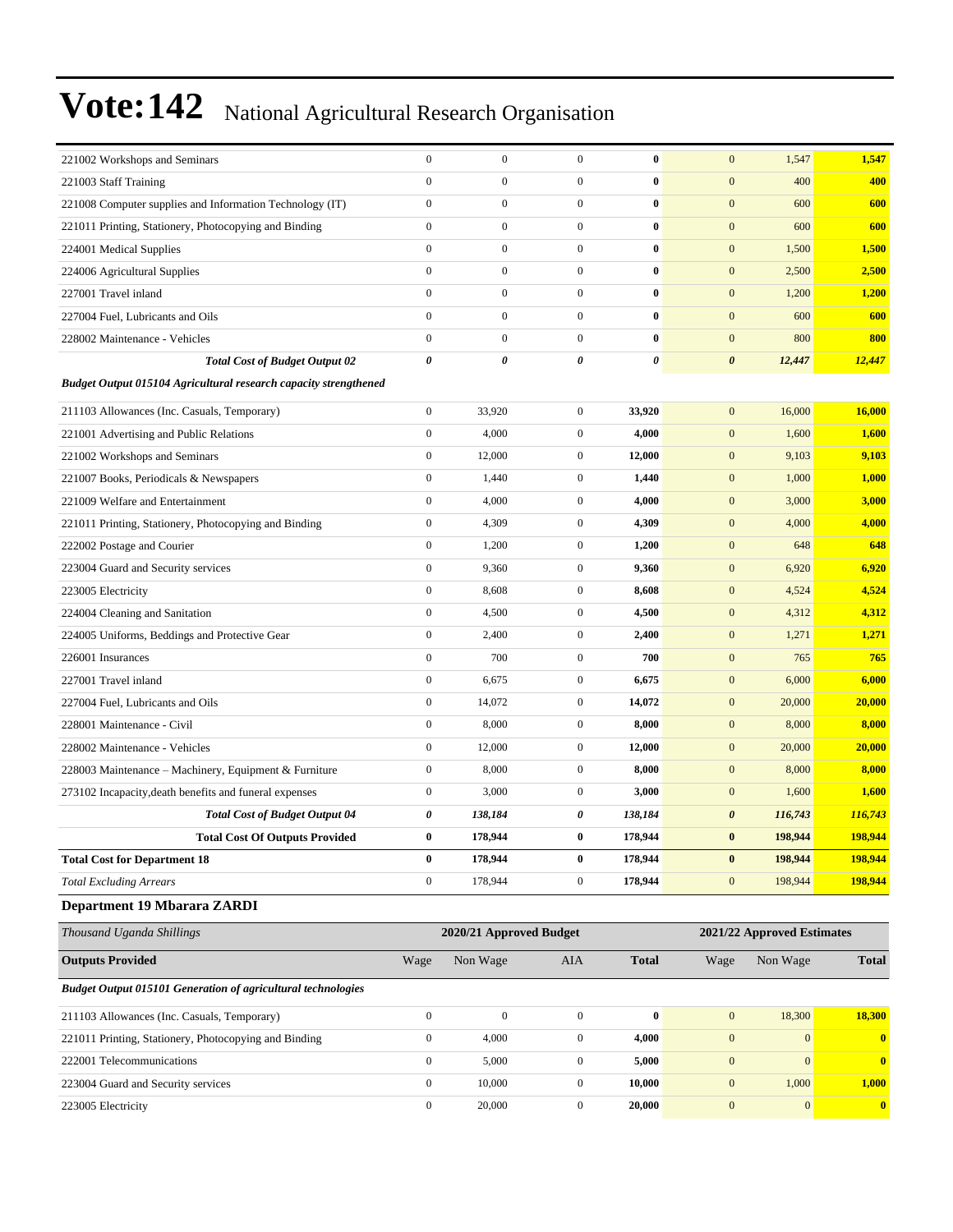| 223006 Water                                                                | $\boldsymbol{0}$      | 15,000                  | $\boldsymbol{0}$ | 15,000       | $\mathbf{0}$          | $\mathbf{0}$               | $\bf{0}$       |
|-----------------------------------------------------------------------------|-----------------------|-------------------------|------------------|--------------|-----------------------|----------------------------|----------------|
| 224001 Medical Supplies                                                     | $\boldsymbol{0}$      | $\boldsymbol{0}$        | $\boldsymbol{0}$ | $\bf{0}$     | $\boldsymbol{0}$      | 15,000                     | 15,000         |
| 224006 Agricultural Supplies                                                | $\mathbf{0}$          | $\boldsymbol{0}$        | $\boldsymbol{0}$ | $\bf{0}$     | $\mathbf{0}$          | 20,300                     | 20,300         |
| 227001 Travel inland                                                        | $\mathbf{0}$          | 4,000                   | $\overline{0}$   | 4,000        | $\mathbf{0}$          | 13,500                     | 13,500         |
| 227004 Fuel. Lubricants and Oils                                            | $\boldsymbol{0}$      | 4,000                   | $\mathbf{0}$     | 4,000        | $\mathbf{0}$          | 7,500                      | 7,500          |
| 228002 Maintenance - Vehicles                                               | $\boldsymbol{0}$      | 4,000                   | $\mathbf{0}$     | 4,000        | $\mathbf{0}$          | $\mathbf{0}$               | $\bf{0}$       |
| <b>Total Cost of Budget Output 01</b>                                       | $\boldsymbol{\theta}$ | 66,000                  | 0                | 66,000       | $\boldsymbol{\theta}$ | 75,600                     | 75,600         |
| Budget Output 015102 Research extension interface promoted and strengthened |                       |                         |                  |              |                       |                            |                |
| 222003 Information and communications technology (ICT)                      | $\boldsymbol{0}$      | $\boldsymbol{0}$        | $\boldsymbol{0}$ | $\bf{0}$     | $\mathbf{0}$          | 3,000                      | 3,000          |
| 224006 Agricultural Supplies                                                | $\boldsymbol{0}$      | $\mathbf{0}$            | $\overline{0}$   | $\bf{0}$     | $\mathbf{0}$          | 7,000                      | 7,000          |
| <b>Total Cost of Budget Output 02</b>                                       | $\boldsymbol{\theta}$ | 0                       | $\theta$         | 0            | $\boldsymbol{\theta}$ | 10,000                     | 10,000         |
| <b>Budget Output 015104 Agricultural research capacity strengthened</b>     |                       |                         |                  |              |                       |                            |                |
| 211103 Allowances (Inc. Casuals, Temporary)                                 | $\boldsymbol{0}$      | 20,000                  | $\mathbf{0}$     | 20,000       | $\mathbf{0}$          | 8,000                      | 8,000          |
| 221001 Advertising and Public Relations                                     | $\boldsymbol{0}$      | 1,290                   | $\overline{0}$   | 1,290        | $\boldsymbol{0}$      | 3,290                      | 3,290          |
| 221006 Commissions and related charges                                      | $\boldsymbol{0}$      | 11,000                  | $\boldsymbol{0}$ | 11,000       | $\mathbf{0}$          | $\mathbf{0}$               | $\bf{0}$       |
| 221007 Books, Periodicals & Newspapers                                      | $\boldsymbol{0}$      | 2,000                   | $\overline{0}$   | 2,000        | $\boldsymbol{0}$      | $\mathbf{0}$               | $\mathbf{0}$   |
| 221008 Computer supplies and Information Technology (IT)                    | $\boldsymbol{0}$      | 4,000                   | $\mathbf{0}$     | 4,000        | $\mathbf{0}$          | 5,000                      | 5,000          |
| 221009 Welfare and Entertainment                                            | $\boldsymbol{0}$      | 6,000                   | $\overline{0}$   | 6,000        | $\mathbf{0}$          | 6,000                      | 6,000          |
| 221011 Printing, Stationery, Photocopying and Binding                       | $\boldsymbol{0}$      | 4,309                   | $\overline{0}$   | 4,309        | $\boldsymbol{0}$      | 8,000                      | 8,000          |
| 222001 Telecommunications                                                   | $\boldsymbol{0}$      | $\overline{0}$          | $\boldsymbol{0}$ | $\bf{0}$     | $\mathbf{0}$          | 2,000                      | 2,000          |
| 223004 Guard and Security services                                          | $\boldsymbol{0}$      | 12,000                  | $\overline{0}$   | 12,000       | $\mathbf{0}$          | 12,000                     | 12,000         |
| 223005 Electricity                                                          | $\boldsymbol{0}$      | $\overline{0}$          | $\mathbf{0}$     | $\bf{0}$     | $\mathbf{0}$          | 8,000                      | 8,000          |
| 223006 Water                                                                | $\mathbf{0}$          | $\boldsymbol{0}$        | $\overline{0}$   | $\bf{0}$     | $\mathbf{0}$          | 4,000                      | 4,000          |
| 224004 Cleaning and Sanitation                                              | $\boldsymbol{0}$      | 6,000                   | $\overline{0}$   | 6,000        | $\boldsymbol{0}$      | 8,000                      | 8,000          |
| 226001 Insurances                                                           | $\boldsymbol{0}$      | 1,280                   | $\boldsymbol{0}$ | 1,280        | $\mathbf{0}$          | 1,210                      | 1,210          |
| 227001 Travel inland                                                        | $\boldsymbol{0}$      | 5,550                   | $\overline{0}$   | 5,550        | $\mathbf{0}$          | 12,000                     | 12,000         |
| 227004 Fuel. Lubricants and Oils                                            | $\boldsymbol{0}$      | 20,000                  | $\mathbf{0}$     | 20,000       | $\mathbf{0}$          | 10,000                     | 10,000         |
| 228001 Maintenance - Civil                                                  | $\boldsymbol{0}$      | 6,000                   | $\mathbf{0}$     | 6,000        | $\mathbf{0}$          | 3,000                      | 3,000          |
| 228002 Maintenance - Vehicles                                               | $\boldsymbol{0}$      | 10,430                  | $\overline{0}$   | 10,430       | $\boldsymbol{0}$      | 11,759                     | 11,759         |
| 228003 Maintenance - Machinery, Equipment & Furniture                       | $\boldsymbol{0}$      | 5,000                   | $\boldsymbol{0}$ | 5,000        | $\mathbf{0}$          | 3,000                      | 3,000          |
| <b>Total Cost of Budget Output 04</b>                                       | $\boldsymbol{\theta}$ | 114,859                 | 0                | 114,859      | $\boldsymbol{\theta}$ | 105,259                    | <u>105,259</u> |
| <b>Total Cost Of Outputs Provided</b>                                       | $\bf{0}$              | 180,859                 | $\bf{0}$         | 180,859      | $\boldsymbol{0}$      | 190,859                    | 190,859        |
| <b>Total Cost for Department 19</b>                                         | $\bf{0}$              | 180,859                 | $\bf{0}$         | 180,859      | $\pmb{0}$             | 190,859                    | 190,859        |
| <b>Total Excluding Arrears</b>                                              | $\boldsymbol{0}$      | 180,859                 | $\mathbf{0}$     | 180,859      | $\boldsymbol{0}$      | 190,859                    | 190,859        |
| Department 20 Buginyaya ZARDI                                               |                       |                         |                  |              |                       |                            |                |
| Thousand Uganda Shillings                                                   |                       | 2020/21 Approved Budget |                  |              |                       | 2021/22 Approved Estimates |                |
| <b>Outputs Provided</b>                                                     | Wage                  | Non Wage                | AIA              | <b>Total</b> | Wage                  | Non Wage                   | <b>Total</b>   |
| <b>Budget Output 015101 Generation of agricultural technologies</b>         |                       |                         |                  |              |                       |                            |                |
|                                                                             |                       |                         |                  |              |                       |                            |                |

| 211103 Allowances (Inc. Casuals, Temporary)           | 20,450 | 20,450 | 13.034 | 13.034 |
|-------------------------------------------------------|--------|--------|--------|--------|
| 221002 Workshops and Seminars                         | 20.450 | 20.450 | 4.310  | 4,310  |
| 221011 Printing, Stationery, Photocopying and Binding |        |        | 966    | 966    |
| 224001 Medical Supplies                               | 23.538 | 23.538 | 6.982  | 6.982  |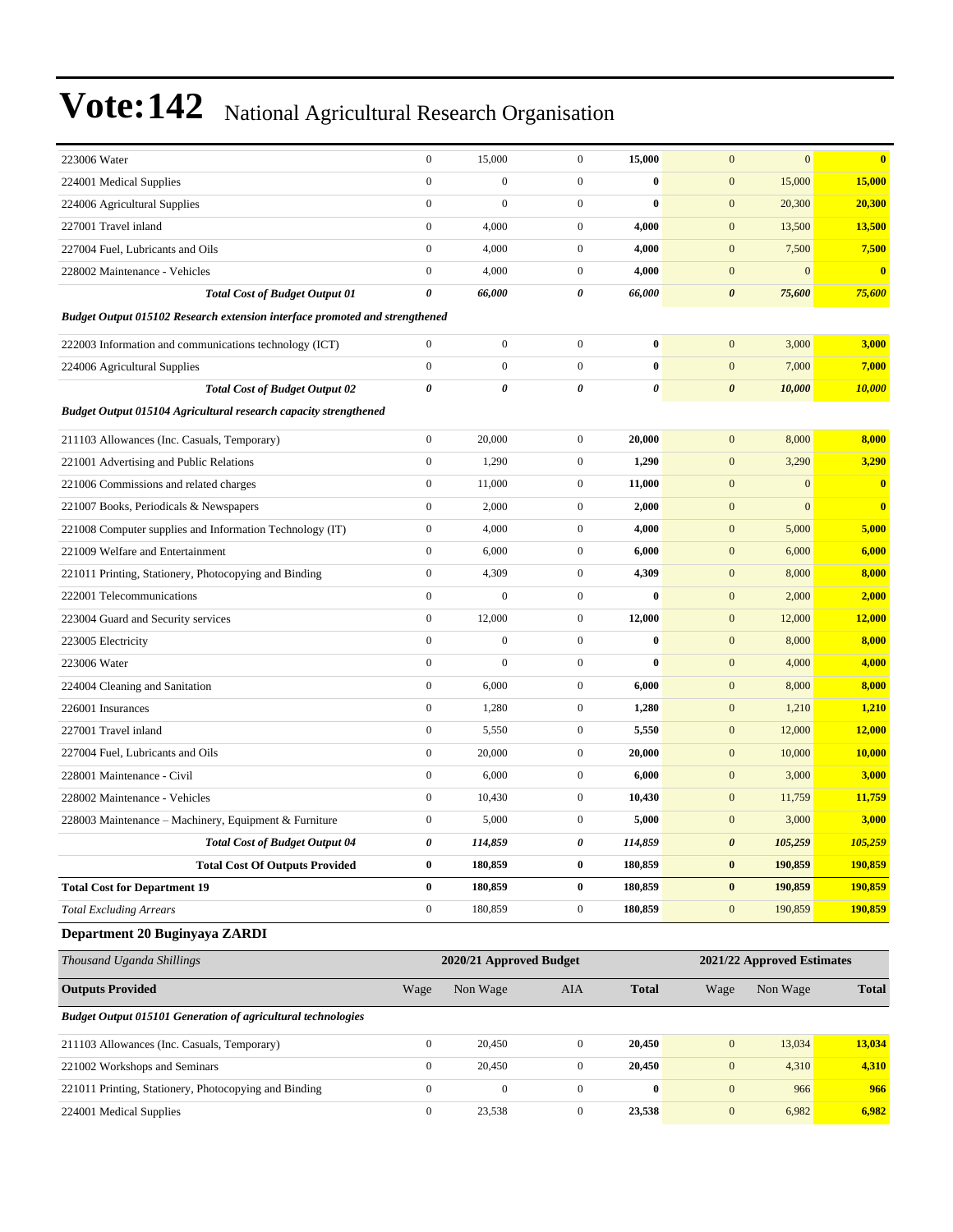| 224006 Agricultural Supplies                                                | $\mathbf{0}$     | 58,262           | $\boldsymbol{0}$ | 58,262   | $\mathbf{0}$<br>37,433           | 37,433   |
|-----------------------------------------------------------------------------|------------------|------------------|------------------|----------|----------------------------------|----------|
| 227001 Travel inland                                                        | $\boldsymbol{0}$ | 40,900           | $\mathbf{0}$     | 40,900   | $\mathbf{0}$<br>22,211           | 22,211   |
| 227004 Fuel, Lubricants and Oils                                            | $\mathbf{0}$     | 20,450           | $\mathbf{0}$     | 20,450   | 10,171<br>$\mathbf{0}$           | 10,171   |
| 228002 Maintenance - Vehicles                                               | $\mathbf{0}$     | 20,450           | $\mathbf{0}$     | 20,450   | $\mathbf{0}$<br>1,484            | 1,484    |
| <b>Total Cost of Budget Output 01</b>                                       | 0                | 204,500          | 0                | 204,500  | $\boldsymbol{\theta}$<br>96,591  | 96,591   |
| Budget Output 015102 Research extension interface promoted and strengthened |                  |                  |                  |          |                                  |          |
| 211103 Allowances (Inc. Casuals, Temporary)                                 | $\boldsymbol{0}$ | $\boldsymbol{0}$ | $\boldsymbol{0}$ | $\bf{0}$ | $\mathbf{0}$<br>15,867           | 15,867   |
| 221002 Workshops and Seminars                                               | $\mathbf{0}$     | $\boldsymbol{0}$ | $\overline{0}$   | $\bf{0}$ | 7,053<br>$\mathbf{0}$            | 7,053    |
| 221011 Printing, Stationery, Photocopying and Binding                       | $\boldsymbol{0}$ | $\boldsymbol{0}$ | $\overline{0}$   | $\bf{0}$ | $\mathbf{0}$<br>1,176            | 1,176    |
| 224001 Medical Supplies                                                     | $\mathbf{0}$     | $\boldsymbol{0}$ | $\overline{0}$   | $\bf{0}$ | $\mathbf{0}$<br>7,456            | 7,456    |
| 224006 Agricultural Supplies                                                | $\mathbf{0}$     | $\boldsymbol{0}$ | $\overline{0}$   | $\bf{0}$ | $\mathbf{0}$<br>41,390           | 41,390   |
| 227001 Travel inland                                                        | $\mathbf{0}$     | $\boldsymbol{0}$ | $\mathbf{0}$     | $\bf{0}$ | $\mathbf{0}$<br>27,040           | 27,040   |
| 227004 Fuel, Lubricants and Oils                                            | $\boldsymbol{0}$ | $\boldsymbol{0}$ | $\overline{0}$   | $\bf{0}$ | $\mathbf{0}$<br>13,427           | 13,427   |
| <b>Total Cost of Budget Output 02</b>                                       | $\pmb{\theta}$   | 0                | 0                | 0        | $\boldsymbol{\theta}$<br>113,409 | 113,409  |
| Budget Output 015104 Agricultural research capacity strengthened            |                  |                  |                  |          |                                  |          |
| 211103 Allowances (Inc. Casuals, Temporary)                                 | $\boldsymbol{0}$ | 9,000            | $\overline{0}$   | 9,000    | $\mathbf{0}$<br>21,000           | 21,000   |
| 221001 Advertising and Public Relations                                     | $\boldsymbol{0}$ | 2,000            | $\mathbf{0}$     | 2,000    | $\mathbf{0}$<br>$\overline{0}$   | $\bf{0}$ |
| 221006 Commissions and related charges                                      | $\boldsymbol{0}$ | 6,000            | $\boldsymbol{0}$ | 6,000    | $\mathbf{0}$<br>$\boldsymbol{0}$ | $\bf{0}$ |
| 221007 Books, Periodicals & Newspapers                                      | $\boldsymbol{0}$ | 1,500            | $\mathbf{0}$     | 1,500    | $\mathbf{0}$<br>3,000            | 3,000    |
| 221009 Welfare and Entertainment                                            | $\boldsymbol{0}$ | 6,000            | $\mathbf{0}$     | 6,000    | $\mathbf{0}$<br>2,000            | 2,000    |
| 221011 Printing, Stationery, Photocopying and Binding                       | $\mathbf{0}$     | 4,309            | $\mathbf{0}$     | 4,309    | $\mathbf{0}$<br>7,000            | 7,000    |
| 221012 Small Office Equipment                                               | $\mathbf{0}$     | 1,000            | $\mathbf{0}$     | 1,000    | $\mathbf{0}$<br>4,000            | 4,000    |
| 222001 Telecommunications                                                   | $\mathbf{0}$     | 4,000            | $\mathbf{0}$     | 4,000    | $\mathbf{0}$<br>8,000            | 8,000    |
| 222003 Information and communications technology (ICT)                      | $\boldsymbol{0}$ | $\boldsymbol{0}$ | $\mathbf{0}$     | $\bf{0}$ | $\mathbf{0}$<br>8,000            | 8,000    |
| 223004 Guard and Security services                                          | $\mathbf{0}$     | 20,000           | $\mathbf{0}$     | 20,000   | $\mathbf{0}$<br>10,000           | 10,000   |
| 223005 Electricity                                                          | $\mathbf{0}$     | 18,000           | $\mathbf{0}$     | 18,000   | $\mathbf{0}$<br>6,000            | 6,000    |
| 223006 Water                                                                | $\mathbf{0}$     | 6,000            | $\mathbf{0}$     | 6,000    | $\mathbf{0}$<br>6,000            | 6,000    |
| 224004 Cleaning and Sanitation                                              | $\boldsymbol{0}$ | 5,000            | $\boldsymbol{0}$ | 5,000    | $\mathbf{0}$<br>5,000            | 5,000    |
| 226001 Insurances                                                           | $\boldsymbol{0}$ | 1,000            | $\mathbf{0}$     | 1,000    | $\mathbf{0}$<br>2,000            | 2,000    |
| 227001 Travel inland                                                        | $\boldsymbol{0}$ | 5,550            | $\mathbf{0}$     | 5,550    | $\mathbf{0}$<br>10,000           | 10,000   |
| 227004 Fuel, Lubricants and Oils                                            | $\boldsymbol{0}$ | 14,000           | $\overline{0}$   | 14,000   | 14,858<br>$\overline{0}$         | 14,858   |
| 228001 Maintenance - Civil                                                  | $\boldsymbol{0}$ | 8,000            | $\boldsymbol{0}$ | 8,000    | $\boldsymbol{0}$<br>5,000        | 5,000    |
| 228002 Maintenance - Vehicles                                               | $\boldsymbol{0}$ | 14,000           | $\boldsymbol{0}$ | 14,000   | $\mathbf{0}$<br>15,000           | 15,000   |
| 228003 Maintenance - Machinery, Equipment & Furniture                       | $\boldsymbol{0}$ | 4,000            | $\boldsymbol{0}$ | 4,000    | $\mathbf{0}$<br>5,000            | 5,000    |
| 228004 Maintenance - Other                                                  | $\boldsymbol{0}$ | 3,000            | $\boldsymbol{0}$ | 3,000    | $\mathbf{0}$<br>5,000            | 5,000    |
| 273102 Incapacity, death benefits and funeral expenses                      | $\boldsymbol{0}$ | 2,000            | $\boldsymbol{0}$ | 2,000    | $\boldsymbol{0}$<br>2,000        | 2,000    |
| <b>Total Cost of Budget Output 04</b>                                       | 0                | 134,359          | 0                | 134,359  | $\pmb{\theta}$<br>138,858        | 138,858  |
| <b>Total Cost Of Outputs Provided</b>                                       | $\bf{0}$         | 338,859          | $\bf{0}$         | 338,859  | $\bf{0}$<br>348,858              | 348,858  |
| <b>Total Cost for Department 20</b>                                         | $\bf{0}$         | 338,859          | $\bf{0}$         | 338,859  | $\bf{0}$<br>348,858              | 348,858  |
| <b>Total Excluding Arrears</b>                                              | $\boldsymbol{0}$ | 338,859          | $\boldsymbol{0}$ | 338,859  | 348,858<br>$\mathbf{0}$          | 348,858  |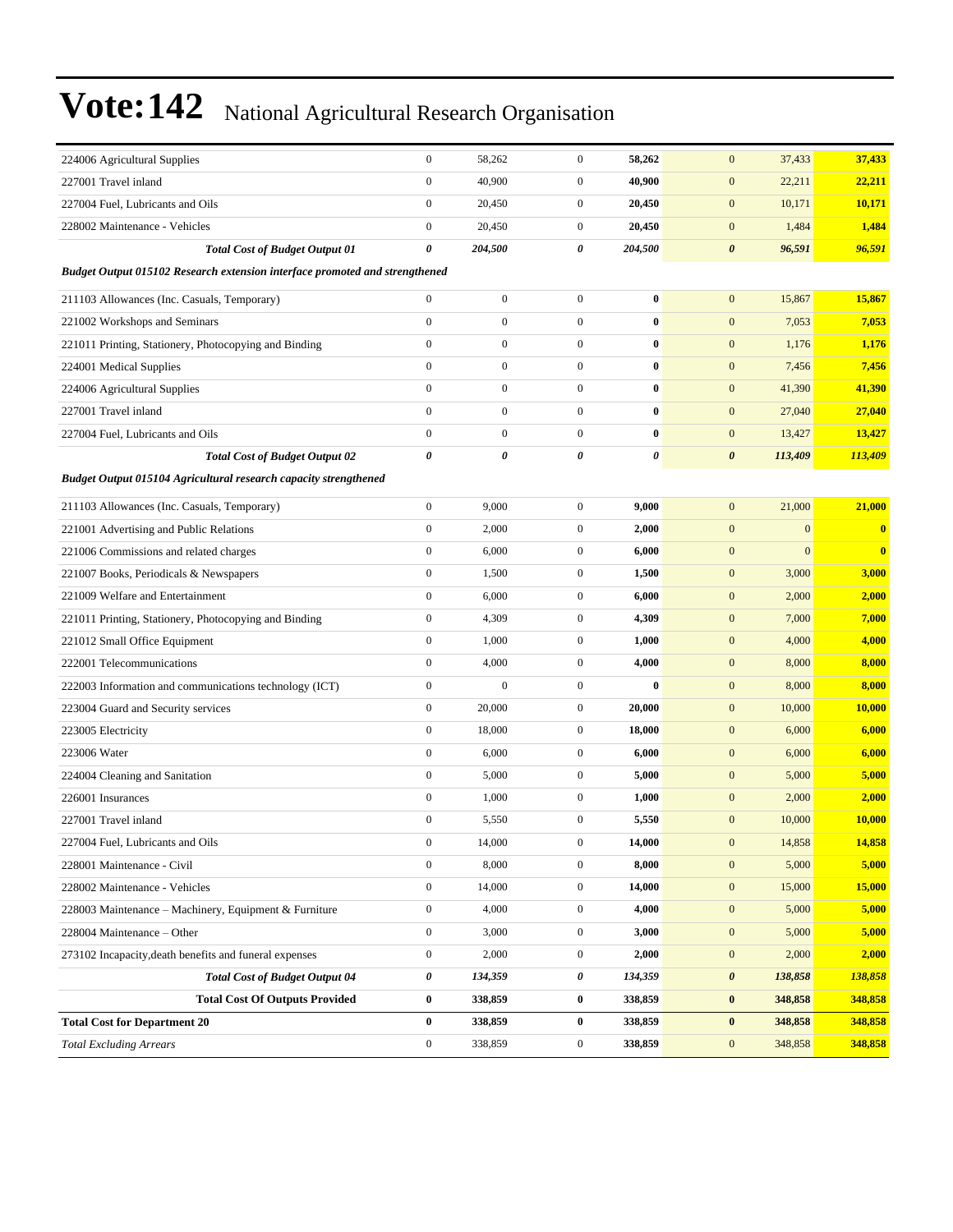#### **Department 21 Rwebitaba ZARDI**

| Thousand Uganda Shillings                                                   |                  | 2020/21 Approved Budget |                  |              |                  | 2021/22 Approved Estimates |                         |
|-----------------------------------------------------------------------------|------------------|-------------------------|------------------|--------------|------------------|----------------------------|-------------------------|
| <b>Outputs Provided</b>                                                     | Wage             | Non Wage                | AIA              | <b>Total</b> | Wage             | Non Wage                   | <b>Total</b>            |
| <b>Budget Output 015101 Generation of agricultural technologies</b>         |                  |                         |                  |              |                  |                            |                         |
| 211103 Allowances (Inc. Casuals, Temporary)                                 | $\boldsymbol{0}$ | 36,400                  | $\boldsymbol{0}$ | 36,400       | $\boldsymbol{0}$ | 56,200                     | 56,200                  |
| 221002 Workshops and Seminars                                               | $\boldsymbol{0}$ | $\overline{0}$          | $\boldsymbol{0}$ | $\bf{0}$     | $\boldsymbol{0}$ | 16,400                     | 16,400                  |
| 221011 Printing, Stationery, Photocopying and Binding                       | $\boldsymbol{0}$ | 1,200                   | $\boldsymbol{0}$ | 1,200        | $\boldsymbol{0}$ | 20,100                     | 20,100                  |
| 224001 Medical Supplies                                                     | $\boldsymbol{0}$ | 13,300                  | $\boldsymbol{0}$ | 13,300       | $\boldsymbol{0}$ | 18,000                     | 18,000                  |
| 224006 Agricultural Supplies                                                | $\boldsymbol{0}$ | 46,400                  | $\boldsymbol{0}$ | 46,400       | $\boldsymbol{0}$ | 163,600                    | <b>163,600</b>          |
| 227001 Travel inland                                                        | $\boldsymbol{0}$ | 10,500                  | $\boldsymbol{0}$ | 10,500       | $\boldsymbol{0}$ | 48,300                     | 48,300                  |
| 227004 Fuel, Lubricants and Oils                                            | $\boldsymbol{0}$ | 7,700                   | $\boldsymbol{0}$ | 7,700        | $\boldsymbol{0}$ | $\mathbf{0}$               | $\overline{\mathbf{0}}$ |
| 228002 Maintenance - Vehicles                                               | $\boldsymbol{0}$ | 1,500                   | $\boldsymbol{0}$ | 1,500        | $\boldsymbol{0}$ | 17,400                     | 17,400                  |
| 228003 Maintenance – Machinery, Equipment & Furniture                       | $\boldsymbol{0}$ | $\boldsymbol{0}$        | $\boldsymbol{0}$ | $\bf{0}$     | $\boldsymbol{0}$ | 8,000                      | 8,000                   |
| <b>Total Cost of Budget Output 01</b>                                       | 0                | 117,000                 | 0                | 117,000      | $\pmb{\theta}$   | 348,000                    | 348,000                 |
| Budget Output 015102 Research extension interface promoted and strengthened |                  |                         |                  |              |                  |                            |                         |
| 211103 Allowances (Inc. Casuals, Temporary)                                 | $\mathbf{0}$     | $\boldsymbol{0}$        | $\boldsymbol{0}$ | $\bf{0}$     | $\boldsymbol{0}$ | 3,500                      | 3,500                   |
| 221011 Printing, Stationery, Photocopying and Binding                       | $\boldsymbol{0}$ | $\boldsymbol{0}$        | $\boldsymbol{0}$ | $\bf{0}$     | $\boldsymbol{0}$ | 800                        | 800                     |
| 224006 Agricultural Supplies                                                | $\mathbf{0}$     | $\overline{0}$          | $\boldsymbol{0}$ | $\bf{0}$     | $\mathbf{0}$     | 29,563                     | 29,563                  |
| 227001 Travel inland                                                        | $\mathbf{0}$     | $\boldsymbol{0}$        | $\boldsymbol{0}$ | $\bf{0}$     | $\boldsymbol{0}$ | 2,500                      | 2,500                   |
| <b>Total Cost of Budget Output 02</b>                                       | $\pmb{\theta}$   | 0                       | 0                | 0            | $\pmb{\theta}$   | 36,363                     | 36,363                  |
| Budget Output 015104 Agricultural research capacity strengthened            |                  |                         |                  |              |                  |                            |                         |
| 211103 Allowances (Inc. Casuals, Temporary)                                 | $\mathbf{0}$     | 9,000                   | $\boldsymbol{0}$ | 9,000        | $\boldsymbol{0}$ | 18,000                     | 18,000                  |
| 213002 Incapacity, death benefits and funeral expenses                      | $\boldsymbol{0}$ | $\boldsymbol{0}$        | $\boldsymbol{0}$ | $\bf{0}$     | $\boldsymbol{0}$ | 2,016                      | 2,016                   |
| 221001 Advertising and Public Relations                                     | $\mathbf{0}$     | 1,500                   | $\boldsymbol{0}$ | 1,500        | $\boldsymbol{0}$ | $\mathbf{0}$               | $\bf{0}$                |
| 221002 Workshops and Seminars                                               | $\boldsymbol{0}$ | 3,250                   | $\boldsymbol{0}$ | 3,250        | $\boldsymbol{0}$ | 4,800                      | 4,800                   |
| 221007 Books, Periodicals & Newspapers                                      | $\boldsymbol{0}$ | 1,500                   | $\boldsymbol{0}$ | 1,500        | $\boldsymbol{0}$ | 2,400                      | 2,400                   |
| 221009 Welfare and Entertainment                                            | $\boldsymbol{0}$ | 6,400                   | $\boldsymbol{0}$ | 6,400        | $\boldsymbol{0}$ | 4,800                      | 4,800                   |
| 221011 Printing, Stationery, Photocopying and Binding                       | $\boldsymbol{0}$ | 2,154                   | $\boldsymbol{0}$ | 2,154        | $\mathbf{0}$     | 6,000                      | 6,000                   |
| 222001 Telecommunications                                                   | $\boldsymbol{0}$ | 1,500                   | $\boldsymbol{0}$ | 1,500        | $\boldsymbol{0}$ | 3,000                      | 3,000                   |
| 223004 Guard and Security services                                          | $\boldsymbol{0}$ | 4,500                   | $\boldsymbol{0}$ | 4,500        | $\boldsymbol{0}$ | 4,400                      | 4,400                   |
| 223005 Electricity                                                          | $\boldsymbol{0}$ | 3,000                   | $\overline{0}$   | 3,000        | $\boldsymbol{0}$ | 4,800                      | 4,800                   |
| 223006 Water                                                                | $\mathbf{0}$     | 2,000                   | $\boldsymbol{0}$ | 2,000        | $\boldsymbol{0}$ | 12,000                     | 12,000                  |
| 224004 Cleaning and Sanitation                                              | $\boldsymbol{0}$ | 5,220                   | $\boldsymbol{0}$ | 5,220        | $\boldsymbol{0}$ | 8,800                      | 8,800                   |
| 224005 Uniforms, Beddings and Protective Gear                               | $\boldsymbol{0}$ | 4,000                   | $\boldsymbol{0}$ | 4,000        | $\boldsymbol{0}$ | 3,000                      | 3,000                   |
| 226001 Insurances                                                           | $\boldsymbol{0}$ | 530                     | $\boldsymbol{0}$ | 530          | $\boldsymbol{0}$ | 530                        | 530                     |
| 227001 Travel inland                                                        | $\boldsymbol{0}$ | 4,255                   | $\boldsymbol{0}$ | 4,255        | $\boldsymbol{0}$ | 18,000                     | 18,000                  |
| 227004 Fuel, Lubricants and Oils                                            | $\mathbf{0}$     | 6,000                   | $\boldsymbol{0}$ | 6,000        | $\boldsymbol{0}$ | 11,000                     | 11,000                  |
| 228001 Maintenance - Civil                                                  | $\boldsymbol{0}$ | 4,000                   | $\boldsymbol{0}$ | 4,000        | $\boldsymbol{0}$ | 3,000                      | 3,000                   |
| 228002 Maintenance - Vehicles                                               | $\boldsymbol{0}$ | 4,100                   | $\boldsymbol{0}$ | 4,100        | $\boldsymbol{0}$ | 3,000                      | 3,000                   |
| 228003 Maintenance – Machinery, Equipment & Furniture                       | $\boldsymbol{0}$ | 2,000                   | $\boldsymbol{0}$ | 2,000        | $\boldsymbol{0}$ | $\mathbf{0}$               | $\mathbf{0}$            |
| 273102 Incapacity, death benefits and funeral expenses                      | $\boldsymbol{0}$ | 2,000                   | $\boldsymbol{0}$ | 2,000        | $\boldsymbol{0}$ | $\mathbf{0}$               | $\bf{0}$                |
| <b>Total Cost of Budget Output 04</b>                                       | 0                | 66,909                  | 0                | 66,909       | $\pmb{\theta}$   | 109,546                    | 109,546                 |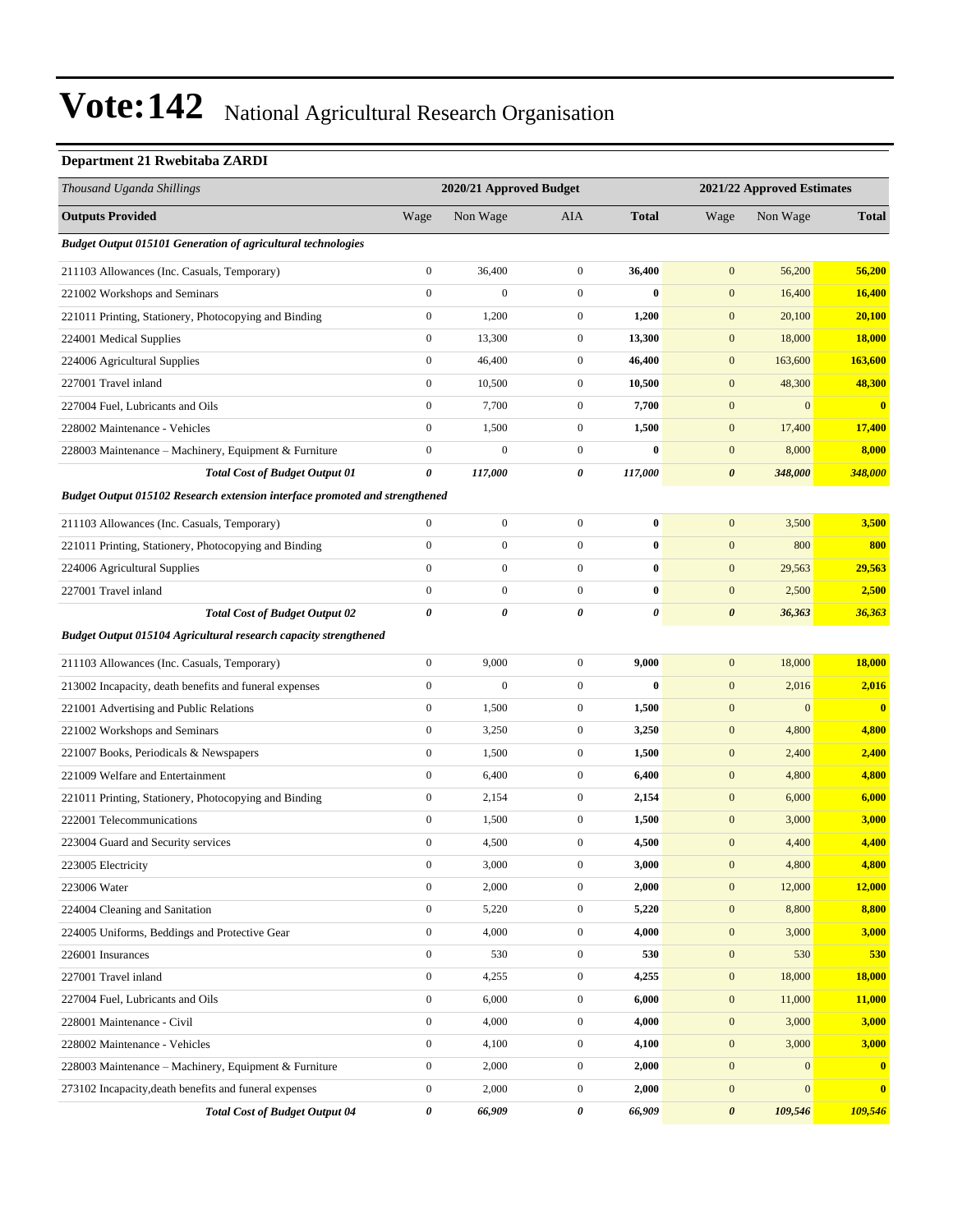| <b>Total Cost Of Outputs Provided</b>                                       | $\bf{0}$         | 183,909                 | $\bf{0}$         | 183,909      | $\bf{0}$              | 493,909                    | 493,909          |  |
|-----------------------------------------------------------------------------|------------------|-------------------------|------------------|--------------|-----------------------|----------------------------|------------------|--|
| <b>Total Cost for Department 21</b>                                         | $\bf{0}$         | 183,909                 | $\bf{0}$         | 183,909      | $\pmb{0}$             | 493,909                    | 493,909          |  |
| <b>Total Excluding Arrears</b>                                              | $\boldsymbol{0}$ | 183,909                 | $\boldsymbol{0}$ | 183,909      | $\mathbf{0}$          | 493,909                    | 493,909          |  |
| Department 26 NARO Internal Audit                                           |                  |                         |                  |              |                       |                            |                  |  |
| Thousand Uganda Shillings                                                   |                  | 2020/21 Approved Budget |                  |              |                       | 2021/22 Approved Estimates |                  |  |
| <b>Outputs Provided</b>                                                     | Wage             | Non Wage                | AIA              | <b>Total</b> | Wage                  | Non Wage                   | <b>Total</b>     |  |
| <b>Budget Output 015103 Internal Audit</b>                                  |                  |                         |                  |              |                       |                            |                  |  |
| 221002 Workshops and Seminars                                               | $\boldsymbol{0}$ | 45,300                  | $\boldsymbol{0}$ | 45,300       | $\mathbf{0}$          | 35,000                     | 35,000           |  |
| 221003 Staff Training                                                       | $\boldsymbol{0}$ | 5,600                   | $\boldsymbol{0}$ | 5,600        | $\mathbf{0}$          | 5,600                      | 5,600            |  |
| 227001 Travel inland                                                        | $\boldsymbol{0}$ | 129,100                 | $\boldsymbol{0}$ | 129,100      | $\mathbf{0}$          | 139,400                    | 139,400          |  |
| <b>Total Cost of Budget Output 03</b>                                       | 0                | 180,000                 | 0                | 180,000      | $\pmb{\theta}$        | 180,000                    | <b>180,000</b>   |  |
| <b>Total Cost Of Outputs Provided</b>                                       | $\bf{0}$         | 180,000                 | $\bf{0}$         | 180,000      | $\bf{0}$              | 180,000                    | 180,000          |  |
| <b>Total Cost for Department 26</b>                                         | $\bf{0}$         | 180,000                 | $\bf{0}$         | 180,000      | $\bf{0}$              | 180,000                    | 180,000          |  |
| <b>Total Excluding Arrears</b>                                              | $\boldsymbol{0}$ | 180,000                 | $\boldsymbol{0}$ | 180,000      | $\boldsymbol{0}$      | 180,000                    | 180,000          |  |
| <b>Department 27 National Coffee Research Institute</b>                     |                  |                         |                  |              |                       |                            |                  |  |
| Thousand Uganda Shillings                                                   |                  | 2020/21 Approved Budget |                  |              |                       | 2021/22 Approved Estimates |                  |  |
| <b>Outputs Provided</b>                                                     | Wage             | Non Wage                | <b>AIA</b>       | <b>Total</b> | Wage                  | Non Wage                   | <b>Total</b>     |  |
| <b>Budget Output 015101 Generation of agricultural technologies</b>         |                  |                         |                  |              |                       |                            |                  |  |
| 211103 Allowances (Inc. Casuals, Temporary)                                 | $\boldsymbol{0}$ | 6,600                   | $\boldsymbol{0}$ | 6,600        | $\mathbf{0}$          | 6,600                      | 6,600            |  |
| 221001 Advertising and Public Relations                                     | $\boldsymbol{0}$ | 3,000                   | $\boldsymbol{0}$ | 3,000        | $\boldsymbol{0}$      | 3,000                      | 3,000            |  |
| 221007 Books, Periodicals & Newspapers                                      | $\boldsymbol{0}$ | 5,500                   | $\boldsymbol{0}$ | 5,500        | $\mathbf{0}$          | 5,500                      | 5,500            |  |
| 221011 Printing, Stationery, Photocopying and Binding                       | $\boldsymbol{0}$ | 320                     | $\boldsymbol{0}$ | 320          | $\mathbf{0}$          | 320                        | <b>320</b>       |  |
| 224006 Agricultural Supplies                                                | $\boldsymbol{0}$ | 13,260                  | $\mathbf{0}$     | 13,260       | $\mathbf{0}$          | 13,260                     | 13,260           |  |
| 225001 Consultancy Services- Short term                                     | $\boldsymbol{0}$ | 40,600                  | $\boldsymbol{0}$ | 40,600       | $\mathbf{0}$          | 38,909                     | 38,909           |  |
| 227001 Travel inland                                                        | $\boldsymbol{0}$ | 35,920                  | $\boldsymbol{0}$ | 35,920       | $\boldsymbol{0}$      | 35,920                     | 35,920           |  |
| 227004 Fuel, Lubricants and Oils                                            | $\boldsymbol{0}$ | 11,800                  | $\boldsymbol{0}$ | 11,800       | $\mathbf{0}$          | 11,800                     | 11,800           |  |
| <b>Total Cost of Budget Output 01</b>                                       | 0                | 117,000                 | 0                | 117,000      | $\boldsymbol{\theta}$ | 115,309                    | 115,309          |  |
| Budget Output 015102 Research extension interface promoted and strengthened |                  |                         |                  |              |                       |                            |                  |  |
| 221008 Computer supplies and Information Technology (IT)                    | $\boldsymbol{0}$ | 4,800                   | $\overline{0}$   | 4,800        | $\overline{0}$        | 4,800                      | 4,800            |  |
| <b>Total Cost of Budget Output 02</b>                                       | 0                | 4,800                   | 0                | 4,800        | $\boldsymbol{\theta}$ | 4,800                      | 4,800            |  |
| Budget Output 015104 Agricultural research capacity strengthened            |                  |                         |                  |              |                       |                            |                  |  |
| 211103 Allowances (Inc. Casuals, Temporary)                                 | $\boldsymbol{0}$ | 22,000                  | $\mathbf{0}$     | 22,000       | $\mathbf{0}$          | 22,000                     | 22,000           |  |
| 221001 Advertising and Public Relations                                     | $\boldsymbol{0}$ | 5,000                   | $\boldsymbol{0}$ | 5,000        | $\mathbf{0}$          | 5,000                      | 5,000            |  |
| 221002 Workshops and Seminars                                               | $\boldsymbol{0}$ | $\boldsymbol{0}$        | $\boldsymbol{0}$ | $\bf{0}$     | $\boldsymbol{0}$      | 7,200                      | 7,200            |  |
| 221006 Commissions and related charges                                      | $\boldsymbol{0}$ | 7,200                   | $\boldsymbol{0}$ | 7,200        | $\mathbf{0}$          | $\boldsymbol{0}$           | $\bf{0}$         |  |
| 221007 Books, Periodicals & Newspapers                                      | $\boldsymbol{0}$ | 4,800                   | $\boldsymbol{0}$ | 4,800        | $\boldsymbol{0}$      | $\boldsymbol{0}$           | $\bf{0}$         |  |
| 221009 Welfare and Entertainment                                            | $\boldsymbol{0}$ | 9,100                   | $\boldsymbol{0}$ | 9,100        | $\mathbf{0}$          | $\boldsymbol{0}$           | $\bf{0}$         |  |
| 221011 Printing, Stationery, Photocopying and Binding                       | $\boldsymbol{0}$ | 4,309                   | $\boldsymbol{0}$ | 4,309        | $\mathbf{0}$          | $\boldsymbol{0}$           | $\bf{0}$         |  |
| 222001 Telecommunications                                                   | $\boldsymbol{0}$ | 4,100                   | $\boldsymbol{0}$ | 4,100        | $\boldsymbol{0}$      | $\boldsymbol{0}$           | $\bf{0}$         |  |
| 222002 Postage and Courier                                                  | $\boldsymbol{0}$ | 1,000                   | $\boldsymbol{0}$ | 1,000        | $\boldsymbol{0}$      | $\boldsymbol{0}$           | $\bf{0}$         |  |
| 223004 Guard and Security services                                          | $\boldsymbol{0}$ | 19,000                  | $\mathbf{0}$     | 19,000       | $\mathbf{0}$          | $\mathbf{0}$               | $\boldsymbol{0}$ |  |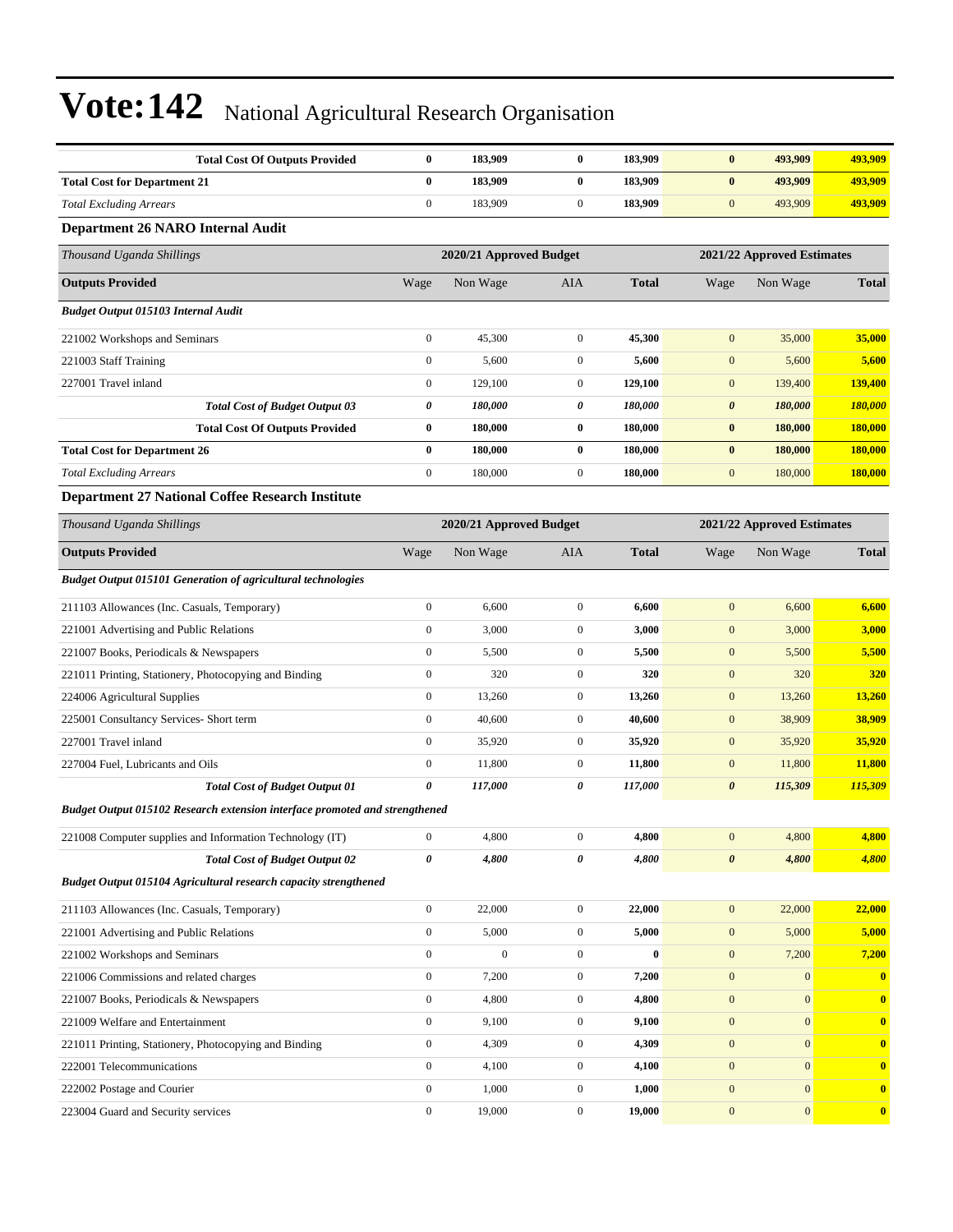| 223005 Electricity                                     | $\mathbf{0}$ | 12,000       | $\overline{0}$ | 12,000   | $\overline{0}$<br>$\mathbf{0}$   | $\bf{0}$                |
|--------------------------------------------------------|--------------|--------------|----------------|----------|----------------------------------|-------------------------|
| 224004 Cleaning and Sanitation                         | $\mathbf{0}$ | 8,000        | $\overline{0}$ | 8,000    | $\mathbf{0}$<br>$\mathbf{0}$     | $\overline{\mathbf{0}}$ |
| 226001 Insurances                                      | $\mathbf{0}$ | 1,000        | $\mathbf{0}$   | 1,000    | $\mathbf{0}$<br>$\boldsymbol{0}$ | $\bf{0}$                |
| 227004 Fuel, Lubricants and Oils                       | $\mathbf{0}$ | $\mathbf{0}$ | $\Omega$       | $\bf{0}$ | $\mathbf{0}$<br>94,000           | 94,000                  |
| 228001 Maintenance - Civil                             | $\mathbf{0}$ | 8,000        | $\overline{0}$ | 8,000    | $\mathbf{0}$<br>$\boldsymbol{0}$ | $\mathbf{0}$            |
| 228002 Maintenance - Vehicles                          | $\mathbf{0}$ | 10,000       | $\overline{0}$ | 10,000   | $\mathbf{0}$<br>$\theta$         | $\overline{0}$          |
| 228003 Maintenance – Machinery, Equipment & Furniture  | $\mathbf{0}$ | 7,000        | $\overline{0}$ | 7,000    | $\mathbf{0}$<br>$\overline{0}$   | $\bf{0}$                |
| 273102 Incapacity, death benefits and funeral expenses | $\mathbf{0}$ | 4,000        | $\overline{0}$ | 4,000    | $\mathbf{0}$<br>$\mathbf{0}$     | $\mathbf{0}$            |
| <b>Total Cost of Budget Output 04</b>                  | 0            | 126,509      | 0              | 126,509  | $\boldsymbol{\theta}$<br>128,200 | 128,200                 |
| <b>Total Cost Of Outputs Provided</b>                  | $\bf{0}$     | 248,309      | $\bf{0}$       | 248,309  | $\bf{0}$<br>248,309              | 248,309                 |
| <b>Total Cost for Department 27</b>                    | $\bf{0}$     | 248,309      | $\bf{0}$       | 248,309  | 248,309<br>$\mathbf{0}$          | 248,309                 |
| <b>Total Excluding Arrears</b>                         | $\mathbf{0}$ | 248,309      | $\overline{0}$ | 248,309  | $\mathbf{0}$<br>248,309          | 248,309                 |
| <b>Development Budget Estimates</b>                    |              |              |                |          |                                  |                         |

#### **Project 0382 Support for NARO**

| Thousand Uganda Shillings                                                          |           | 2020/21 Approved Budget       |                  |              | 2021/22 Draft Estimates       |                       |                       |  |
|------------------------------------------------------------------------------------|-----------|-------------------------------|------------------|--------------|-------------------------------|-----------------------|-----------------------|--|
| <b>Outputs Provided</b>                                                            |           | <b>GoU Dev't External Fin</b> | <b>AIA</b>       | <b>Total</b> | <b>GoU Dev't External Fin</b> |                       | <b>Total</b>          |  |
| <b>Budget Output 015101 Generation of agricultural technologies</b>                |           |                               |                  |              |                               |                       |                       |  |
| 211103 Allowances (Inc. Casuals, Temporary)                                        | 1,523,407 | $\boldsymbol{0}$              | $\boldsymbol{0}$ | 1,523,407    | $\mathbf{0}$                  | $\mathbf{0}$          | $\bf{0}$              |  |
| 221001 Advertising and Public Relations                                            | 65,540    | $\boldsymbol{0}$              | $\boldsymbol{0}$ | 65,540       | $\mathbf{0}$                  | $\mathbf{0}$          | $\bf{0}$              |  |
| 221002 Workshops and Seminars                                                      | 1,273,931 | $\boldsymbol{0}$              | $\boldsymbol{0}$ | 1,273,931    | $\mathbf{0}$                  | $\overline{0}$        | $\bf{0}$              |  |
| 221003 Staff Training                                                              | 84,430    | $\boldsymbol{0}$              | $\boldsymbol{0}$ | 84,430       | $\mathbf{0}$                  | $\mathbf{0}$          | $\bf{0}$              |  |
| 221008 Computer supplies and Information Technology (IT)                           | 70,000    | $\boldsymbol{0}$              | $\boldsymbol{0}$ | 70,000       | $\mathbf{0}$                  | $\overline{0}$        | $\bf{0}$              |  |
| 221011 Printing, Stationery, Photocopying and Binding                              | 109,610   | $\boldsymbol{0}$              | $\boldsymbol{0}$ | 109,610      | $\mathbf{0}$                  | $\mathbf{0}$          | $\bf{0}$              |  |
| 222003 Information and communications technology (ICT)                             | 42,000    | $\boldsymbol{0}$              | $\boldsymbol{0}$ | 42,000       | $\overline{0}$                | $\mathbf{0}$          | $\bf{0}$              |  |
| 223004 Guard and Security services                                                 | 1,200     | $\boldsymbol{0}$              | $\boldsymbol{0}$ | 1,200        | $\mathbf{0}$                  | $\mathbf{0}$          | $\bf{0}$              |  |
| 223005 Electricity                                                                 | 82,960    | $\boldsymbol{0}$              | $\mathbf{0}$     | 82,960       | $\mathbf{0}$                  | $\mathbf{0}$          | $\bf{0}$              |  |
| 224001 Medical Supplies                                                            | 856,616   | $\boldsymbol{0}$              | $\boldsymbol{0}$ | 856,616      | $\boldsymbol{0}$              | $\mathbf{0}$          | $\bf{0}$              |  |
| 224006 Agricultural Supplies                                                       | 2,142,504 | $\boldsymbol{0}$              | $\boldsymbol{0}$ | 2,142,504    | $\mathbf{0}$                  | $\overline{0}$        | $\bf{0}$              |  |
| 225001 Consultancy Services- Short term                                            | 173,982   | $\boldsymbol{0}$              | $\boldsymbol{0}$ | 173,982      | $\mathbf{0}$                  | $\mathbf{0}$          | $\bf{0}$              |  |
| 227001 Travel inland                                                               | 1,645,233 | $\boldsymbol{0}$              | $\boldsymbol{0}$ | 1,645,233    | $\mathbf{0}$                  | $\overline{0}$        | $\bf{0}$              |  |
| 227002 Travel abroad                                                               | 120,000   | $\boldsymbol{0}$              | $\mathbf{0}$     | 120,000      | $\mathbf{0}$                  | $\mathbf{0}$          | $\mathbf{0}$          |  |
| 227004 Fuel, Lubricants and Oils                                                   | 266,008   | $\boldsymbol{0}$              | $\boldsymbol{0}$ | 266,008      | $\mathbf{0}$                  | $\mathbf{0}$          | $\mathbf{0}$          |  |
| 228001 Maintenance - Civil                                                         | 70,000    | $\boldsymbol{0}$              | $\mathbf{0}$     | 70,000       | $\mathbf{0}$                  | $\mathbf{0}$          | $\bf{0}$              |  |
| 228002 Maintenance - Vehicles                                                      | 12,000    | $\boldsymbol{0}$              | $\boldsymbol{0}$ | 12,000       | $\mathbf{0}$                  | $\overline{0}$        | $\bf{0}$              |  |
| 228003 Maintenance – Machinery, Equipment & Furniture                              | 35,000    | $\overline{0}$                | $\mathbf{0}$     | 35,000       | $\mathbf{0}$                  | $\Omega$              | $\bf{0}$              |  |
| Total Cost Of Budget Output 015101                                                 | 8,574,421 | 0                             | $\pmb{\theta}$   | 8,574,421    | $\boldsymbol{\theta}$         | $\boldsymbol{\theta}$ | $\boldsymbol{\theta}$ |  |
| <b>Budget Output 015102 Research extension interface promoted and strengthened</b> |           |                               |                  |              |                               |                       |                       |  |
| 211103 Allowances (Inc. Casuals, Temporary)                                        | 217,118   | $\boldsymbol{0}$              | $\boldsymbol{0}$ | 217,118      | $\mathbf{0}$                  | $\mathbf{0}$          | $\bf{0}$              |  |
| 221001 Advertising and Public Relations                                            | 721,609   | $\boldsymbol{0}$              | $\mathbf{0}$     | 721,609      | $\mathbf{0}$                  | $\mathbf{0}$          | $\bf{0}$              |  |
| 221002 Workshops and Seminars                                                      | 2,019,821 | $\boldsymbol{0}$              | $\boldsymbol{0}$ | 2,019,821    | $\mathbf{0}$                  | $\mathbf{0}$          | $\bf{0}$              |  |
| 221003 Staff Training                                                              | 38,171    | $\boldsymbol{0}$              | $\boldsymbol{0}$ | 38,171       | $\overline{0}$                | $\overline{0}$        | $\bf{0}$              |  |
| 221007 Books, Periodicals & Newspapers                                             | 21,500    | $\boldsymbol{0}$              | $\boldsymbol{0}$ | 21,500       | $\mathbf{0}$                  | $\mathbf{0}$          | $\bf{0}$              |  |
| 221008 Computer supplies and Information Technology (IT)                           | 94,290    | $\boldsymbol{0}$              | $\mathbf{0}$     | 94,290       | $\mathbf{0}$                  | $\mathbf{0}$          | $\bf{0}$              |  |
| 221011 Printing, Stationery, Photocopying and Binding                              | 131,601   | $\boldsymbol{0}$              | $\boldsymbol{0}$ | 131,601      | $\mathbf{0}$                  | $\mathbf{0}$          | $\bf{0}$              |  |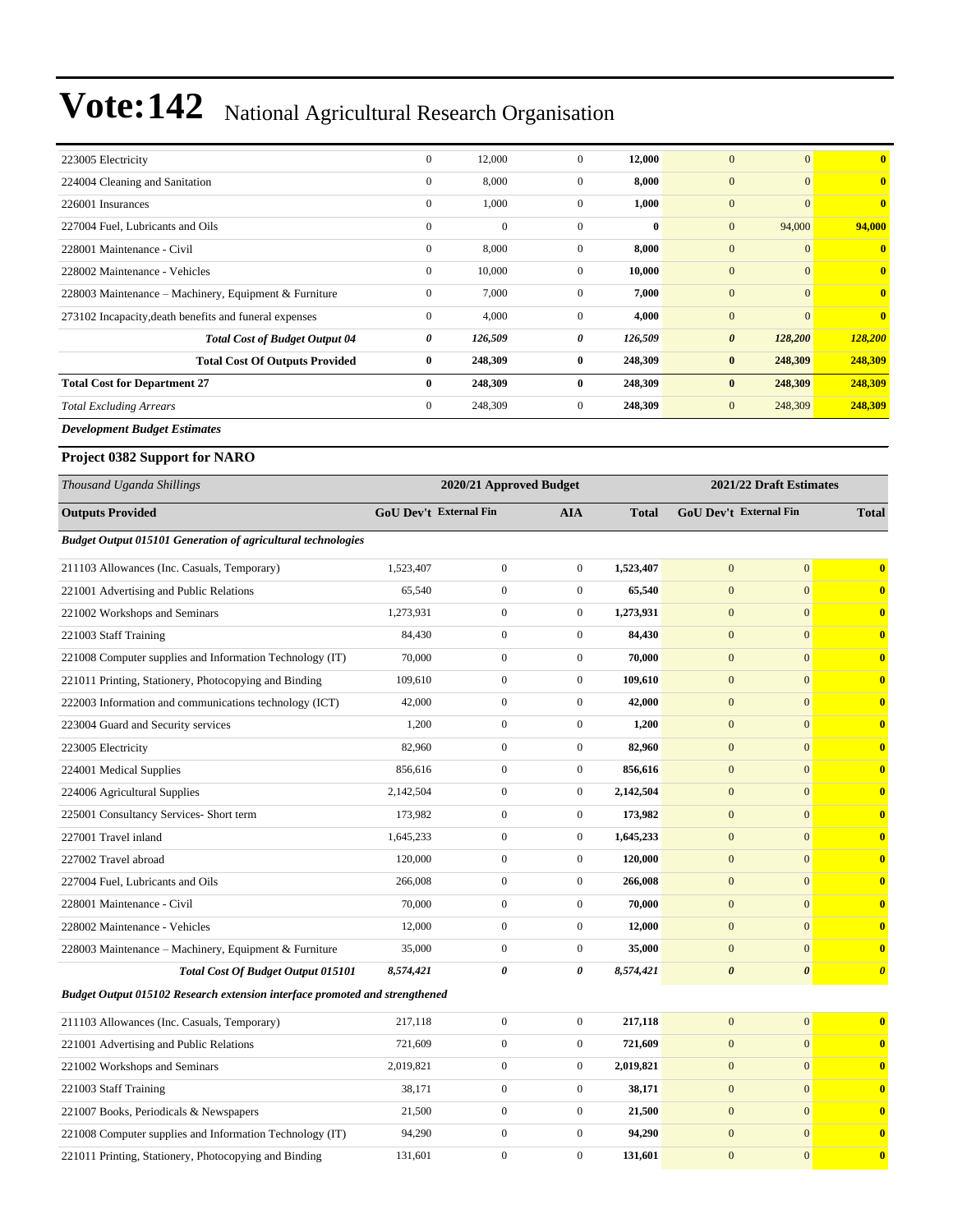| 222001 Telecommunications                                        | 7,339     | $\boldsymbol{0}$ | $\boldsymbol{0}$      | 7,339     | $\boldsymbol{0}$      | $\mathbf{0}$          | $\bf{0}$                |
|------------------------------------------------------------------|-----------|------------------|-----------------------|-----------|-----------------------|-----------------------|-------------------------|
| 222003 Information and communications technology (ICT)           | 465,000   | $\mathbf{0}$     | $\boldsymbol{0}$      | 465,000   | $\mathbf{0}$          | $\mathbf{0}$          | $\bf{0}$                |
| 224001 Medical Supplies                                          | 191,200   | $\boldsymbol{0}$ | $\boldsymbol{0}$      | 191,200   | $\boldsymbol{0}$      | $\mathbf{0}$          | $\mathbf{0}$            |
| 224006 Agricultural Supplies                                     | 873,333   | $\mathbf{0}$     | $\boldsymbol{0}$      | 873,333   | $\mathbf{0}$          | $\mathbf{0}$          | $\bf{0}$                |
| 225001 Consultancy Services- Short term                          | 80,000    | $\boldsymbol{0}$ | $\mathbf{0}$          | 80,000    | $\mathbf{0}$          | $\mathbf{0}$          | $\bf{0}$                |
| 226001 Insurances                                                | 2,796     | $\mathbf{0}$     | $\boldsymbol{0}$      | 2,796     | $\boldsymbol{0}$      | $\mathbf{0}$          | $\bf{0}$                |
| 226002 Licenses                                                  | 29,000    | $\boldsymbol{0}$ | $\mathbf{0}$          | 29,000    | $\mathbf{0}$          | $\mathbf{0}$          | $\bf{0}$                |
| 227001 Travel inland                                             | 959,398   | $\boldsymbol{0}$ | $\boldsymbol{0}$      | 959,398   | $\boldsymbol{0}$      | $\mathbf{0}$          | $\mathbf{0}$            |
| 227004 Fuel, Lubricants and Oils                                 | 91,142    | $\boldsymbol{0}$ | $\boldsymbol{0}$      | 91,142    | $\mathbf{0}$          | $\mathbf{0}$          | $\bf{0}$                |
| 228001 Maintenance - Civil                                       | 172,400   | $\boldsymbol{0}$ | $\boldsymbol{0}$      | 172,400   | $\boldsymbol{0}$      | $\mathbf{0}$          | $\bf{0}$                |
| 228002 Maintenance - Vehicles                                    | 30,674    | $\boldsymbol{0}$ | $\boldsymbol{0}$      | 30,674    | $\boldsymbol{0}$      | $\mathbf{0}$          | $\bf{0}$                |
| 228003 Maintenance - Machinery, Equipment & Furniture            | 14,525    | $\boldsymbol{0}$ | $\boldsymbol{0}$      | 14,525    | $\mathbf{0}$          | $\mathbf{0}$          | $\bf{0}$                |
| Total Cost Of Budget Output 015102                               | 6,160,916 | 0                | $\boldsymbol{\theta}$ | 6,160,916 | $\boldsymbol{\theta}$ | $\boldsymbol{\theta}$ | $\boldsymbol{\theta}$   |
| Budget Output 015104 Agricultural research capacity strengthened |           |                  |                       |           |                       |                       |                         |
| 211103 Allowances (Inc. Casuals, Temporary)                      | 350,776   | $\mathbf{0}$     | $\boldsymbol{0}$      | 350,776   | $\mathbf{0}$          | $\mathbf{0}$          | $\bf{0}$                |
| 221001 Advertising and Public Relations                          | 14,300    | $\overline{0}$   | $\boldsymbol{0}$      | 14,300    | $\boldsymbol{0}$      | $\mathbf{0}$          | $\bf{0}$                |
| 221002 Workshops and Seminars                                    | 691,561   | $\mathbf{0}$     | $\boldsymbol{0}$      | 691,561   | $\mathbf{0}$          | $\mathbf{0}$          | $\bf{0}$                |
| 221003 Staff Training                                            | 699,364   | $\boldsymbol{0}$ | $\mathbf{0}$          | 699,364   | $\mathbf{0}$          | $\mathbf{0}$          | $\bf{0}$                |
| 221004 Recruitment Expenses                                      | 110,000   | $\boldsymbol{0}$ | $\boldsymbol{0}$      | 110,000   | $\mathbf{0}$          | $\mathbf{0}$          | $\mathbf{0}$            |
| 221008 Computer supplies and Information Technology (IT)         | 58,199    | $\boldsymbol{0}$ | $\boldsymbol{0}$      | 58,199    | $\mathbf{0}$          | $\mathbf{0}$          | $\bf{0}$                |
| 221009 Welfare and Entertainment                                 | 61,500    | $\overline{0}$   | $\boldsymbol{0}$      | 61,500    | $\boldsymbol{0}$      | $\mathbf{0}$          | $\bf{0}$                |
| 221011 Printing, Stationery, Photocopying and Binding            | 141,360   | $\mathbf{0}$     | $\boldsymbol{0}$      | 141,360   | $\mathbf{0}$          | $\mathbf{0}$          | $\bf{0}$                |
| 221012 Small Office Equipment                                    | 80,500    | $\boldsymbol{0}$ | $\mathbf{0}$          | 80,500    | $\mathbf{0}$          | $\mathbf{0}$          | $\bf{0}$                |
| 221016 IFMS Recurrent costs                                      | 135,000   | $\boldsymbol{0}$ | $\boldsymbol{0}$      | 135,000   | $\mathbf{0}$          | $\mathbf{0}$          | $\mathbf{0}$            |
| 221017 Subscriptions                                             | 50,000    | $\mathbf{0}$     | $\boldsymbol{0}$      | 50,000    | $\mathbf{0}$          | $\mathbf{0}$          | $\bf{0}$                |
| 222002 Postage and Courier                                       | 1,000     | $\overline{0}$   | $\boldsymbol{0}$      | 1,000     | $\boldsymbol{0}$      | $\mathbf{0}$          | $\bf{0}$                |
| 222003 Information and communications technology (ICT)           | 10,600    | $\overline{0}$   | $\boldsymbol{0}$      | 10,600    | $\mathbf{0}$          | $\mathbf{0}$          | $\bf{0}$                |
| 223002 Rates                                                     | 232,500   | $\boldsymbol{0}$ | $\mathbf{0}$          | 232,500   | $\mathbf{0}$          | $\mathbf{0}$          | $\bf{0}$                |
| 223004 Guard and Security services                               | 1,498     | $\boldsymbol{0}$ | $\boldsymbol{0}$      | 1,498     | $\boldsymbol{0}$      | $\mathbf{0}$          | $\bf{0}$                |
| 223005 Electricity                                               | 43,500    | $\mathbf{0}$     | $\boldsymbol{0}$      | 43,500    | $\mathbf{0}$          | $\mathbf{0}$          | $\bf{0}$                |
| 223006 Water                                                     | 10,000    | $\boldsymbol{0}$ | $\boldsymbol{0}$      | 10,000    | $\bf{0}$              | $\boldsymbol{0}$      | v                       |
| 224001 Medical Supplies                                          | 42,000    | $\boldsymbol{0}$ | $\boldsymbol{0}$      | 42,000    | $\boldsymbol{0}$      | $\boldsymbol{0}$      | $\overline{\mathbf{0}}$ |
| 224004 Cleaning and Sanitation                                   | 1,800     | $\boldsymbol{0}$ | $\boldsymbol{0}$      | 1,800     | $\boldsymbol{0}$      | $\mathbf{0}$          | $\bf{0}$                |
| 224006 Agricultural Supplies                                     | 364,107   | $\boldsymbol{0}$ | $\boldsymbol{0}$      | 364,107   | $\boldsymbol{0}$      | $\mathbf{0}$          | $\bf{0}$                |
| 225001 Consultancy Services- Short term                          | 814,400   | $\boldsymbol{0}$ | $\boldsymbol{0}$      | 814,400   | $\boldsymbol{0}$      | $\mathbf{0}$          | $\mathbf{0}$            |
| 226001 Insurances                                                | 950       | $\boldsymbol{0}$ | $\boldsymbol{0}$      | 950       | $\boldsymbol{0}$      | $\mathbf{0}$          | $\bf{0}$                |
| 226002 Licenses                                                  | 238,000   | $\boldsymbol{0}$ | $\boldsymbol{0}$      | 238,000   | $\boldsymbol{0}$      | $\mathbf{0}$          | $\bf{0}$                |
| 227001 Travel inland                                             | 1,171,059 | $\boldsymbol{0}$ | $\boldsymbol{0}$      | 1,171,059 | $\boldsymbol{0}$      | $\mathbf{0}$          | $\bf{0}$                |
| 227002 Travel abroad                                             | 126,500   | $\boldsymbol{0}$ | $\boldsymbol{0}$      | 126,500   | $\boldsymbol{0}$      | $\mathbf{0}$          | $\bf{0}$                |
| 227004 Fuel, Lubricants and Oils                                 | 510,235   | $\boldsymbol{0}$ | $\boldsymbol{0}$      | 510,235   | $\boldsymbol{0}$      | $\mathbf{0}$          | $\mathbf{0}$            |
| 228001 Maintenance - Civil                                       | 363,993   | $\boldsymbol{0}$ | $\boldsymbol{0}$      | 363,993   | $\boldsymbol{0}$      | $\mathbf{0}$          | $\bf{0}$                |
| 228002 Maintenance - Vehicles                                    | 161,075   | $\boldsymbol{0}$ | $\boldsymbol{0}$      | 161,075   | $\boldsymbol{0}$      | $\boldsymbol{0}$      | $\bf{0}$                |
| 228003 Maintenance - Machinery, Equipment & Furniture            | 300,000   | $\boldsymbol{0}$ | $\boldsymbol{0}$      | 300,000   | $\boldsymbol{0}$      | $\mathbf{0}$          | $\overline{\mathbf{0}}$ |
| 228004 Maintenance - Other                                       | 49,000    | $\boldsymbol{0}$ | $\boldsymbol{0}$      | 49,000    | $\boldsymbol{0}$      | $\mathbf{0}$          | $\overline{\mathbf{0}}$ |
| Total Cost Of Budget Output 015104                               | 6,834,776 | 0                | 0                     | 6,834,776 | $\pmb{\theta}$        | $\boldsymbol{\theta}$ | $\boldsymbol{\theta}$   |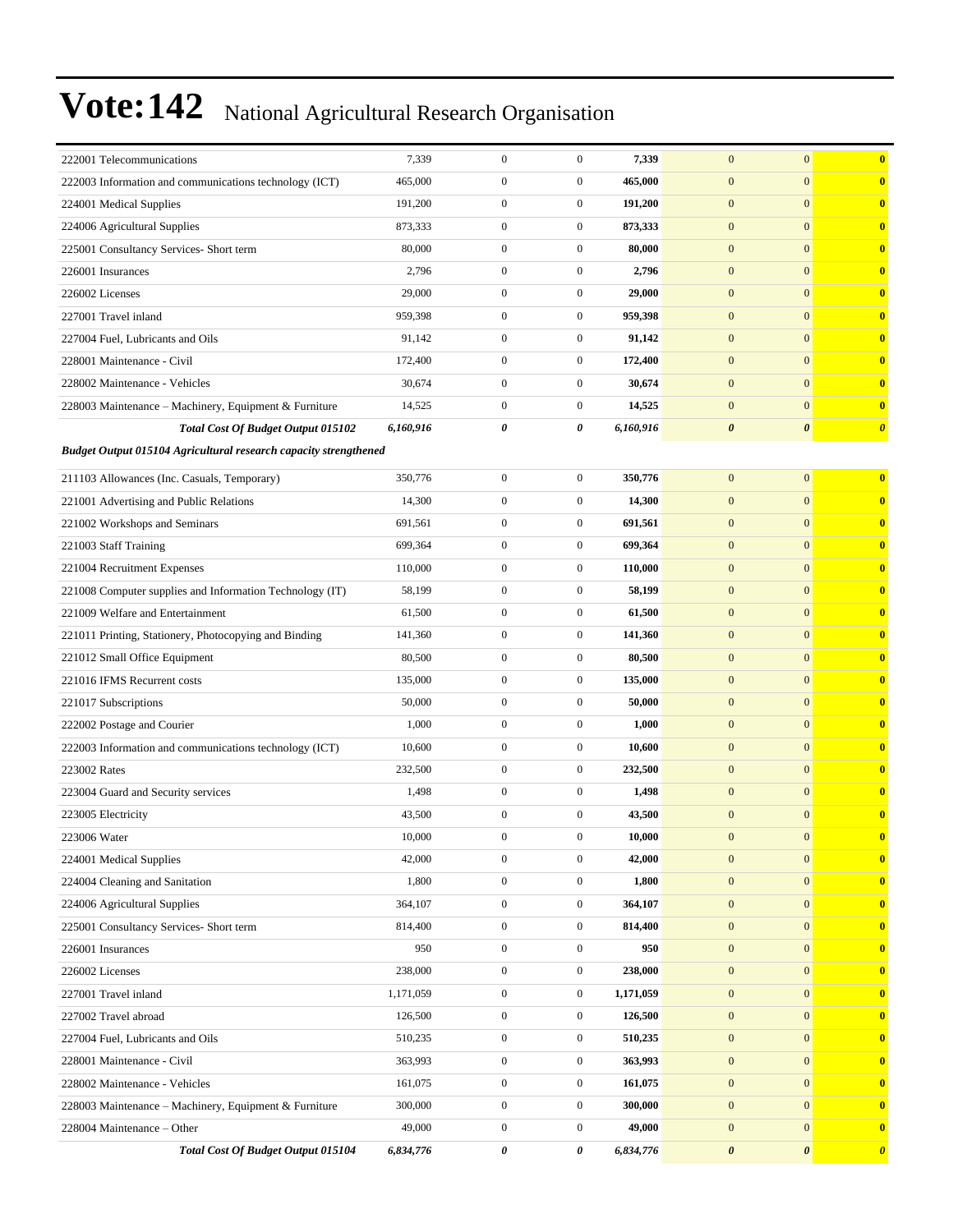| <b>Total Cost for Outputs Provided</b>                                                                          | 21,570,114                    | $\mathbf{0}$            | $\mathbf{0}$     | 21,570,114   | $\mathbf{0}$                  | $\overline{0}$          | $\overline{\mathbf{0}}$ |
|-----------------------------------------------------------------------------------------------------------------|-------------------------------|-------------------------|------------------|--------------|-------------------------------|-------------------------|-------------------------|
| <b>Outputs Funded</b>                                                                                           | <b>GoU Dev't External Fin</b> |                         | <b>AIA</b>       | <b>Total</b> | <b>GoU Dev't External Fin</b> |                         | <b>Total</b>            |
| <b>Budget Output 015151 Payments to International Organisations (CGIAR, ASARECA, WARDA)</b>                     |                               |                         |                  |              |                               |                         |                         |
| 262201 Contributions to International Organisations (Capital)                                                   | 1,800,000                     | $\boldsymbol{0}$        | $\mathbf{0}$     | 1,800,000    | $\mathbf{0}$                  | $\overline{0}$          | $\bf{0}$                |
| o/w Contributions to International Organisations (Capital)                                                      | 1,800,000                     | $\theta$                | 0                | 1,800,000    | $\boldsymbol{\theta}$         | $\theta$                | $\bf{0}$                |
| 264101 Contributions to Autonomous Institutions                                                                 | 44,000                        | $\boldsymbol{0}$        | $\mathbf{0}$     | 44,000       | $\mathbf{0}$                  | $\overline{0}$          | $\bf{0}$                |
| o/w Contributions to Autonomous Institutions                                                                    | 44,000                        | $\theta$                | 0                | 44,000       | $\boldsymbol{\theta}$         | $\boldsymbol{\theta}$   | $\bf{0}$                |
| <b>Total Cost Of Budget Output 015151</b>                                                                       | 1,844,000                     | 0                       | 0                | 1,844,000    | $\boldsymbol{\theta}$         | 0                       | $\boldsymbol{\theta}$   |
| <b>Total Cost for Outputs Funded</b>                                                                            | 1,844,000                     | $\mathbf{0}$            | $\mathbf{0}$     | 1,844,000    | $\mathbf{0}$                  | $\overline{0}$          | $\bf{0}$                |
| <b>Capital Purchases</b>                                                                                        | <b>GoU Dev't External Fin</b> |                         | <b>AIA</b>       | <b>Total</b> | GoU Dev't External Fin        |                         | <b>Total</b>            |
| <b>Budget Output 015172 Government Buildings and Administrative Infrastructure</b>                              |                               |                         |                  |              |                               |                         |                         |
| 281501 Environment Impact Assessment for Capital Works                                                          | 311,750                       | $\mathbf{0}$            | $\mathbf{0}$     | 311,750      | $\mathbf{0}$                  | $\boldsymbol{0}$        | $\bf{0}$                |
| 281502 Feasibility Studies for Capital Works                                                                    | 311,750                       | $\mathbf{0}$            | $\mathbf{0}$     | 311,750      | $\mathbf{0}$                  | $\overline{0}$          | $\overline{\mathbf{0}}$ |
| 281503 Engineering and Design Studies & Plans for capital<br>works                                              | 431,750                       | $\mathbf{0}$            | $\overline{0}$   | 431,750      | $\mathbf{0}$                  | $\overline{0}$          | $\bf{0}$                |
| 281504 Monitoring, Supervision & Appraisal of Capital work                                                      | 611,750                       | $\mathbf{0}$            | $\mathbf{0}$     | 611,750      | $\mathbf{0}$                  | $\overline{0}$          | $\bf{0}$                |
| 312101 Non-Residential Buildings                                                                                | 13,249,831                    | $\boldsymbol{0}$        | $\mathbf{0}$     | 13,249,831   | $\mathbf{0}$                  | $\overline{0}$          | $\bf{0}$                |
| 312102 Residential Buildings                                                                                    | 433,000                       | $\mathbf{0}$            | $\overline{0}$   | 433,000      | $\mathbf{0}$                  | $\overline{0}$          | $\bf{0}$                |
| 312104 Other Structures                                                                                         | 3,960,018                     | $\mathbf{0}$            | $\mathbf{0}$     | 3,960,018    | $\mathbf{0}$                  | $\overline{0}$          | $\overline{\mathbf{0}}$ |
| <b>Total Cost Of Budget Output 015172</b>                                                                       | 19,309,849                    | 0                       | 0                | 19,309,849   | $\boldsymbol{\theta}$         | 0                       | $\boldsymbol{\theta}$   |
| Budget Output 015176 Purchase of Office and ICT Equipment, including Software                                   |                               |                         |                  |              |                               |                         |                         |
| 312213 ICT Equipment                                                                                            | 447,360                       | $\boldsymbol{0}$        | $\overline{0}$   | 447,360      | $\mathbf{0}$                  | $\overline{0}$          | $\bf{0}$                |
| Total Cost Of Budget Output 015176                                                                              | 447,360                       | 0                       | 0                | 447,360      | $\boldsymbol{\theta}$         | 0                       | $\boldsymbol{\theta}$   |
| <b>Budget Output 015177 Purchase of Specialised Machinery &amp; Equipment</b>                                   |                               |                         |                  |              |                               |                         |                         |
| 312202 Machinery and Equipment                                                                                  | 1,880,249                     | $\mathbf{0}$            | $\mathbf{0}$     | 1,880,249    | $\mathbf{0}$                  | $\mathbf{0}$            | $\bf{0}$                |
| 312214 Laboratory Equipments                                                                                    | 5,030,000                     | $\boldsymbol{0}$        | $\mathbf{0}$     | 5,030,000    | $\mathbf{0}$                  | $\overline{0}$          | $\overline{\mathbf{0}}$ |
| Total Cost Of Budget Output 015177                                                                              | 6,910,249                     | 0                       | 0                | 6,910,249    | $\boldsymbol{\theta}$         | 0                       | $\boldsymbol{\theta}$   |
| <b>Budget Output 015178 Purchase of Office and Residential Furniture and Fittings</b>                           |                               |                         |                  |              |                               |                         |                         |
| 312203 Furniture & Fixtures                                                                                     | 91,422                        | $\boldsymbol{0}$        | $\boldsymbol{0}$ | 91,422       | $\mathbf{0}$                  | $\boldsymbol{0}$        | $\bf{0}$                |
| Total Cost Of Budget Output 015178                                                                              | 91,422                        | 0                       | 0                | 91,422       | $\boldsymbol{\theta}$         | $\boldsymbol{\theta}$   | $\boldsymbol{\theta}$   |
| <b>Total Cost for Capital Purchases</b>                                                                         | 26,758,880                    | $\boldsymbol{0}$        | $\boldsymbol{0}$ | 26,758,880   | $\boldsymbol{0}$              | $\overline{0}$          | $\bf{0}$                |
| <b>Total Cost for Project: 0382</b>                                                                             | 50,172,994                    | $\boldsymbol{0}$        | $\boldsymbol{0}$ | 50,172,994   | $\mathbf{0}$                  | $\overline{0}$          | $\mathbf{0}$            |
| <b>Total Excluding Arrears</b>                                                                                  | 50,172,994                    | $\boldsymbol{0}$        | $\boldsymbol{0}$ | 50,172,994   | $\boldsymbol{0}$              | $\overline{0}$          | $\bf{0}$                |
| Project 1560 Relocation and Operationalisation of the National Livestock Resources Research Institute (NALIRRI) |                               |                         |                  |              |                               |                         |                         |
| Thousand Uganda Shillings                                                                                       |                               | 2020/21 Approved Budget |                  |              |                               | 2021/22 Draft Estimates |                         |
| <b>Outputs Provided</b>                                                                                         | GoU Dev't External Fin        |                         | <b>AIA</b>       | <b>Total</b> | GoU Dev't External Fin        |                         | <b>Total</b>            |
| <b>Budget Output 015101 Generation of agricultural technologies</b>                                             |                               |                         |                  |              |                               |                         |                         |
|                                                                                                                 |                               |                         |                  |              |                               |                         | LOO AAA                 |

| 211103 Allowances (Inc. Casuals, Temporary) | 240,000 |  | 240,000 | 120,000 | $\Omega$       | 120,000 |
|---------------------------------------------|---------|--|---------|---------|----------------|---------|
| 224001 Medical Supplies                     |         |  |         | 200,000 | $\Omega$       | 200,000 |
| 224006 Agricultural Supplies                | 100,000 |  | 100.000 | 310,000 | $\Omega$       | 310,000 |
| 227001 Travel inland                        | 20,000  |  | 20.000  | 60,000  | $\Omega$       | 60,000  |
| 227004 Fuel. Lubricants and Oils            | 60,000  |  | 60.000  | 100,000 | $\overline{0}$ | 100,000 |
| 228002 Maintenance - Vehicles               | 40,000  |  | 40.000  | 60,000  | $\Omega$       | 60,000  |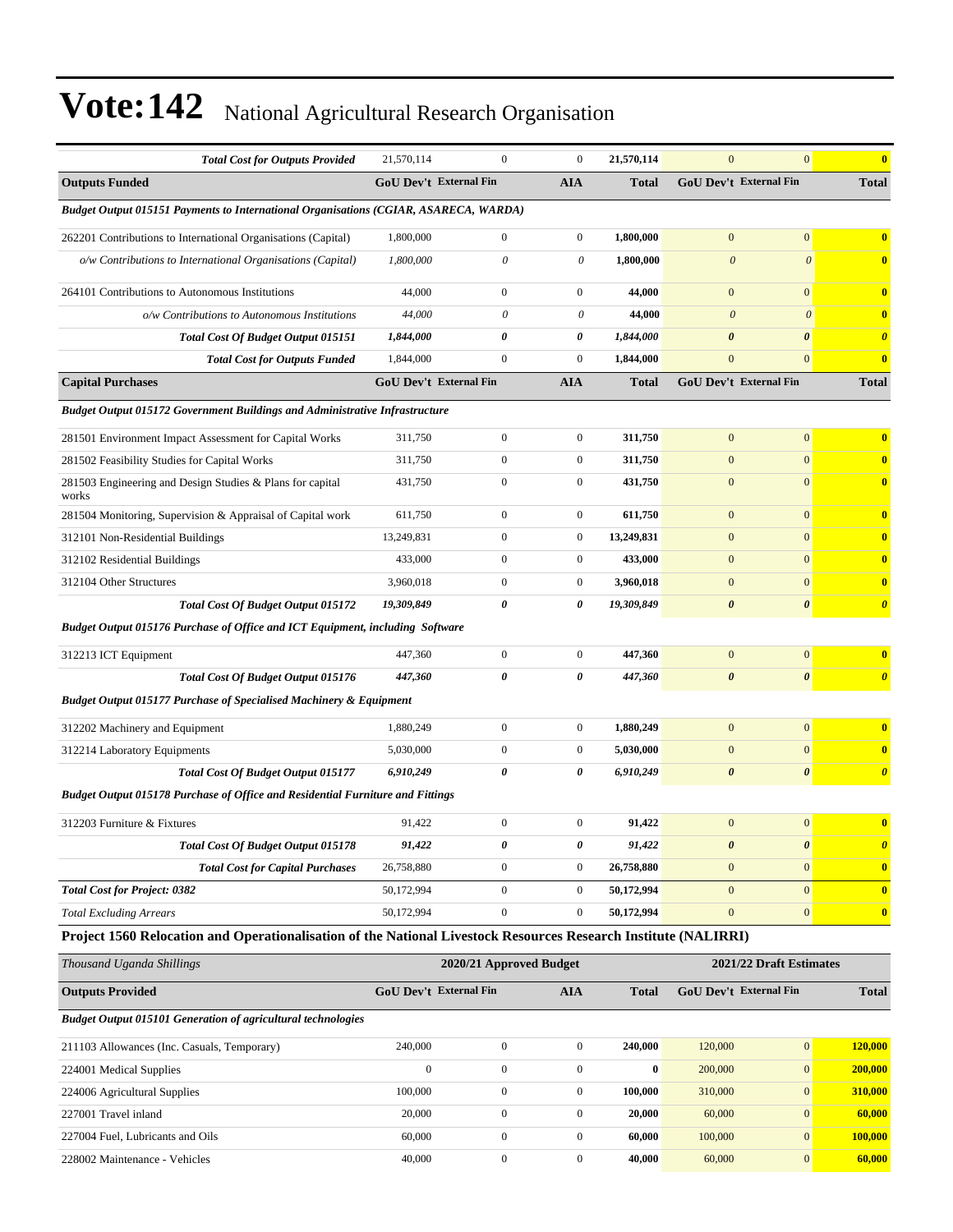| 228003 Maintenance - Machinery, Equipment & Furniture                       | 40,000           | $\boldsymbol{0}$              | $\boldsymbol{0}$ | 40,000           | 200,000    | $\mathbf{0}$                  | 200,000      |
|-----------------------------------------------------------------------------|------------------|-------------------------------|------------------|------------------|------------|-------------------------------|--------------|
| Total Cost Of Budget Output 015101                                          | 500,000          | 0                             | 0                | 500,000          | 1,050,000  | $\boldsymbol{\theta}$         | 1,050,000    |
| <b>Total Cost for Outputs Provided</b>                                      | 500,000          | $\mathbf{0}$                  | $\boldsymbol{0}$ | 500,000          | 1,050,000  | $\mathbf{0}$                  | 1,050,000    |
| <b>Capital Purchases</b>                                                    |                  | <b>GoU Dev't External Fin</b> | <b>AIA</b>       | <b>Total</b>     |            | <b>GoU Dev't External Fin</b> | <b>Total</b> |
| Budget Output 015172 Government Buildings and Administrative Infrastructure |                  |                               |                  |                  |            |                               |              |
| 312101 Non-Residential Buildings                                            | 800,000          | $\boldsymbol{0}$              | $\boldsymbol{0}$ | 800,000          | 2,299,454  | $\mathbf{0}$                  | 2,299,454    |
| 312102 Residential Buildings                                                | $\mathbf{0}$     | $\mathbf{0}$                  | $\mathbf{0}$     | $\bf{0}$         | 1,200,546  | $\mathbf{0}$                  | 1,200,546    |
| 312104 Other Structures                                                     | $\mathbf{0}$     | $\mathbf{0}$                  | $\boldsymbol{0}$ | $\bf{0}$         | 450,000    | $\mathbf{0}$                  | 450,000      |
| Total Cost Of Budget Output 015172                                          | 800,000          | 0                             | 0                | 800,000          | 3,950,000  | $\boldsymbol{\theta}$         | 3,950,000    |
| <b>Total Cost for Capital Purchases</b>                                     | 800,000          | $\boldsymbol{0}$              | $\boldsymbol{0}$ | 800,000          | 3,950,000  | $\mathbf{0}$                  | 3,950,000    |
| <b>Total Cost for Project: 1560</b>                                         | 1,300,000        | $\boldsymbol{0}$              | $\boldsymbol{0}$ | 1,300,000        | 5,000,000  | $\mathbf{0}$                  | 5,000,000    |
| <b>Total Excluding Arrears</b>                                              | 1,300,000        | $\boldsymbol{0}$              | $\boldsymbol{0}$ | 1,300,000        | 5,000,000  | $\mathbf{0}$                  | 5,000,000    |
| Project 1619 Retooling of National Agricultural Research Organization       |                  |                               |                  |                  |            |                               |              |
| Thousand Uganda Shillings                                                   |                  | 2020/21 Approved Budget       |                  |                  |            | 2021/22 Draft Estimates       |              |
| <b>Outputs Provided</b>                                                     |                  | <b>GoU Dev't External Fin</b> | <b>AIA</b>       | <b>Total</b>     |            | <b>GoU Dev't External Fin</b> | <b>Total</b> |
| <b>Budget Output 015101 Generation of agricultural technologies</b>         |                  |                               |                  |                  |            |                               |              |
| 211103 Allowances (Inc. Casuals, Temporary)                                 | $\boldsymbol{0}$ | $\boldsymbol{0}$              | $\boldsymbol{0}$ | $\bf{0}$         | 1,475,823  | $\mathbf{0}$                  | 1,475,823    |
| 221001 Advertising and Public Relations                                     | $\boldsymbol{0}$ | $\boldsymbol{0}$              | $\boldsymbol{0}$ | $\bf{0}$         | 185,070    | $\mathbf{0}$                  | 185,070      |
| 221002 Workshops and Seminars                                               | $\boldsymbol{0}$ | $\boldsymbol{0}$              | $\boldsymbol{0}$ | $\bf{0}$         | 876,873    | $\mathbf{0}$                  | 876,873      |
| 221003 Staff Training                                                       | $\mathbf{0}$     | $\boldsymbol{0}$              | $\boldsymbol{0}$ | $\bf{0}$         | 102,520    | $\mathbf{0}$                  | 102,520      |
| 221006 Commissions and related charges                                      | $\boldsymbol{0}$ | $\boldsymbol{0}$              | $\boldsymbol{0}$ | $\bf{0}$         | 590        | $\mathbf{0}$                  | 590          |
| 221008 Computer supplies and Information Technology (IT)                    | $\mathbf{0}$     | $\boldsymbol{0}$              | $\boldsymbol{0}$ | $\bf{0}$         | 55,535     | $\mathbf{0}$                  | 55,535       |
| 221011 Printing, Stationery, Photocopying and Binding                       | $\boldsymbol{0}$ | $\boldsymbol{0}$              | $\boldsymbol{0}$ | $\bf{0}$         | 100,864    | $\mathbf{0}$                  | 100,864      |
| 222001 Telecommunications                                                   | $\boldsymbol{0}$ | $\boldsymbol{0}$              | $\boldsymbol{0}$ | $\bf{0}$         | 2,000      | $\mathbf{0}$                  | 2,000        |
| 222003 Information and communications technology (ICT)                      | $\mathbf{0}$     | $\boldsymbol{0}$              | $\boldsymbol{0}$ | $\bf{0}$         | 388,800    | $\mathbf{0}$                  | 388,800      |
| 223005 Electricity                                                          | $\mathbf{0}$     | $\boldsymbol{0}$              | $\boldsymbol{0}$ | $\bf{0}$         | 32,000     | $\mathbf{0}$                  | 32,000       |
| 223006 Water                                                                | $\mathbf{0}$     | $\boldsymbol{0}$              | $\mathbf{0}$     | $\bf{0}$         | 3,500      | $\mathbf{0}$                  | 3,500        |
| 224001 Medical Supplies                                                     | $\boldsymbol{0}$ | $\boldsymbol{0}$              | $\boldsymbol{0}$ | $\bf{0}$         | 676,282    | $\mathbf{0}$                  | 676,282      |
| 224005 Uniforms, Beddings and Protective Gear                               | $\boldsymbol{0}$ | $\boldsymbol{0}$              | $\boldsymbol{0}$ | $\bf{0}$         | 2,500      | $\mathbf{0}$                  | 2,500        |
| 224006 Agricultural Supplies                                                | $\boldsymbol{0}$ | $\boldsymbol{0}$              | 0                | $\boldsymbol{0}$ | 4,860,806  | $\mathbf{0}$                  | 4,860,806    |
| 225001 Consultancy Services- Short term                                     | $\mathbf{0}$     | $\boldsymbol{0}$              | $\boldsymbol{0}$ | $\bf{0}$         | 309,250    | $\mathbf{0}$                  | 309,250      |
| 227001 Travel inland                                                        | $\boldsymbol{0}$ | $\boldsymbol{0}$              | $\boldsymbol{0}$ | $\bf{0}$         | 2,233,377  | $\mathbf{0}$                  | 2,233,377    |
| 227002 Travel abroad                                                        | $\boldsymbol{0}$ | $\boldsymbol{0}$              | $\boldsymbol{0}$ | $\bf{0}$         | 34,862     | $\mathbf{0}$                  | 34,862       |
| 227004 Fuel, Lubricants and Oils                                            | $\boldsymbol{0}$ | $\boldsymbol{0}$              | $\boldsymbol{0}$ | 0                | 233,467    | $\mathbf{0}$                  | 233,467      |
| 228002 Maintenance - Vehicles                                               | $\boldsymbol{0}$ | $\boldsymbol{0}$              | $\boldsymbol{0}$ | 0                | 32,302     | $\mathbf{0}$                  | 32,302       |
| 228003 Maintenance - Machinery, Equipment & Furniture                       | $\mathbf{0}$     | $\boldsymbol{0}$              | $\boldsymbol{0}$ | 0                | 17,399     | $\mathbf{0}$                  | 17,399       |
| Total Cost Of Budget Output 015101                                          | 0                | 0                             | 0                | 0                | 11,623,820 | $\boldsymbol{\theta}$         | 11,623,820   |
| Budget Output 015102 Research extension interface promoted and strengthened |                  |                               |                  |                  |            |                               |              |
| 211103 Allowances (Inc. Casuals, Temporary)                                 | $\boldsymbol{0}$ | $\boldsymbol{0}$              | $\boldsymbol{0}$ | $\bf{0}$         | 301,466    | $\mathbf{0}$                  | 301,466      |
| 221001 Advertising and Public Relations                                     | $\boldsymbol{0}$ | $\boldsymbol{0}$              | $\boldsymbol{0}$ | 0                | 471,640    | $\mathbf{0}$                  | 471,640      |
| 221002 Workshops and Seminars                                               | $\boldsymbol{0}$ | $\boldsymbol{0}$              | $\boldsymbol{0}$ | $\boldsymbol{0}$ | 395,278    | $\mathbf{0}$                  | 395,278      |
| 221003 Staff Training                                                       | $\boldsymbol{0}$ | $\boldsymbol{0}$              | $\boldsymbol{0}$ | $\boldsymbol{0}$ | 43,953     | $\mathbf{0}$                  | 43,953       |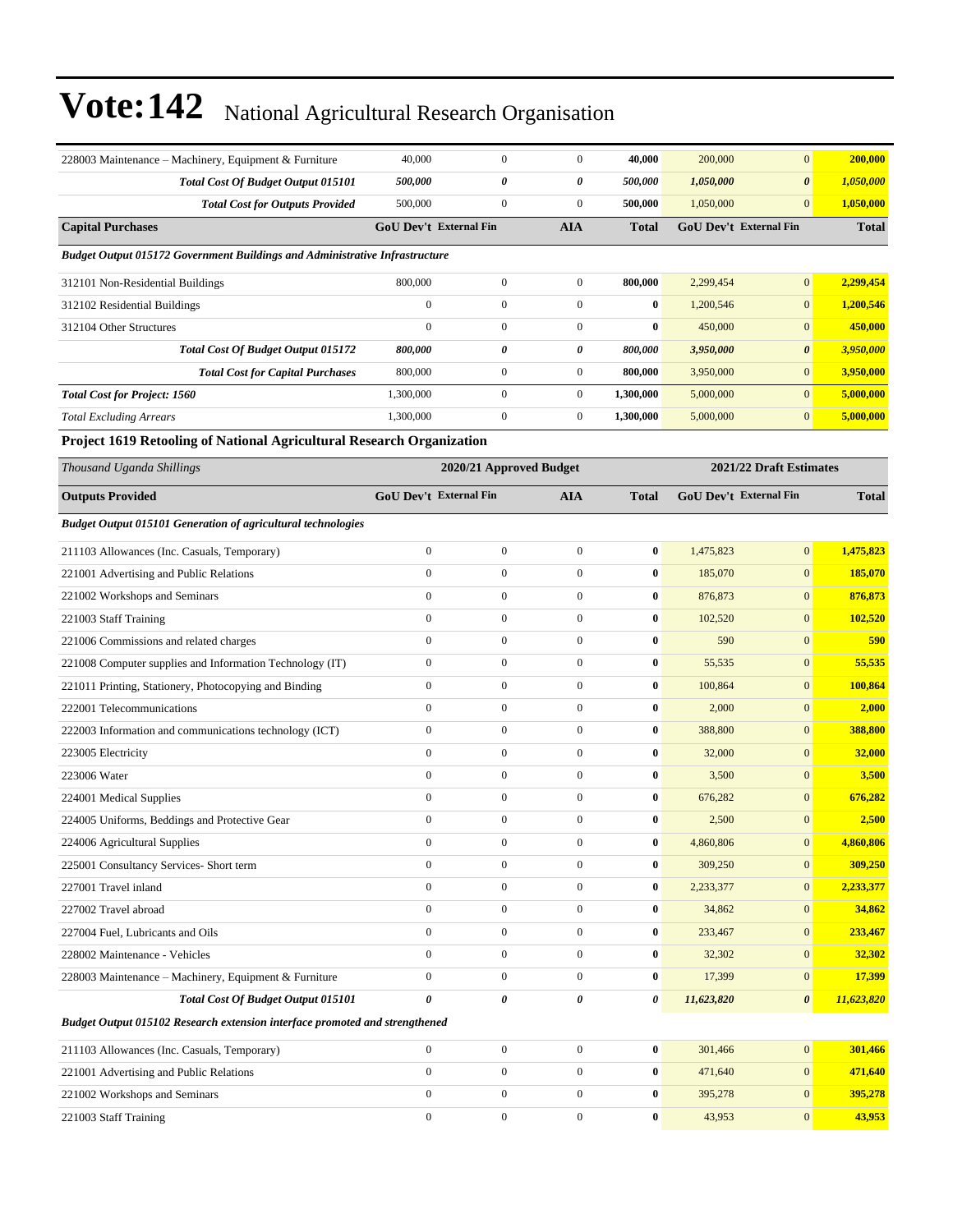| 221007 Books, Periodicals & Newspapers                           | $\boldsymbol{0}$ | $\boldsymbol{0}$ | $\mathbf{0}$     | $\bf{0}$         | 7,500      | $\mathbf{0}$     | 7,500      |
|------------------------------------------------------------------|------------------|------------------|------------------|------------------|------------|------------------|------------|
| 221008 Computer supplies and Information Technology (IT)         | $\boldsymbol{0}$ | $\boldsymbol{0}$ | $\boldsymbol{0}$ | $\bf{0}$         | 42,226     | $\boldsymbol{0}$ | 42,226     |
| 221011 Printing, Stationery, Photocopying and Binding            | $\boldsymbol{0}$ | $\boldsymbol{0}$ | $\mathbf{0}$     | $\bf{0}$         | 67,244     | $\mathbf{0}$     | 67,244     |
| 222001 Telecommunications                                        | $\boldsymbol{0}$ | $\boldsymbol{0}$ | $\mathbf{0}$     | $\bf{0}$         | 1,000      | $\mathbf{0}$     | 1,000      |
| 222003 Information and communications technology (ICT)           | $\boldsymbol{0}$ | $\boldsymbol{0}$ | $\mathbf{0}$     | $\bf{0}$         | 338,650    | $\mathbf{0}$     | 338,650    |
| 224001 Medical Supplies                                          | $\mathbf{0}$     | $\boldsymbol{0}$ | $\boldsymbol{0}$ | $\bf{0}$         | 34,533     | $\mathbf{0}$     | 34,533     |
| 224006 Agricultural Supplies                                     | $\mathbf{0}$     | $\boldsymbol{0}$ | $\boldsymbol{0}$ | $\bf{0}$         | 429,496    | $\boldsymbol{0}$ | 429,496    |
| 227001 Travel inland                                             | $\boldsymbol{0}$ | $\boldsymbol{0}$ | $\boldsymbol{0}$ | $\bf{0}$         | 794,869    | $\mathbf{0}$     | 794,869    |
| 227004 Fuel, Lubricants and Oils                                 | $\boldsymbol{0}$ | $\boldsymbol{0}$ | $\mathbf{0}$     | $\bf{0}$         | 24,480     | $\mathbf{0}$     | 24,480     |
| 228001 Maintenance - Civil                                       | $\mathbf{0}$     | $\boldsymbol{0}$ | $\mathbf{0}$     | $\bf{0}$         | 254,855    | $\mathbf{0}$     | 254,855    |
| 228002 Maintenance - Vehicles                                    | $\mathbf{0}$     | $\mathbf{0}$     | $\boldsymbol{0}$ | $\bf{0}$         | 7,138      | $\mathbf{0}$     | 7,138      |
| 228003 Maintenance – Machinery, Equipment & Furniture            | $\boldsymbol{0}$ | $\boldsymbol{0}$ | $\boldsymbol{0}$ | $\bf{0}$         | 2,088      | $\boldsymbol{0}$ | 2,088      |
| Total Cost Of Budget Output 015102                               | 0                | 0                | 0                | 0                | 3,216,416  | 0                | 3,216,416  |
| Budget Output 015104 Agricultural research capacity strengthened |                  |                  |                  |                  |            |                  |            |
| 211103 Allowances (Inc. Casuals, Temporary)                      | $\boldsymbol{0}$ | $\boldsymbol{0}$ | $\boldsymbol{0}$ | $\bf{0}$         | 80,413     | $\boldsymbol{0}$ | 80,413     |
| 221001 Advertising and Public Relations                          | $\boldsymbol{0}$ | $\boldsymbol{0}$ | $\boldsymbol{0}$ | $\bf{0}$         | 2,000      | $\boldsymbol{0}$ | 2,000      |
| 221002 Workshops and Seminars                                    | $\boldsymbol{0}$ | $\boldsymbol{0}$ | $\boldsymbol{0}$ | $\bf{0}$         | 301,125    | $\mathbf{0}$     | 301,125    |
| 221003 Staff Training                                            | $\mathbf{0}$     | $\boldsymbol{0}$ | $\boldsymbol{0}$ | $\bf{0}$         | 612,000    | $\mathbf{0}$     | 612,000    |
| 221004 Recruitment Expenses                                      | $\boldsymbol{0}$ | $\boldsymbol{0}$ | $\boldsymbol{0}$ | $\bf{0}$         | 90,000     | $\mathbf{0}$     | 90,000     |
| 221006 Commissions and related charges                           | $\boldsymbol{0}$ | $\boldsymbol{0}$ | $\boldsymbol{0}$ | $\bf{0}$         | 1,420      | $\mathbf{0}$     | 1,420      |
| 221007 Books, Periodicals & Newspapers                           | $\boldsymbol{0}$ | $\boldsymbol{0}$ | $\boldsymbol{0}$ | $\bf{0}$         | 8,000      | $\mathbf{0}$     | 8,000      |
| 221008 Computer supplies and Information Technology (IT)         | $\boldsymbol{0}$ | $\boldsymbol{0}$ | $\boldsymbol{0}$ | $\bf{0}$         | 1,329,000  | $\mathbf{0}$     | 1,329,000  |
| 221009 Welfare and Entertainment                                 | $\mathbf{0}$     | $\boldsymbol{0}$ | $\boldsymbol{0}$ | $\bf{0}$         | 84,505     | $\mathbf{0}$     | 84,505     |
| 221011 Printing, Stationery, Photocopying and Binding            | $\boldsymbol{0}$ | $\boldsymbol{0}$ | $\boldsymbol{0}$ | $\bf{0}$         | 151,951    | $\mathbf{0}$     | 151,951    |
| 221012 Small Office Equipment                                    | $\boldsymbol{0}$ | $\boldsymbol{0}$ | $\boldsymbol{0}$ | $\bf{0}$         | 5,667      | $\mathbf{0}$     | 5,667      |
| 221016 IFMS Recurrent costs                                      | $\boldsymbol{0}$ | $\boldsymbol{0}$ | $\boldsymbol{0}$ | $\bf{0}$         | 90,000     | $\mathbf{0}$     | 90,000     |
| 221017 Subscriptions                                             | $\boldsymbol{0}$ | $\boldsymbol{0}$ | $\boldsymbol{0}$ | $\bf{0}$         | 45,274     | $\mathbf{0}$     | 45,274     |
| 222003 Information and communications technology (ICT)           | $\boldsymbol{0}$ | $\boldsymbol{0}$ | $\boldsymbol{0}$ | $\bf{0}$         | 72,500     | $\mathbf{0}$     | 72,500     |
| 223002 Rates                                                     | $\boldsymbol{0}$ | $\boldsymbol{0}$ | $\boldsymbol{0}$ | $\bf{0}$         | 50,000     | $\mathbf{0}$     | 50,000     |
| 223005 Electricity                                               | $\boldsymbol{0}$ | $\boldsymbol{0}$ | $\boldsymbol{0}$ | $\bf{0}$         | 4,000      | $\mathbf{0}$     | 4,000      |
| 223006 Water                                                     | $\mathbf{0}$     | $\boldsymbol{0}$ | $\overline{0}$   | $\bf{0}$         | 20,000     | $\mathbf{0}$     | 20,000     |
| 224004 Cleaning and Sanitation                                   | $\boldsymbol{0}$ | $\boldsymbol{0}$ | $\boldsymbol{0}$ | $\bf{0}$         | 1,200      | $\mathbf{0}$     | 1,200      |
| 224006 Agricultural Supplies                                     | $\boldsymbol{0}$ | $\boldsymbol{0}$ | $\boldsymbol{0}$ | $\boldsymbol{0}$ | 95,000     | $\mathbf{0}$     | 95,000     |
| 225001 Consultancy Services- Short term                          | $\boldsymbol{0}$ | $\boldsymbol{0}$ | $\boldsymbol{0}$ | $\bf{0}$         | 258,920    | $\mathbf{0}$     | 258,920    |
| 226002 Licenses                                                  | $\boldsymbol{0}$ | $\boldsymbol{0}$ | $\boldsymbol{0}$ | $\bf{0}$         | 168,000    | $\mathbf{0}$     | 168,000    |
| 227001 Travel inland                                             | $\overline{0}$   | $\boldsymbol{0}$ | $\mathbf{0}$     | $\bf{0}$         | 719,648    | $\mathbf{0}$     | 719,648    |
| 227004 Fuel, Lubricants and Oils                                 | $\boldsymbol{0}$ | $\boldsymbol{0}$ | $\boldsymbol{0}$ | $\bf{0}$         | 189,161    | $\mathbf{0}$     | 189,161    |
| 228001 Maintenance - Civil                                       | $\boldsymbol{0}$ | $\boldsymbol{0}$ | $\boldsymbol{0}$ | $\bf{0}$         | 123,640    | $\boldsymbol{0}$ | 123,640    |
| 228002 Maintenance - Vehicles                                    | $\boldsymbol{0}$ | $\boldsymbol{0}$ | $\boldsymbol{0}$ | $\bf{0}$         | 64,598     | $\mathbf{0}$     | 64,598     |
| 228003 Maintenance - Machinery, Equipment & Furniture            | $\boldsymbol{0}$ | $\boldsymbol{0}$ | $\boldsymbol{0}$ | $\bf{0}$         | 18,900     | $\mathbf{0}$     | 18,900     |
| 228004 Maintenance - Other                                       | $\overline{0}$   | $\boldsymbol{0}$ | $\mathbf{0}$     | $\bf{0}$         | 6,860      | $\mathbf{0}$     | 6,860      |
| Total Cost Of Budget Output 015104                               | 0                | 0                | 0                | 0                | 4,593,782  | 0                | 4,593,782  |
| <b>Total Cost for Outputs Provided</b>                           | $\boldsymbol{0}$ | $\boldsymbol{0}$ | $\boldsymbol{0}$ | $\bf{0}$         | 19,434,018 | $\boldsymbol{0}$ | 19,434,018 |